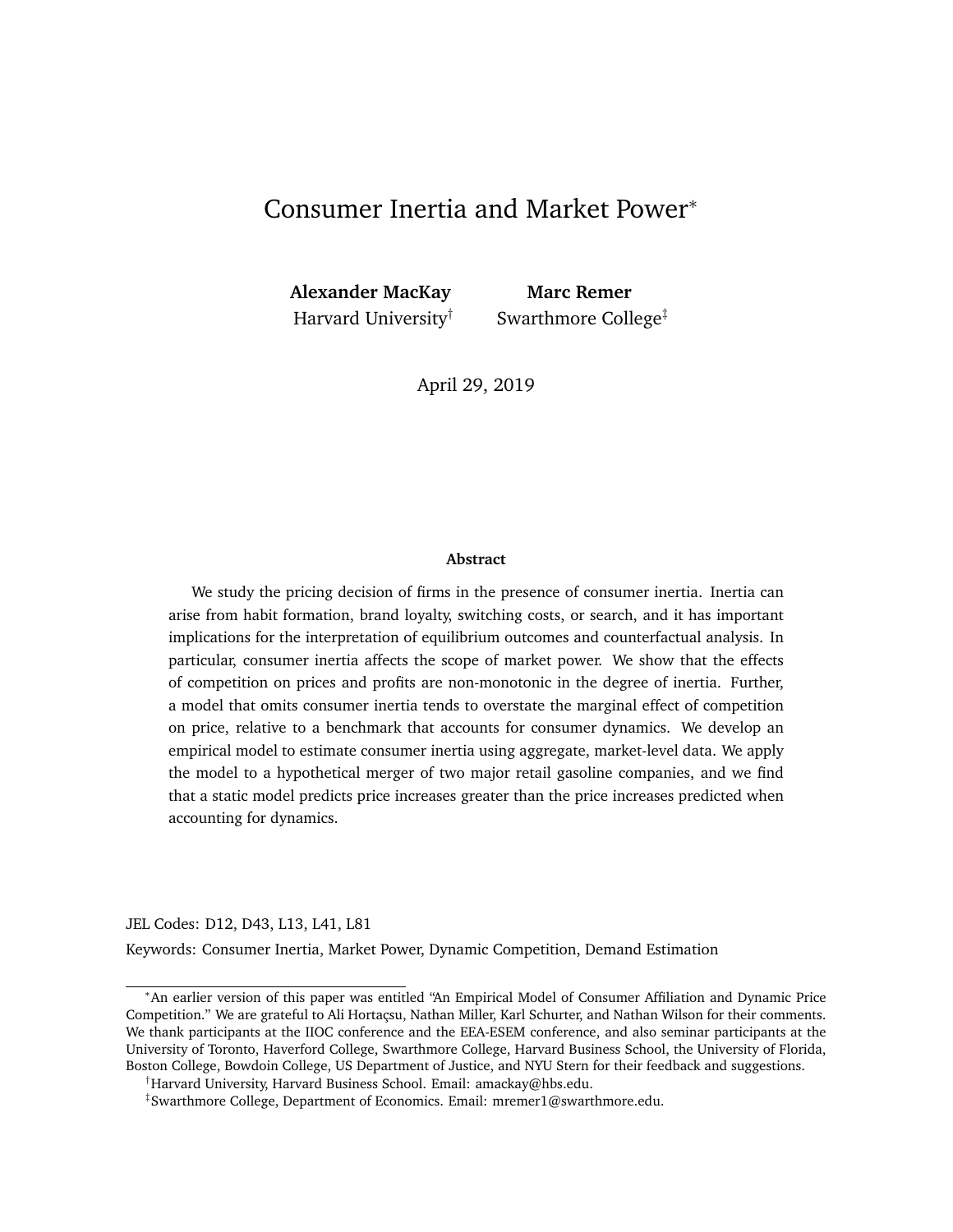## **1 Introduction**

Consumers are often more likely to buy a product if they have purchased it previously. This tendency reflects both exogenous preferences and state-dependent utility that is affected by past behavior (Heckman, 1981). Consumer state dependence, or inertia, may arise from habit formation, brand loyalty, switching costs, or search. There is a rich empirical literature that establishes the presence of such inertia in a variety of markets.<sup>1</sup> This behavior is typically identified by examining the choice patterns of individual consumers over time.

In this paper, we develop an empirical model of consumer inertia that can be estimated using aggregate, market-level data. Our specific model captures a product-specific "affiliation" for the most recently purchased product and nests typical implementations of dynamic consumer behavior. To disentangle heterogeneity in preferences from state dependence arising from previous purchases, we impose a demand system and rely on the panel structure of our data. Intuitively, after adjusting for cross-sectional fixed effects, consumer inertia is captured by the residual correlation in shares over time (and their relation to prices). We consider the implications of this model on the pricing behavior of firms and, in particular, on the potential for market power.

In response to consumer affiliation, profit-maximizing firms will internalize the effect of their current price on the distribution of affiliated consumers in future periods. Over a long horizon, this will often lead firms to invest in future consumers by maintaining lower prices than the short-run optimum. However, these prices are typically higher than in a counterfactual world in which consumers do not exhibit state dependence in purchasing behavior. We define the extent to which prices are higher due to consumer affiliation as *dynamic market power* over consumers. Dynamic market power tends to increase with the rate consumers become affiliated. We contrast this with *horizontal market power*, which is the ability of firms to raise prices in response to a reduction in the number of independent competitors. Our analysis allows us to measure these two forces using aggregate data and study the interaction between the two. Our simulations show that horizontal market power increases at low rates of inertia and decreases at high rates of inertia, generating a non-monotonic relationship between dynamic and horizontal market power.

Given these effects, it is natural to wonder whether (static) demand models that are typically employed in empirical work provide accurate counterfactual approximations to a world with consumer state dependence. We explore this question in the context of horizontal mergers, which allows us to examine the effect of competition on prices. Antitrust authorities will challenge a merger if the merging firms are expected to increase the price by a significant amount. The ability to accurately predict the price effect of a merger hinges on an appropriate representation of the firms' pricing incentives. In the presence of consumer affiliation, a first-order

<sup>&</sup>lt;sup>1</sup>See the related literature section for examples.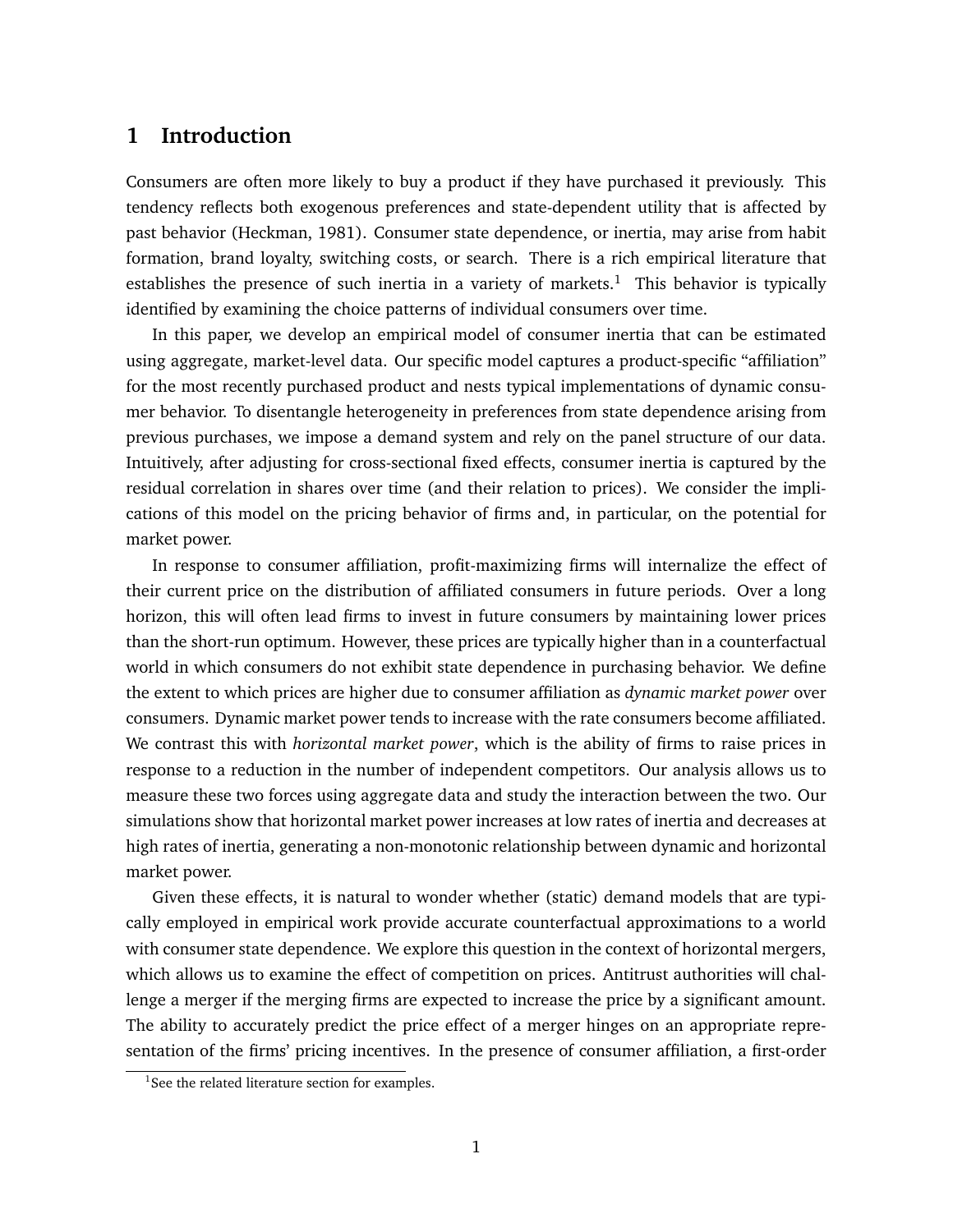determinant of price is its effect on future demand. A static model, which omits this incentive, will incorrectly attribute this effect to consumer elasticities and the degree of competition. As we demonstrate, static models consistently over-predict the price effects of a merger, compared to an analysis that accounts for the dynamic incentive to invest in future demand. Thus, failing to account for consumer inertia may overstate the potential for horizontal market power and affect merger enforcement.

Antitrust authorities often analyze mergers in markets that are likely to be characterized by consumer affiliation. For example, in its lawsuit against Swedish Match-National Tobacco, the Federal Trade Commission (FTC) cited strong brand loyalty as a barrier to entry.<sup>2</sup> Similarly, the US Department of Justice cited customer switching as an important factor in its case against the UPM-MACtac merger.<sup>3</sup> In defense of its acquisition of TaxACT, H&R Block cited the importance of dynamic incentives in exerting downward pricing pressure post-merger (Remer and Warren-Boulton, 2014). Both the FTC and DOJ routinely investigate mergers in consumer product markets, where inertia in brand choice has been documented. Yet, perhaps due to computational complexity and compressed investigative timelines, dynamics are seldom directly modeled when analyzing unilateral competitive effects. We develop a model that significantly reduces the computational and data burden of estimating the impact of these dynamics.

We apply the model using data from retail gasoline markets, which have pricing patterns consistent with consumer affiliation, such as slow-to-adjust cost pass-through (e.g., Lewis and Noel, 2011). Furthermore, retail gasoline has a direct link to current antitrust concerns. In June and December of 2017, the FTC challenged Alimentation Couche-Tard's acquisitions of Empire Petroleum Partners $^4$  and Holiday, $^5$  respectively, on the basis of overlapping retail gasoline stations in a number of states. In our empirical application, we find that a static demand model generates larger counterfactual price increases from a horizontal merger than does a model that incorporates consumer inertia.

The demand model we introduce is a straightforward extension of the standard discretechoice logit model with myopic consumers. In contrast to the typical random-coefficients model, we allow the distribution of unobserved heterogeneity to be state-dependent, affected by past purchase behavior. We restrict the random coefficients to affect a single product for each consumer type, corresponding to our notion of product-level affiliation. A key contribution of the paper is that the model can be estimated using aggregate market-level shares and prices, which is the typical data used in demand estimation and merger simulation. Importantly, the model can also be estimated independently of supply-side assumptions, and we can therefore use the estimated demand model to test for forward-looking behavior by firms.

<sup>2</sup> See, "Commentary on the Horizontal Merger Guidelines," 2006, https://www.justice.gov/atr/file/801216/download 3 Ibid.

<sup>4</sup> https://www.ftc.gov/news-events/press-releases/2017/06/ftc-requires-retail-fuel-station-convenience-storeoperator

<sup>5</sup> https://www.antitrustalert.com/2017/12/articles/ftc-developments/the-latest-ftc-challenges-retail-fuelstation-and-convenience-store-transaction-requires-ten-localized-divestitures-in-wisconsin-and-minnesota/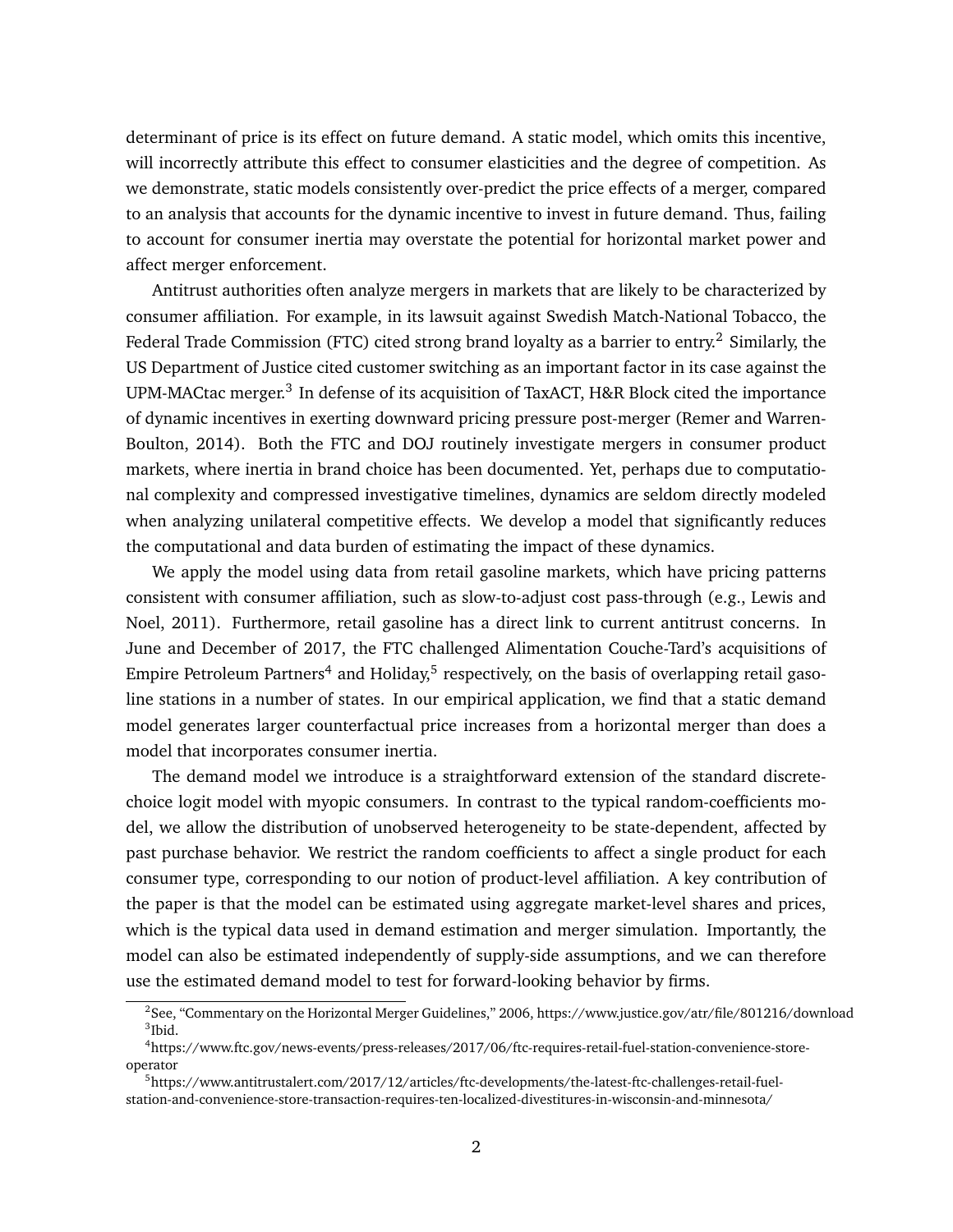To provide intuition about the model, we consider price competition in an oligopoly setting using numerical simulations. We demonstrate that affiliation can have a large effect on steadystate prices. In equilibrium, affiliation can raise oligopoly prices higher than the monopoly price with no affiliation. Second, we show that the percentage price effect of a merger may decrease with the rate of affiliation, implying that the usual intuition about effects of a merger may be misleading. If consumers are sufficiently price insensitive, then affiliation allows firms to capture a large portion of the monopoly rents pre-merger, resulting in a smaller increase in post-merger prices.

Next, we consider the empirical implications of failing to account for dynamic demand in a merger analysis. In this exercise, we calibrate a static demand model to simulated data from the dynamic model and perform a merger simulation. Compared to the true impact of the merger, the (misspecified) static model systematically over-predicts merger price effects. In the dynamic model, the incentive to invest in future demand pushes prices down, and this effect remains after the merger. Due to the suppressed margins pre-merger, the static model falsely considers the products less differentiated; when competition is reduced post-merger, the static model then generates higher prices.

The data needed to estimate the empirical model are commonly used in the demand estimation literature, namely: prices, shares, and an instrument for prices. Even with only firm-level shares (aggregated across all consumer types), our model allows us to separately identify each firm's share from affiliated and unaffiliated consumers, as well as the probability that a consumer becomes affiliated after purchasing. Thus, we allow for endogenous unobserved heterogeneity through the presence of a serially correlated state variable for each firm. This flexibility has traditionally been a challenge for the estimation of dynamic models.

We estimate the model using a rich panel dataset of prices, shares, and costs for retail gasoline stations. In this context, the model is best interpreted as one of habit formation or consumer inattention, wherein some consumers return to the gas station from which they previously purchased without considering alternative sellers. We find evidence of strong demand dynamics. We estimate that 60 percent of consumers become affiliated to the brand from which they previously purchased on a week-to-week basis, and therefore effectively do not consider competitors.<sup>6</sup> Affiliated consumers display a much lower price sensitivity. Unaffiliated consumers have an average elasticity of −7.7, whereas affiliated consumers have a near-zero average elasticity. Though unaffiliated consumers are a minority of all consumers that purchase gasoline, they are important for disciplining prices in equilibrium. Across all consumer types, firms face an average elasticity of  $-3.1$ .

To highlight the importance of accounting for dynamics when predicting firm behavior, we impose a supply-side model of price competition. In contrast to the literature, we invoke relati-

<sup>&</sup>lt;sup>6</sup>Interestingly, the National Association of Convenience Stores, a retail fueling lobbying association, found in its 2018 annual survey that 57 percent of respondents have a preference for a specific brand to fill up gasoline. See, https://www.convenience.org/Topics/Fuels/Documents/How-Consumers-React-to-Gas-Prices.pdf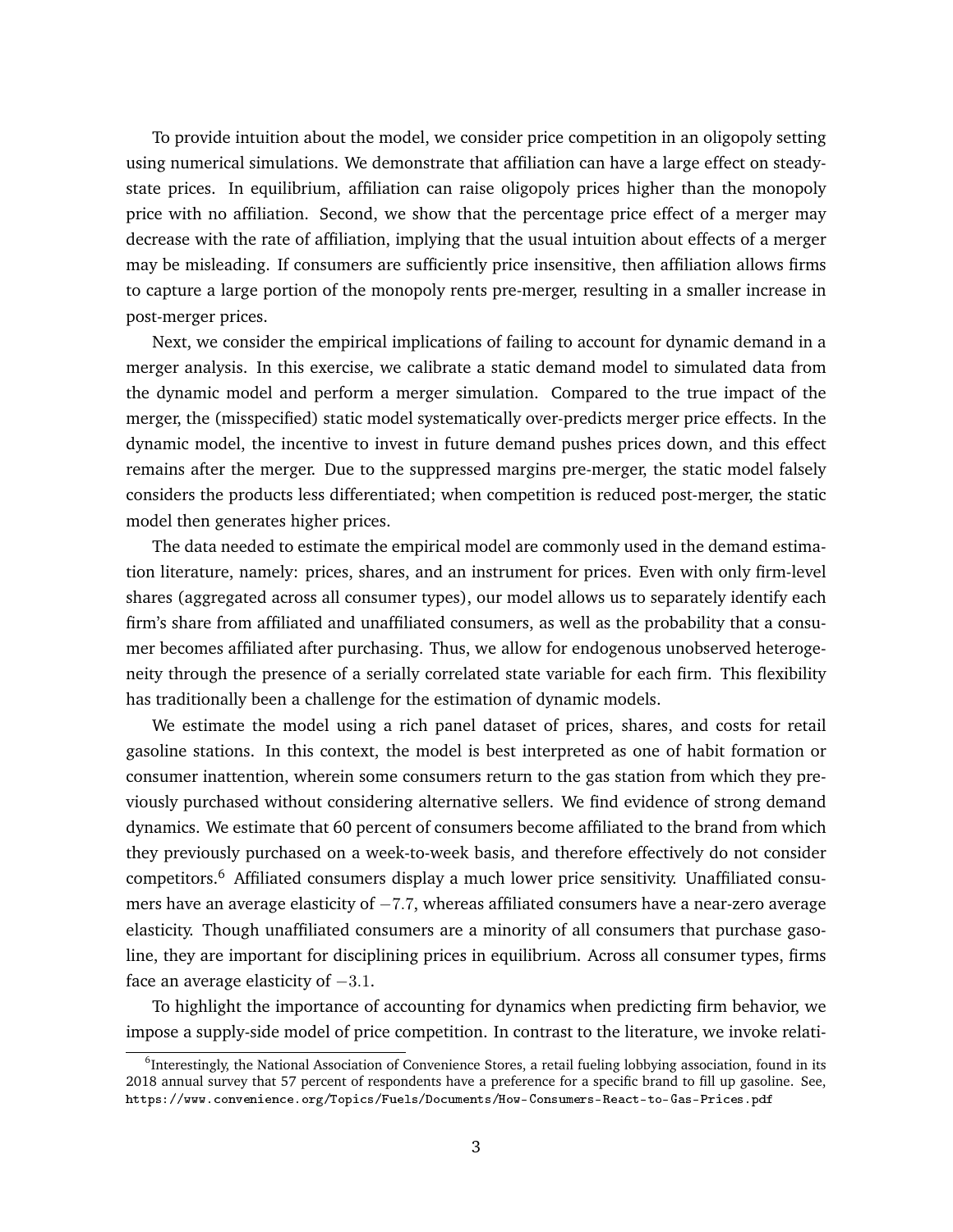vely weak assumptions about supply-side behavior in order to conduct counterfactual analysis. From the estimated demand model, we obtain the derivative of static profits, which we use to infer the dynamic component of the firms' first-order conditions. We project these estimates onto state variables to construct a reduced-form approximation to the dynamic pricing incentives. This approximation is consistent with a model of Markov perfect equilibrium where firms use limited state variables to forecast their continuation value. Using this approximation, we perform a merger analysis between two major gasoline retailers and re-compute the pricesetting equilibrium in each period. With the dynamic model, we estimate that prices would increase by 3.3 percent post-merger. A static model, on the other hand, predicts an average price increase of 5.9 percent, which would likely result in greater antitrust scrutiny. Therefore, the dynamic incentive to invest in future demand mitigates the increase in horizontal market power that arises from a merger.

Prior to estimating the model, we present reduced-form evidence of dynamic demand and dynamic pricing in retail gasoline markets.<sup>7</sup> Consistent with investment in affiliated consumers, we find that new entrants initially price lower than established firms but raise prices over time. We then examine cost pass-through. Using the data to separate out expected and unexpected costs, we show that firms respond differentially to these two measures. Firms begin raising prices in anticipation of higher costs approximately 28 days prior to an expected cost shock.

#### **Related Literature**

We consider the implications of consumer state dependence on the pricing behavior of firms, building on an empirical literature that includes Dubé et al. (2009). We contribute to the literature by examining the effect of competition on price in such settings. State dependence can have a large effect on the interpretation of outcomes when studying inter-firm competition. Our analysis of mergers complements theoretical work on dynamic price competition when consumers are habit-forming or have switching costs. Such features link directly to our notion of consumer affiliation. For examples, see Farrell and Shapiro (1988), Beggs and Klemperer (1992), and Bergemann and Välimäki (2006). $8$  Our empirical model can be used to assess the impacts of competition using real-world data.

We contribute to the empirical literature that estimates state dependence in consumer preferences. Meaningful switching costs, due to brand loyalty or consumer inertia, have been found in consumer packaged goods (Shum, 2004; Dubé et al., 2010), health insurance (Handel, 2013), and auto insurance (Honka, 2014). Hortaçsu et al. (2017) find that consumer inattention and brand loyalty lead to substantial inertia in retail electricity markets. Conceptually, our model shares similar features to that of Dubé et al. (2009) and Dubé et al. (2010). However,

 $7By$  dynamic pricing we mean that there are intertemporal spillovers. This should not be confused with static pricing in response to changing market conditions, which is often colloquially referred to as "dynamic pricing."

<sup>8</sup>There are alternative strategic reasons for dynamic pricing, including experience goods (Bergemann and Valimaki, 1996), network effects (Cabral, 2011), learning-by-doing (Besanko et al., 2018), and search (Stahl, 1989).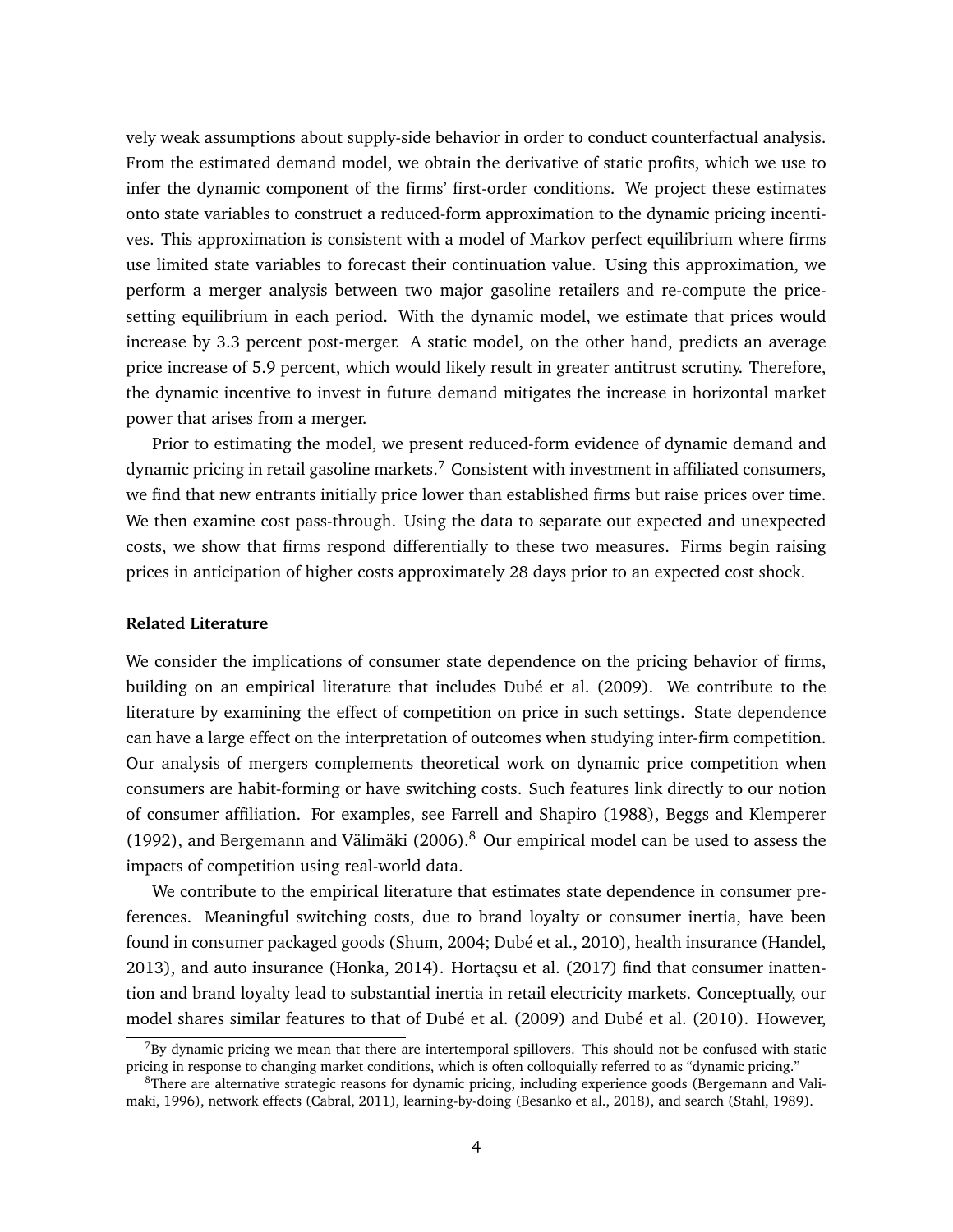the existing literature has primarily relied on consumer-specific purchase histories to document state dependence, whereas our method allows for the recovery of such state dependence using aggregate, market-level data. For an analysis of inter-firm competition, such data tends to be more readily available. One paper that has used aggregate data to estimate switching costs is Shcherbakov (2016), in the context of television services. He provides an intuitive argument for the identification of switching costs from aggregate data, placing more restrictions on the form of inertia than we allow for.<sup>9</sup> We provide an identification argument for a model that nests several forms of consumer inertia.

We contribute to a growing body of empirical models of dynamic demand. Existing work focuses on different contexts that drive dynamic behavior. Hendel and Nevo (2013) consider a model with storable goods and consumer stockpiling. Gowrisankaran and Rysman (2012) and Lee (2013) consider the purchase of durable goods with forward-looking behavior by consumers. In contrast to these papers, we focus on settings with positive dependence in purchasing behavior over time. The literature highlights the issue, common to our setting, that misspecified static models can produce bias elasticities. Hendel and Nevo (2013) point out that this will matter in a merger analysis. We complement this point by providing a case in which the dynamic incentives, rather than biased elasticities, are a primary concern in model misspecification.

For our empirical application, we propose a reduced-form method to approximate the dynamic incentives in supply-side pricing behavior, which allows us to side-step some of the challenges present in the estimation of dynamic games. Compared to value-function approximation methods proposed by Bajari et al. (2007) and Pakes et al. (2007), we rely more heavily on the structure of the demand model and place weaker assumptions on supply-side behavior. We circumvent some of the computational challenges with estimating the value function (see, e.g., Farias et al., 2012; Sweeting, 2013) by estimating its derivative directly, which eliminates a recursive step. We motivate our estimation of this function as either a limited-information equilibrium concept or an approximation to full-information behavior by firms, as in Weintraub et al. (2008) and subsequent work. Our focus on the pricing behavior of firms precludes the use of several developments in the conditional choice probabilities literature, which relies on discrete actions (e.g., Aguirregabiria and Mira, 2007; Arcidiacono and Miller, 2011).

# **2 A Model of Oligopolistic Competition with Consumer Inertia**

We develop a dynamic model of oligopolistic competition with product differentiation where consumers may become affiliated with the firm from which they purchased previously. Affiliation may be interpreted as habit formation, brand loyalty, switching costs, or search. Consumers in the model are myopic in that they maximize current period utility rather than a discounted

 $9$ We are aware of two other papers that estimate switching costs using aggregate data: Nosal (2011) and Yeo and Miller (2018). These papers have less formal identification arguments than Shcherbakov (2016).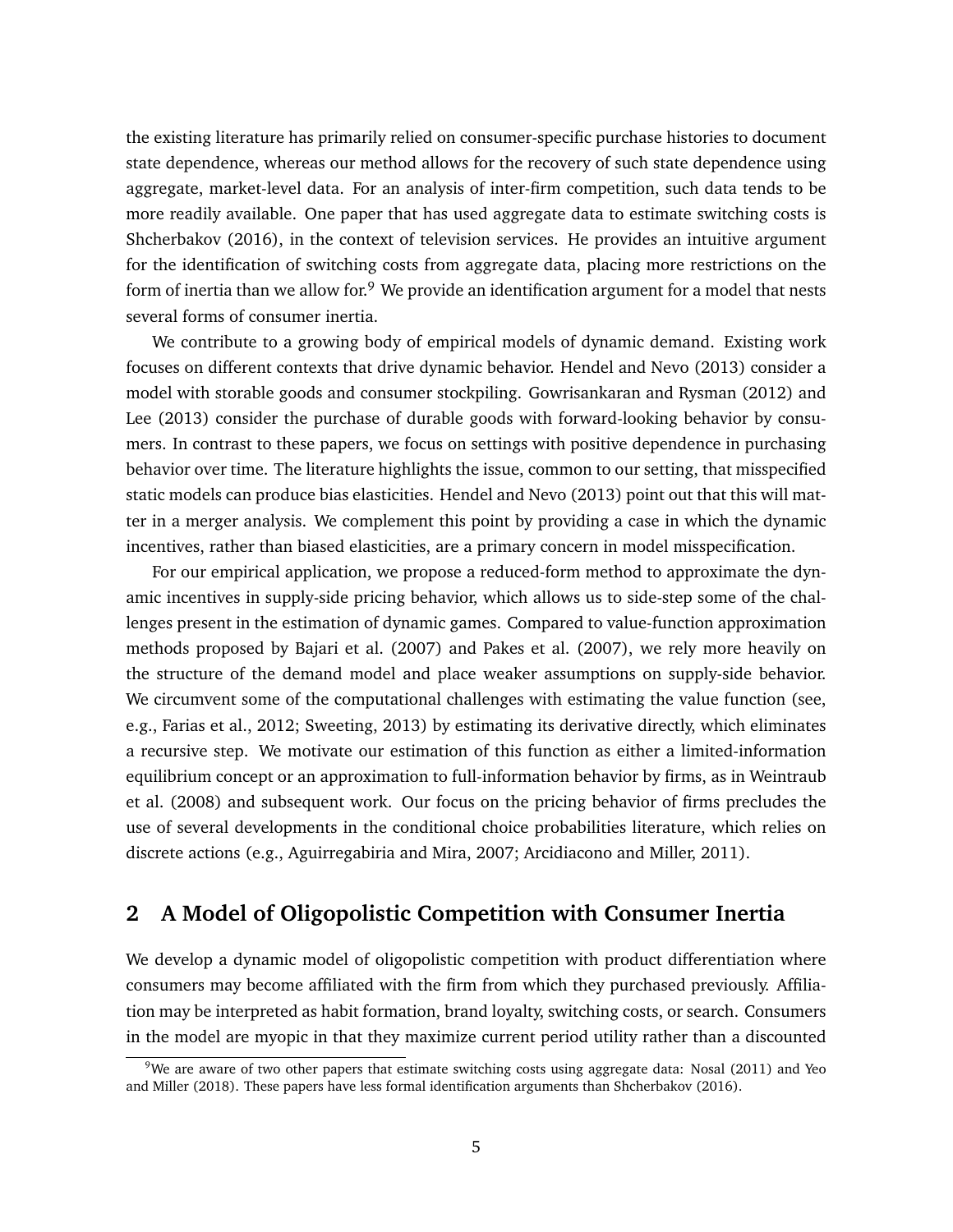flow of future utility. This assumption is likely a good fit for retail gasoline markets, where consumers do not choose a gas station anticipating that it will limit their future choice set; rather, some consumers are likely to return to the same gas station due to habit-formation, brand loyalty, or inattention.

As detailed below, we introduce consumer dynamics by allowing for endogenous unobserved heterogeneity in a differentiated product demand model. We then place the demand model into a dynamic oligopoly setting. Even though consumers are myopic, key dynamics arise when firms internalize the effect of sales today on future profits through the accumulation of affiliated consumers.<sup>10</sup> We use the model to numerically examine the impact of consumer inertia on market power, in general, and in the context of horizontal mergers.

## **2.1 Demand**

We extend the standard logit discrete choice model to allow for unobserved heterogeneity that depends on past purchases. The first assumption below presents a random coefficients utility formulation with myopic choice. The second assumption restricts the random coefficients so that the type-specific utility shock affects only a single product, corresponding to our notation of consumer affiliation. The third assumption places restrictions on the evolution of consumer types over time.

**Assumption 1: Myopic Discrete Choice** Consumers in each market select a single product  $j \in J$  that maximizes utility in the current period, or they choose the outside good (indexed by 0). For the empirical model, we make the additional assumption that utility follows the random-coefficient logit setup. Consumers are indexed by discrete types  $i \in I$ .<sup>11</sup> We allow the distribution of types to change endogenously over time.

A consumer *n* of type *i* receives the following utility for choosing product *j*:

$$
u_{jt}^{(n)}(i) = \delta_{jt} + \sigma_{jt}(i) + \epsilon_{jt}^{(n)}.
$$
\n(1)

Consumers receive an additively-separable common component  $\delta_{it}$ , a type-specific shock  $\sigma_{jt}(i)$ , and an idiosyncratic shock,  $\epsilon_{ijt}^{(n)}$ . The common component will typically be a function of firm j's price, and takes the form  $\delta_{it} = \xi_i + \alpha p_{it}$  in the standard logit model (with  $\alpha < 0$ ). The type-specific shock,  $\sigma_{it}(i)$ , may be also be a function of firm j's price, if consumers are less sensitive to the price of the product to which they are affiliated, as is the case in our empirical application.

 $10$ Slade (1998) estimates a model of habit-forming consumers and sticky prices. That model, however, explicitly imposes a cost of price adjustment. Our model does not rely upon a menu cost to explain dynamic price adjustments.

 $11$ The discrete type assumption for the random coefficient model is made elsewhere in the literature, though these types are assumed to be exogenous. See, for example, Berry et al. (2006) and Berry and Jia (2010).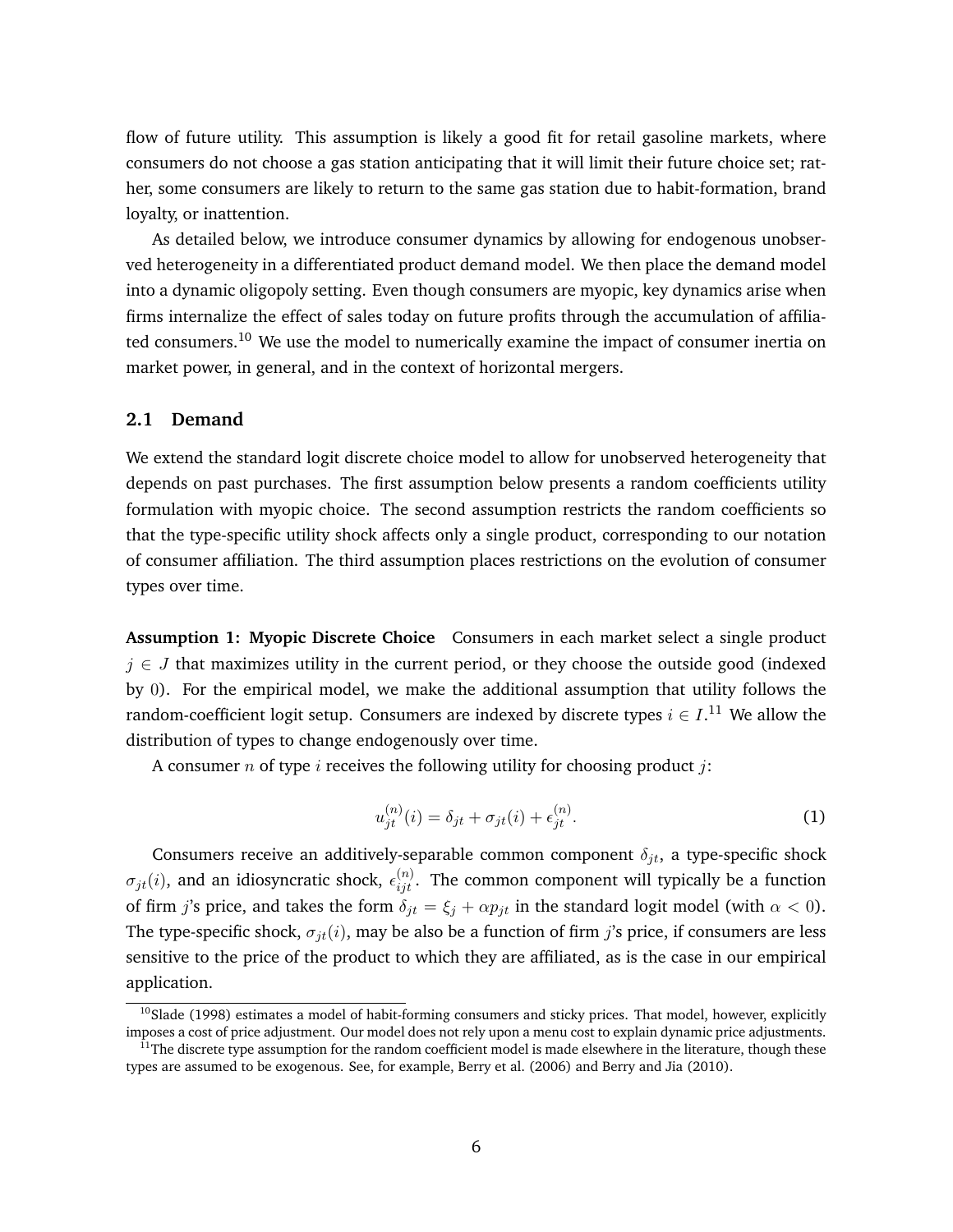We denote the probability that a consumer of type i chooses product j as  $s_{it}(i)$ . We normalize the utility of the outside good to be zero. Additionally, we define the type 0 consumer to be "unaffiliated," and we assume that this type has no state-dependent preference, i.e.,  $\sigma_{it}(0) = 0 \forall j$ . Given the standard assumption of a type 1 extreme value distribution on the utility shock,  $\epsilon_{jt}^{(n)}$ , the choice probabilities of consumers conditional on type are:

$$
s_{jt}(0) = \frac{\exp(\delta_{jt})}{1 + \sum_k \exp(\delta_{kt})}
$$
 (2)

$$
s_{jt}(i) = \frac{\exp(\delta_{jt} + \sigma_{jt}(i))}{1 + \sum_{k/i} \exp(\delta_{kt} + \sigma_{jt}(i))}.
$$
\n(3)

The observed share for firm  $j$  is given by the weighted average of choice probabilities by types:  $S_{jt} = \sum_{i=0}^{I} r_{it} s_{jt}(i)$ , where  $r_{it}$  is the fraction of consumers of type  $i$ .

The mean utility  $\delta_{jt}$  may depend on time varying-observable characteristics as well as fixed effects. In the empirical application, we makes use of this latter feature to allow for serial correlation in unobservable utility shocks over time.

**Assumption 2: Single-Product Affiliation** We now place restrictions on the type-specific demand shocks,  $\sigma_{jt}(i)$ . We assume that each consumer type has an affiliation (utility shock) to a single product. Further, we assume that there is a single type corresponding to each product. Thus, a consumer of type j is affiliated to product j. The type-specific demand shocks for other products are zero, i.e.  $\sigma_{it}(i) = 0 \,\forall i \neq j$ .

Thus, we define *affiliation* to be a product-specific state dependence in preferences. We say that a consumer of type  $j$  is affiliated with product  $j$ , as this consumer has a perceived benefit of  $\sigma_{it}(j)$  relative to unaffiliated (type 0) consumers. The affiliation shock  $\sigma_{jt}(j)$  has different interpretations depending on the the underlying mechanism:

- *Brand loyalty:* The model has a direct interpretation of brand loyalty when  $\sigma_{jt}(j)$  is a positive level shock that reflects an internal benefit for purchasing from the same brand.
- *Switching costs:* The model may be interpreted as a switching cost model when  $\sigma_{it}(j)$  is a level shock representing the costs (physical and psychic) of switching to another brand,  $i \neq j$ . This interpretation is empirically indistinguishable from the brand loyalty model because only the relative utilities affect choices in the logit formulation of the discrete choice model.
- *Habit formation:* In the habit formation interpretation, a consumer gets either an extra benefit for repeating earlier behavior or bears a cost for adjusting behavior.  $\sigma_{it}(j)$  represents the net benefit. In contrast to the switching cost model, other aspects of preferences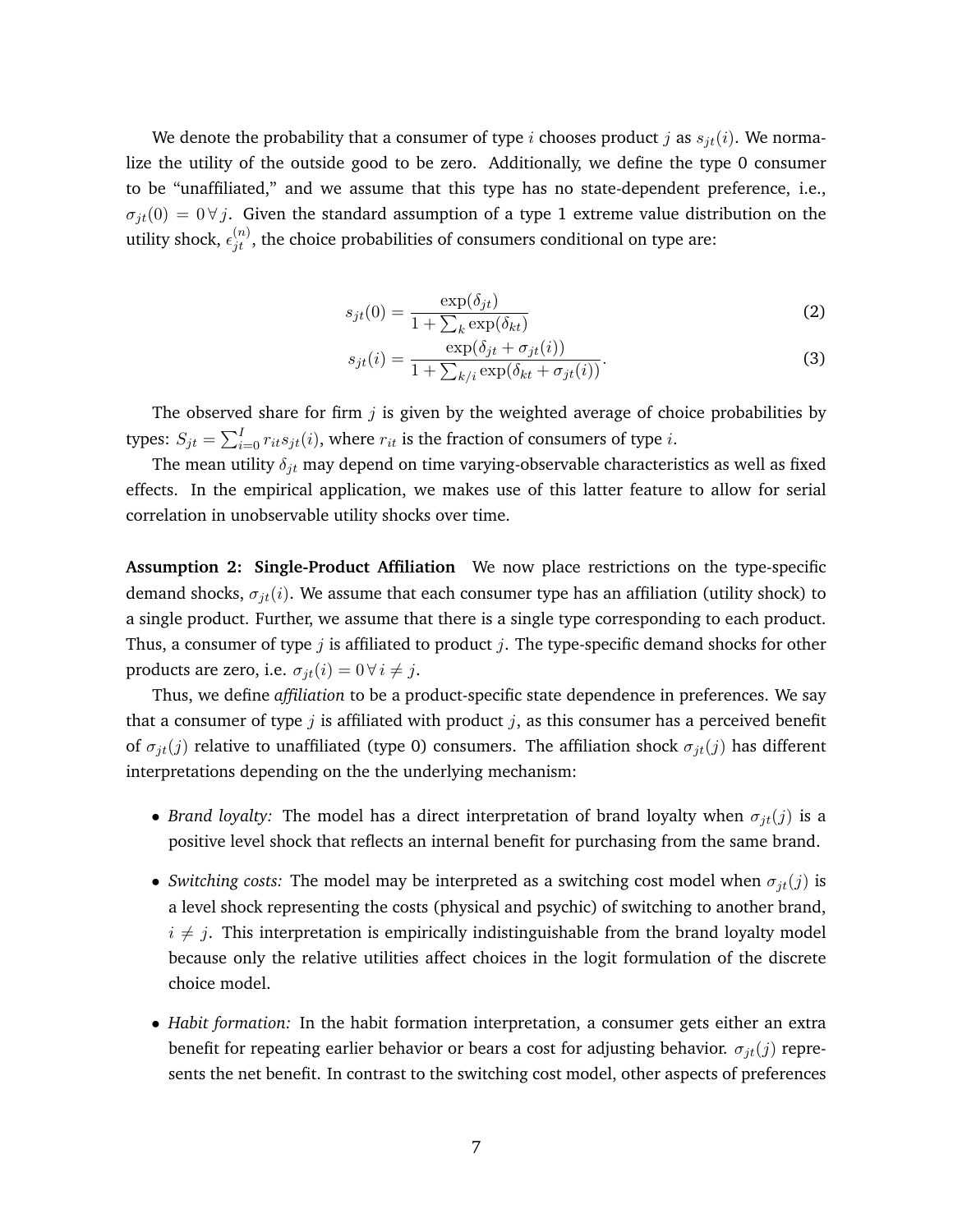may change. For example, consumers may become less price sensitive to the affiliated product, in addition to realizing a level shock.

• *Search/Inattention:* In the special case where  $\sigma_{jt}(j)$  renders affiliated consumers inelastic, the model has a search or inattention interpretation. In this case, the unaffiliated consumers are those that engage in search and realize full information about the choice set. Affiliated consumers are inattentive and simply buy the previous product. This extends a standard search model (e.g., Varian, 1980; Stahl, 1989) by (i) having non-searchers default to the previous product, rather than randomizing, and (ii) endogenizing the distribution of searchers and non-searchers.

Distinguishing among these different mechanisms lies outside of the scope of this paper but may be important, especially when examining questions about welfare. The brand loyalty model and the switching cost model can have identical outcomes but divergent welfare predictions, as  $\sigma_{it}(j)$  is a net benefit in the former and a net cost in the latter.

**Assumption 3: Evolution of Consumer Types** Types are not fixed for a consumer, but they may depend dynamically on previous behavior. We assume that the evolution of types follows a Markov process, where the state can be expressed as a function of the joint distribution of types and choices in the previous period.

Given the previous assumption that there is a one-to-one mapping between types and an affiliation for each product, we implicitly assume that consumers are symmetric within a market. Thus, we can express the distribution of consumer types in any period as a function of the distribution of choices in the previous period. For example, the share of consumer type  $j$ ,  $r_{jt}$ , might be expressed as  $r_{jt} = f(S_{j(t-1)})$ , where  $S_{j(t-1)}$  is the aggregate share of consumers (across all types) that chose product  $j$  in the previous period.

We make the assumption that consumers that purchase product  $j$  become affiliated with product j in the next period at a given rate:  $r_{jt} = \lambda_{jt} S_{i(t-1)}$ . Under the habit-formation interpretation, a (random) fraction  $\lambda_{it}$  of consumers that purchased j in the previous period are habituated to product  $j$ . We allow this fraction to vary with observable characteristics of the firm and market. The remaining  $(1 - \lambda_{jt})S_{j(t-1)}$  consumers transition to type 0, along with any consumers that chose the outside good.

#### **2.2 Supply**

We assume that firms set prices to maximize the net present value of profits. In contrast to the typical setup for a dynamic game, we make relatively weak assumptions about the perceived continuation value, which depends on expectations and discount rates. We restrict attention to Markov perfect equilibria.

First, we define firm  $j$ 's aggregate share as: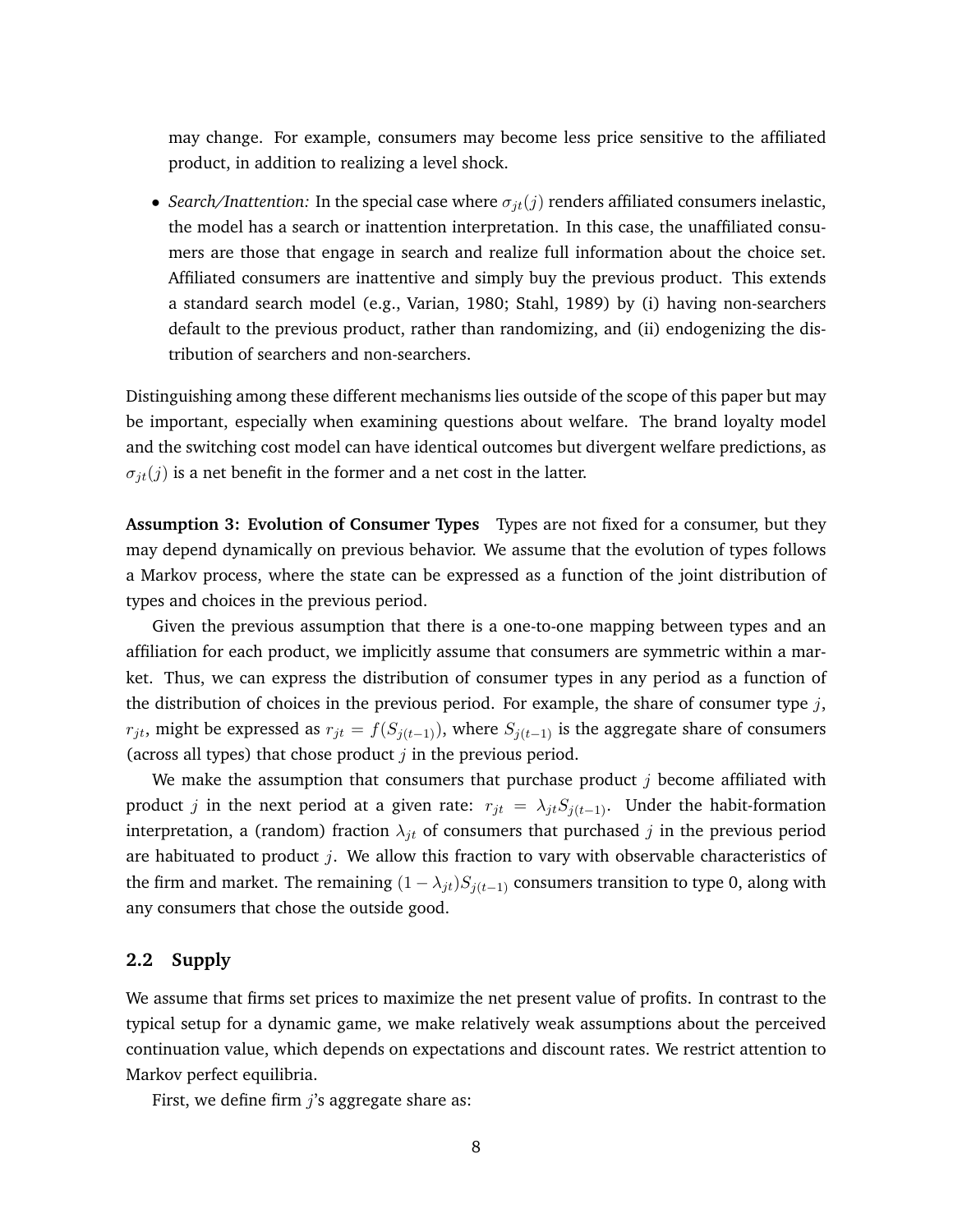$$
S_{jt} = (1 - \sum_{i \neq 0} r_{it}) s_{jt}(0) + \sum_{i \neq 0} r_{it} s_{jt}(i).
$$
 (4)

Thus, a firm's total share of sales can be written as a weighted sum of its share of unaffiliated consumers,  $s_{it}(0)$ , and affiliated consumers,  $s_{it}(i)$ . Note that firm j will make sales to consumers affiliated to other firms  $j \neq i$ , but the probability that such consumers will choose firm  $j$  is strictly lower than the choice probability of an unaffiliated consumer when the utility shocks  $\{\sigma_{it}(i)\}\$ are positive.

**Assumption 4: Competition in Prices** We assume that firms set prices in each period to maximize the net present value of profits from an infinite-period game. Prices are set as a best response conditional on the state and contemporaneous prices of rival products. Firms cannot commit to future prices. The state vector in each period is summarized by marginal costs,  $c_t$ , the distribution of consumer types,  $r_t$ , and other variables that are captured by the vector,  $x_t$ , such as expectations about future costs. Entry is exogenous.<sup>12</sup> The firm's objective function can be summarized by the Bellman equation:

$$
V_j(c_t, r_t, x_t) = \max_{p_{jt}|p_{kt, k \neq j}} \left\{ (p_{jt} - c_{jt})S_{jt} + \beta E(V_j(c_{t+1}, r_{t+1}, x_{t+1})|p_t, c_t, r_t, x_t) \right\}.
$$
 (5)

Prices in each period optimize the sum of the continuation value and current-period profits,  $(p_{it} - c_{it})S_{it}$ . Both of these components depend upon marginal costs and the distribution of consumer types,  $r_t$ . Thus, firms anticipate both future marginal costs and how price affects the future distribution of consumer types. Note that the state space does not include previous period prices. We therefore exclude strategies that depend directly upon competitors' historical prices, such as many forms of collusion.

**Assumption 5: Expectations** We place minimal restrictions on the expectations and discount factors for each firm. Consistent with the Markov perfect framework, we make the relatively weak assumption that the continuation value function is stable conditional on the state and prices.

Thus, market equilibrium is characterized by consumers making (myopic) utility-maximizing purchase decisions and firms pricing as the best response to other firm's prices, conditional on the state.

## **2.3 Theoretical and Numerical Analysis**

To develop an understanding of pricing incentives in markets with consumer inertia, we consider a deterministic setting where marginal costs are constant. We use numerical methods to

 $12$ Entry and exit are infrequent in retail gasoline.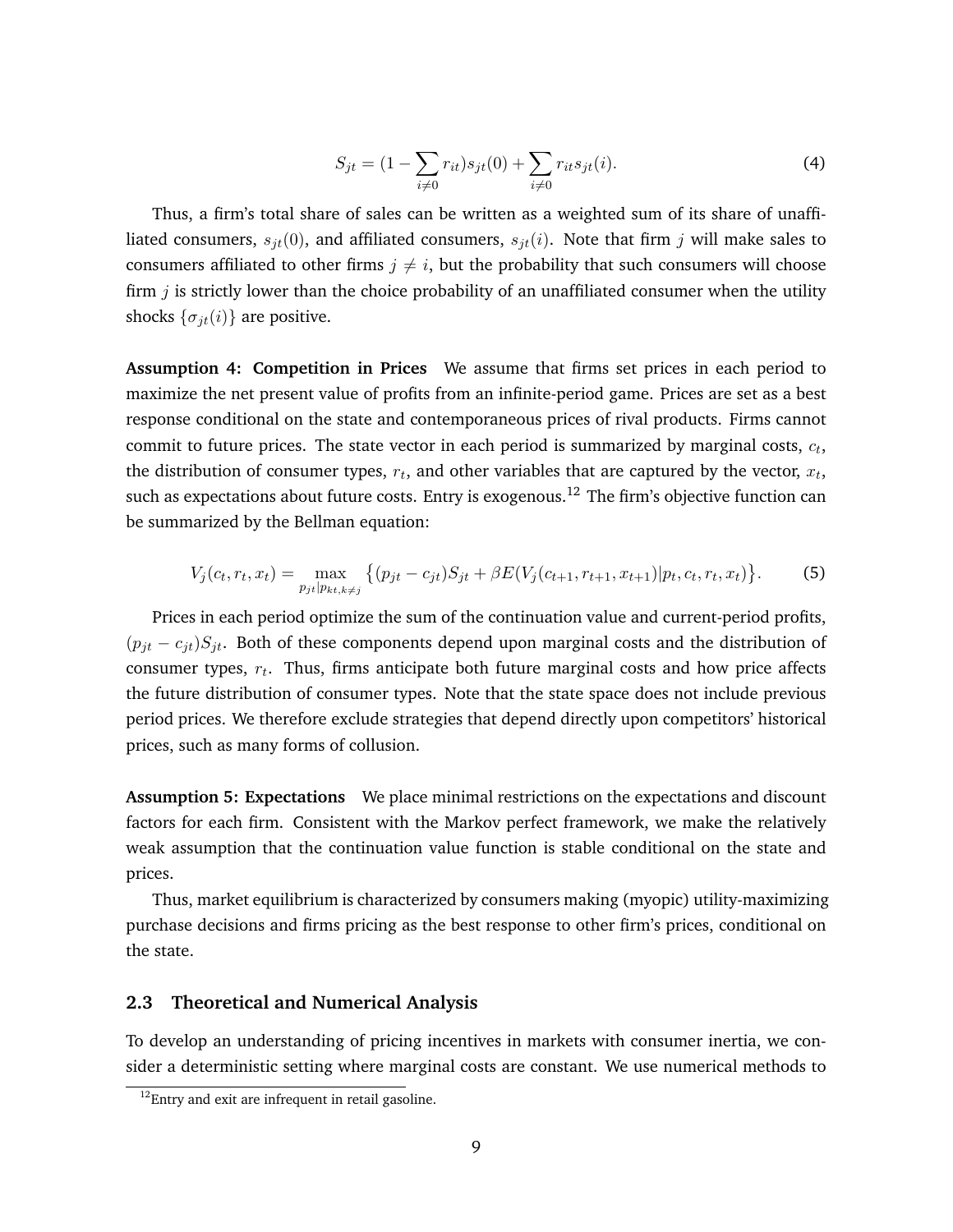analyze steady-state prices in an oligopoly game<sup>13</sup> with Bertrand price-setting behavior. For the numerical exercise, we specify the utility parameters from equation (1) as  $\delta_{jt} = \xi_j + \alpha p_{jt}$  and  $\sigma_{jt}(j) = \bar{\xi} + \bar{\alpha}p_{jt}$ , allowing for the affiliation shock to affect the consumer's price sensitivity in addition to the utility level. Thus, the utility of a consumer n of type i for product j is as follows:

$$
u_{jt}^{(n)}(i) = \xi_j + \alpha p_{jt} + \mathbb{1}[i = j](\bar{\xi} + \overline{\alpha}p_{jt}) + \epsilon_{jt}^{(n)}.
$$
 (6)

Here,  $\mathbb{1}[i = j]$  takes a value of one if a consumer of type i purchases from firm  $j = i$ , and zero otherwise. For unaffiliated consumers, the indicator function equals zero for all  $j$ . Assuming the error term,  $\epsilon_{jt}^{(n)}$ , follows the type-1 extreme value distribution, we get the market share specified in equation (2) in the previous section, which reduces to the standard logit model if  $\bar{\xi} = \overline{\alpha} = 0.$ 

Each firm  $i$  sells a set of products,  $j \in J_i$ , and maximizes the expected discounted value of profits. Therefore, firm i's value function takes the following form:

$$
V_i(r) = \max_{p_i|p_{-i}} \pi_i(p, r) + \beta V_i(r').
$$
\n(7)

Here, p and r are vectors of prices and affiliated customers, respectively, and  $r' = f(p,r) =$  $\lambda \cdot s(p,r)$  is a vector specifying each firm's affiliated customers in the next period. Static profits are  $\pi_i(p,r) = \sum_{j \in J_i} (p_j - c_j) \cdot s_j(p,r)$ . We drop the expectations operator, as the only source of uncertainty in the model is the realizations of marginal costs, which are fixed in the steady state. To find the steady-state prices and affiliated shares for each firm, we focus on Markov perfect equilibrium.<sup>14</sup> Firm  $i$ 's profit-maximizing first-order condition is then:

$$
\sum_{l \in J_i} \frac{\partial \pi_l}{\partial p_j} + \beta \frac{dV_i(r')}{dr'} \frac{dr'}{dp_j} \ \forall j \in J_i = 0. \tag{8}
$$

Next, we specify the derivatives of equation (7) with respect to r and evaluate them at the prices that solve each firm's first-order condition, which will be the prevailing prices at the steady state. These derivatives, in conjunction with the steady-state condition,  $\frac{dV'}{dr'} = \frac{dV}{dr}$ , yield the following system of equations:

$$
\frac{dV_i(r)}{dr} = \underbrace{\left[\frac{\partial \pi_i}{\partial p}\frac{dp}{dr} + \frac{\partial \pi_i}{\partial r}\right]}_{J \times 1} \underbrace{\left[I - \beta f_p(p,r)\frac{dp}{dr} - \beta f_r(p,r)\right]^{-1}}_{J \times J}.
$$
\n(9)

In this equation,  $\frac{\partial \pi_i}{\partial p}$ ,  $\frac{\partial \pi_i}{\partial r}$ ,  $f_p(p,r)$ ,  $f_r(p,r)$  are known, conditional on values of p and r. The remaining unknowns are  $\frac{dp}{dr}$  and  $\frac{dV_i(r)}{dr}$ . To solve the model, we impose the steady-state

 $13$ We provide a theoretical analysis of the monopolist's problem in the Appendix.

 $<sup>14</sup>$ Although we do not prove that the equilibrium is unique, the simulation results support there being a single</sup> steady-state equilibrium.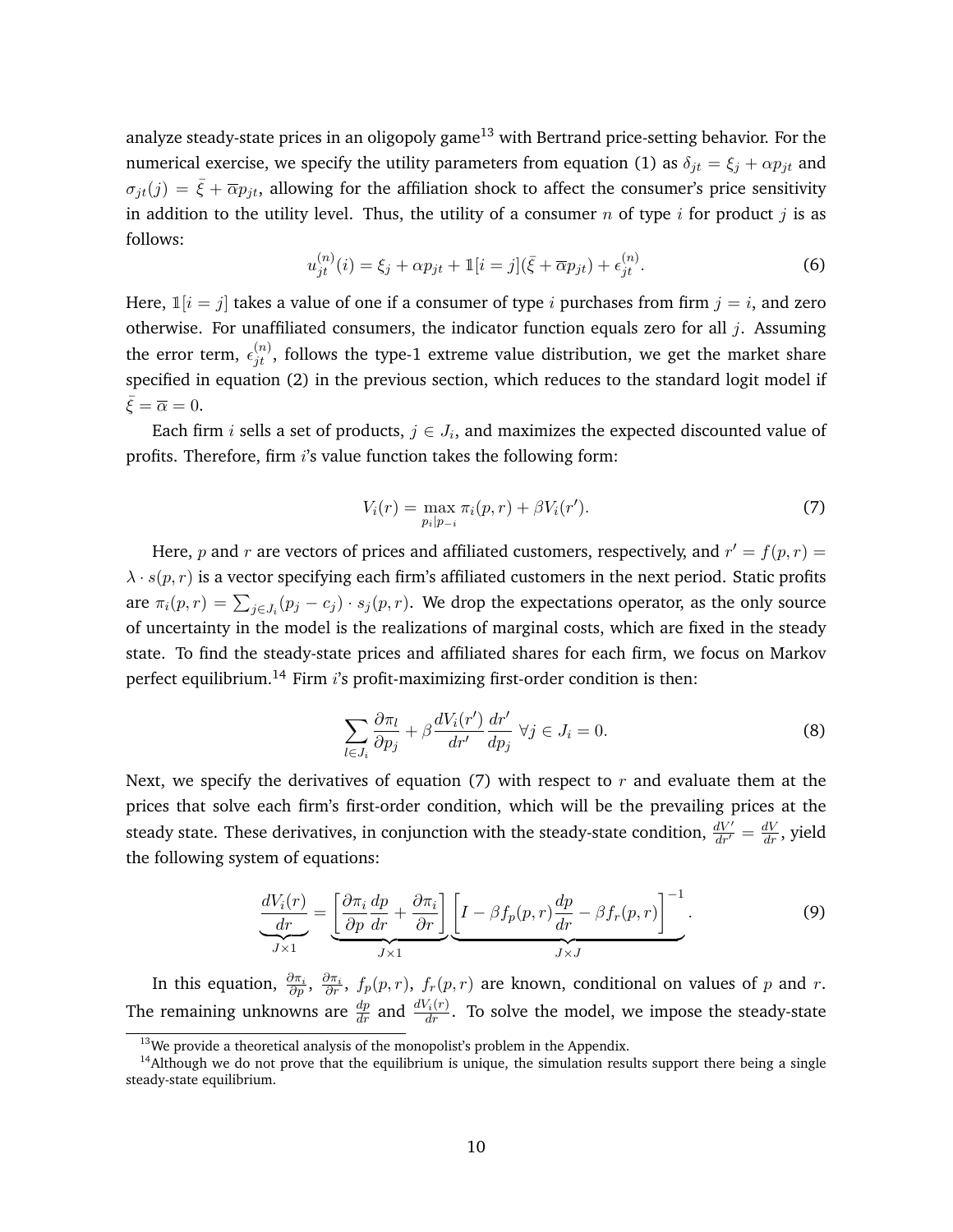

#### Figure 1: Monopoly and Oligopoly Prices with Consumer Affiliation

*Notes:* Panel (a) is generated using the following parameter values:  $\xi = 6$ ,  $\bar{\xi} = 5$ ,  $\alpha = -6.5$ , and  $\bar{\alpha} = 5.85$ . Panel (b) is generated using  $\xi = 6.6$ ,  $\bar{\xi} = 0.9$ ,  $\alpha = -5.7$ , and  $\bar{\alpha} = 0.6$ . Marginal cost is set to one for both figures.

condition governing the evolution of affiliated customers,  $r' = r$ . The full set of steady state conditions, provided by equation (9) and  $r' = r$ , allow us to solve for steady-state prices and shares, conditional on the  $J\times J$  derivative matrix,  $\frac{dp}{dr}$ . The values of  $\frac{dp}{dr}$  are determined by the model. In our simulations, we solve for these values numerically using a local approximation method. For additional details, see the Appendix.

For the oligopoly analysis, we simulate symmetric three-firm markets. In this setting, symmetry is imposed by restricting the utility parameters,  $\xi_i, \bar{\xi},$  and  $\overline{\alpha}$ , and marginal cost to be the same across all firms. To illustrate the impact of affiliation on pricing incentives, we plot the equilibrium prices for two different sets of utility parameters in Figure 1.

Panel (a) of Figure 1 plots the equilibrium prices for a monopolist and a three-firm symmetric market, for increasingly large values of  $\lambda$  and otherwise identical demand parameters. The equilibrium prices increase with the rate of affiliation. This figure highlights the potential importance of affiliation. In the three-firm market, when consumers have high rates of affiliation ( $\lambda \geq 0.70$ ), the equilibrium prices are higher than the monopoly price for static demand  $(\lambda = 0)$ . Thus, intuition about the ability of competition to discipline prices should be paired with an understanding of consumer dynamics, as affiliation can offset or even overwhelm the horizontal effects of competition.

Panel (b) shows that the interaction of competition and affiliation can have surprising qualitative results. For a different baseline set of demand parameters from those of panel (a), the oligopoly price is decreasing in the rate of affiliation, even though the monopoly price is increasing. Dynamic market power, defined by the price increase relative to the price with no inertia,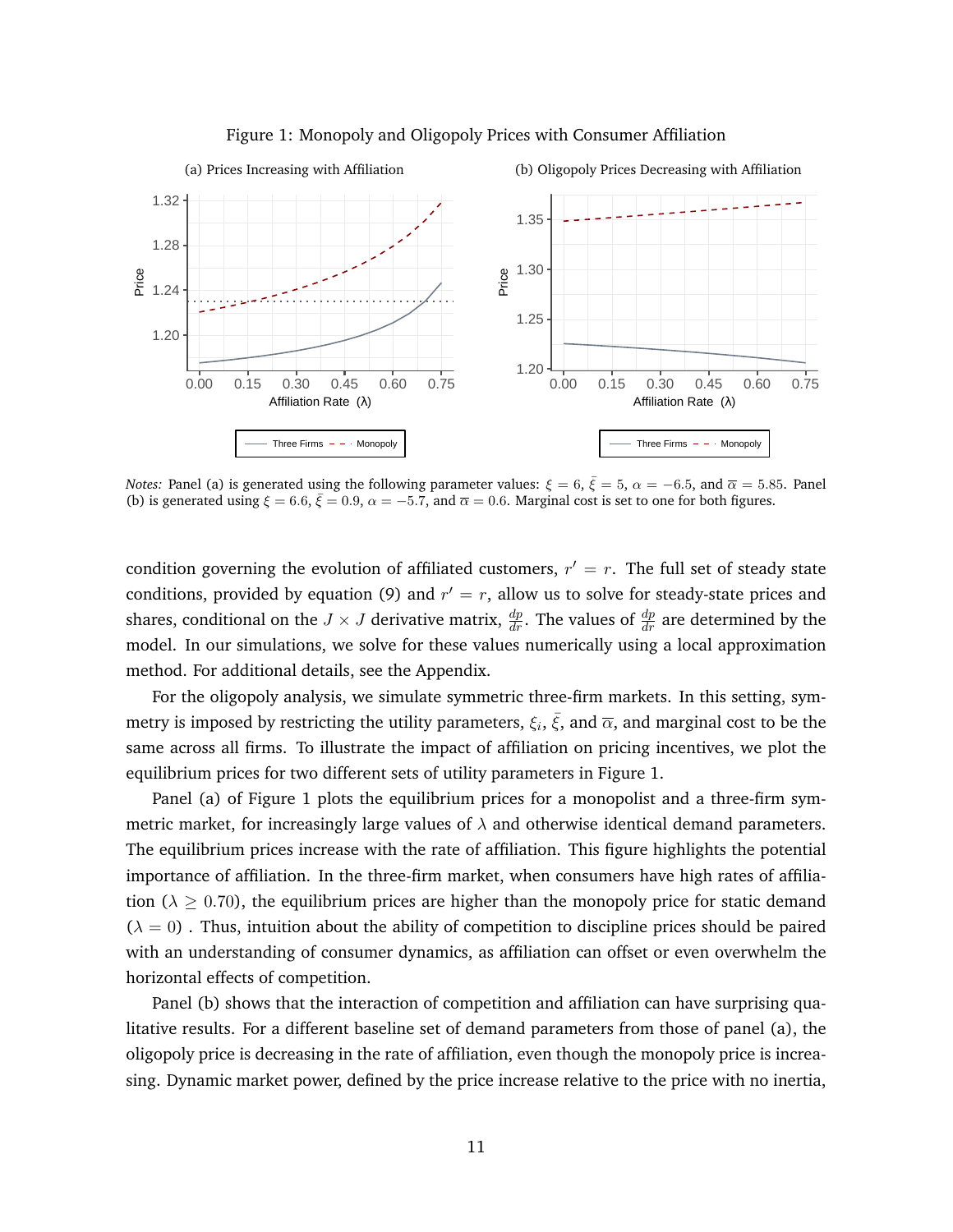

Figure 2: The Scope of Market Power

*Notes:* Panel (a) displays the mean percent price increase and mean percent profit increase for a three-firm oligopoly above the baseline model with no dynamics in consumption ( $\lambda = 0$ ). Note that the profits are scaled by a factor of 10, which is labeled on the right axis. Panel (b) displays the marginal effects, in terms of mean percent price increase and mean percent profit increase, of a merger to monopoly for different values of λ. The plots reflect 275 baseline parameter values of  $(\xi, \overline{\xi}, \alpha, \overline{\alpha})$  that converged for all  $\lambda \in [0, 0.7]$ , or 4,125 markets in total.

may be negative. Thus, the relationship between equilibrium prices and dynamics may depend upon market structure.

#### **2.3.1 The Scope of Market Power**

To summarize relationship between consumer inertia and market power in our model, we use simulations to decompose the potential impacts of dynamic and horizontal market power. To measure dynamic market power, we compare the oligopoly price with consumer affiliation to a baseline price where consumers have no state dependence. To measure horizontal market power, we compare the monopoly price to the oligopoly price, conditional on the demand parameters.<sup>15</sup>

To provide a generalizable analysis, we attempt to simulate data from the support of parameters that produce reasonable outcomes for margins and shares. We employ a "shotgun" approach, generating simulations with many different parameters and selecting only the markets that meet certain criteria. We first take Halton draws of the demand parameters such that  $\xi \in [-3, 17], \overline{\xi} \in [0, 20], \ \alpha \in [-15, 0], \ \overline{\alpha} \in [0, 15], \ \alpha + \overline{\alpha} < 0$ , and set each firm's marginal cost to one. For each draw of these demand parameters, we construct three-firm markets for

<sup>&</sup>lt;sup>15</sup>Note that we use a (competitive) oligopoly price as a baseline, rather than price equal to marginal cost. Also, as marginal cost is constant across simulations, using price as a measure of market power is equivalent to the commonly used price-cost metric.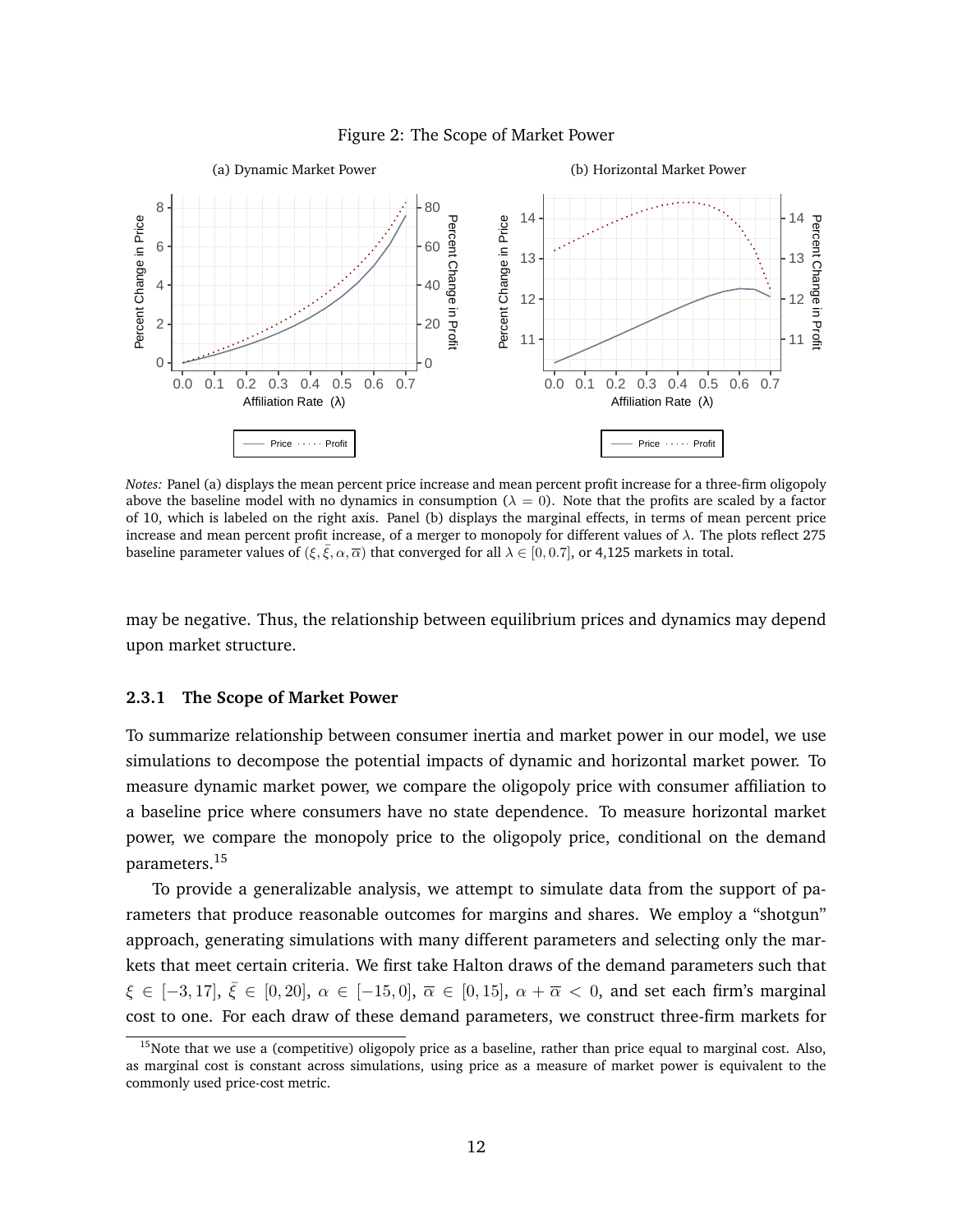$\lambda \in \{0, 0.05, 0.10, ..., 0.95\}$ . Finally, we restrict the analysis to markets where firms have shares between 0.05 and 0.30 (yielding an outside share between 0.10 and 0.85) and margins between 0.10 and 0.75. The data generating process yields 8,025 markets whose parameters are summarized in Appendix Table 10. The range for each parameter is selected such that parameter values toward each edge of the range result in outcomes that fall above or below our share and margin criteria.

In Figure 2, we plot the effects of affiliation and reduced competition on prices and profits. The plots employ simulation results from the 275 baseline parameter values of  $(\xi, \bar{\xi}, \alpha, \bar{\alpha})$  that converged for all  $\lambda \in [0, 0.7]$ , or 4,125 markets out of the 8,025 that meet the above qualifications. Panel (a) shows that, on average, prices and profits increase with the rate at which consumers become affiliated. This demonstrates that in the steady state of the model, the "harvesting" incentive tends to dominate the "investment" incentive. Perhaps surprisingly, the effect on profits is roughly ten times the effect on prices (note the right axis). This highlights the importance of the investment incentive that firms face in this setting. As the affiliation rate increases, there is a modest increase in price but a large increase in the share of affiliated customers in the following period, generating correspondingly large increases in profits. In total, dynamic market power tends to increase with consumer inertia, but it is dampened by the incentive to invest in future demand.

In panel (b), we plot the effect on prices and profits that a monopolist realizes, relative to the "competitive" three-firm oligopoly, as the rate of consumer affiliation increases. These effects represent the scope for horizontal market power, either explicitly via merger or potentially through collusion. The gain in profits from moving to the monopoly outcome is non-monotonic on average and decreases with  $\lambda$  for  $\lambda > 0.45$ . Correspondingly, we also find that the price increases are non-monotonic. The non-monotonicity is due to dynamic market power decreasing the potential for horizontal market power as consumer inertia becomes more prevalent. As the rate of affiliation increases, consumers are less likely to view oligopoly firms as substitutes. If the strength of affiliation is sufficiently strong then firms can extract the majority of the consumer surplus from their own customers, which limits the scope of horizontal market power.

#### **2.3.2 Consumer Inertia and Mergers**

To further demonstrate the effect of consumer inertia on price competition, we examine the impact on prices of a horizontal merger. We proceed by simulating symmetric three-firm markets as a baseline and allowing two of the firms to merge. The merged firm maintains both pre-existing firms as separate entities but maximizes their joint profits. Thus, we examine how dynamic incentives affect steady-state prices and the unilateral price effects arising from a merger. We also analyze the bias that arises when a static model is calibrated to data generated by the dynamic affiliation model and used for merger simulation. We find that ignoring the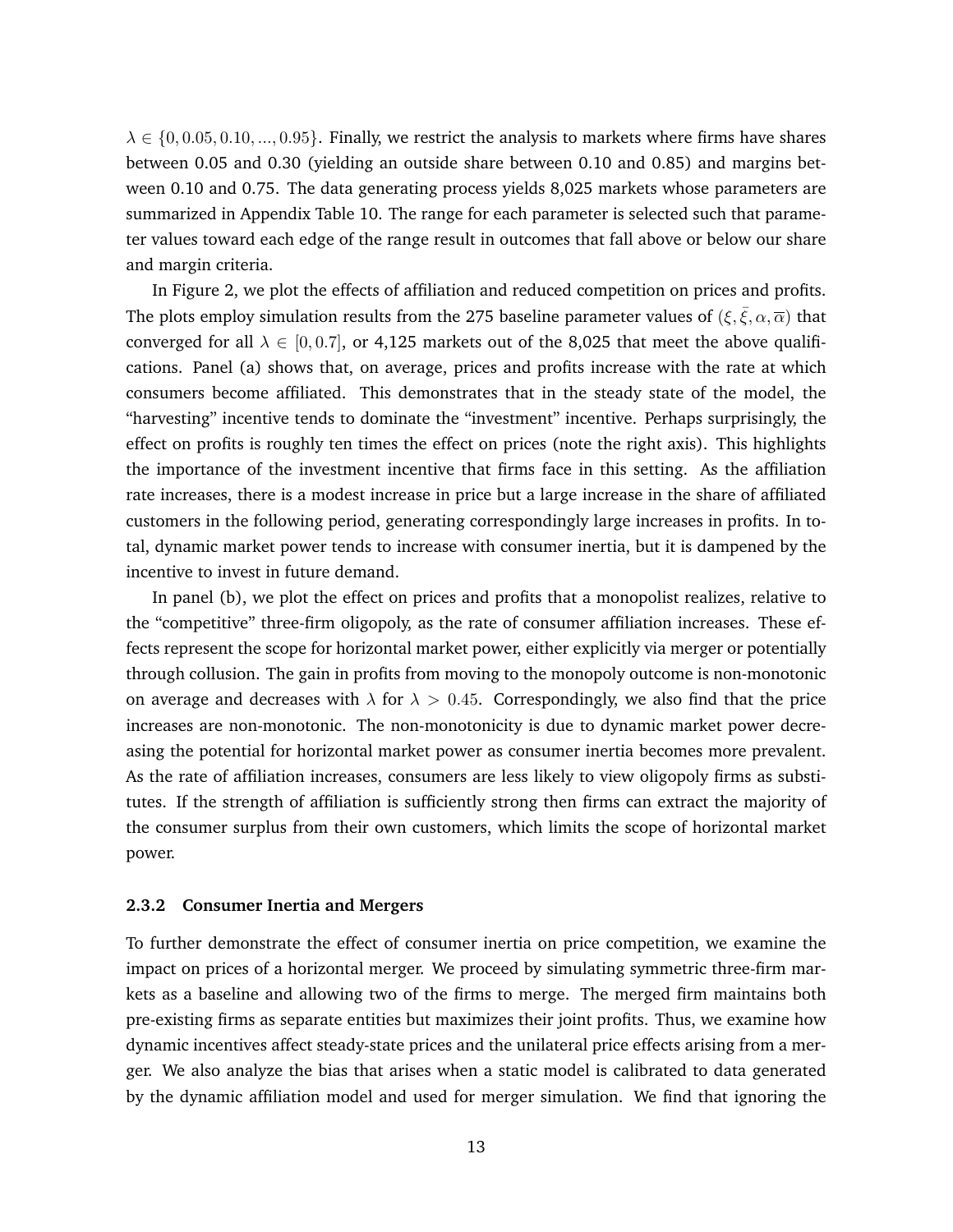|                                  | Mean    | St. Dev. | Min      | Pctl(25) | Pctl(75) | Max     | N    |
|----------------------------------|---------|----------|----------|----------|----------|---------|------|
| Pre-Merger Price                 | 1.36    | 0.39     | 1.11     | 1.15     | 1.39     | 3.99    | 8025 |
| Pre-Merger Margin                | 0.23    | 0.14     | 0.10     | 0.13     | 0.28     | 0.75    | 8025 |
| Pre-Merger Market Share          | 0.19    | 0.08     | 0.05     | 0.12     | 0.26     | 0.30    | 8025 |
| HHI: Pre-Merger                  | 1287.33 | 848.69   | 75.15    | 460.21   | 2078.63  | 2699.35 | 8025 |
| $\Delta$ HHI                     | 858.22  | 565.79   | 50.10    | 306.80   | 1385.75  | 1799.57 | 8025 |
| Merger Price $\Delta$            | 4.54    | 3.73     | 0.34     | 2.11     | 5.64     | 25.15   | 8025 |
| Non-Merging Price $\Delta$       | 0.52    | 0.78     | $-0.19$  | 0.03     | 0.73     | 6.55    | 8025 |
| Prediction Bias                  | 0.39    | 0.68     | $-2.47$  | 0.04     | 0.48     | 7.73    | 8025 |
| Prediction Bias (pctg.)          | 9.47    | 15.99    | $-18.52$ | 1.38     | 12.33    | 330.73  | 8025 |
| Dynamic Elasticity: Unaffiliated | $-7.02$ | 3.28     | $-17.26$ | $-9.45$  | $-4.32$  | $-1.37$ | 8025 |
| Dynamic Elasticty: Affiliated    | $-3.60$ | 2.78     | $-13.45$ | $-5.27$  | $-1.34$  | $-0.00$ | 8025 |
| Dynamic Elasticty: Weighted      | $-5.37$ | 2.62     | $-13.65$ | $-7.31$  | $-3.20$  | $-0.77$ | 8025 |
| <b>Static Elasticity</b>         | $-5.67$ | 2.42     | $-10.00$ | $-7.72$  | $-3.60$  | $-1.33$ | 8025 |

Table 1: Simulation Summary Statistics

*Notes:* Margin is defined as  $\frac{p-c}{p}$ . ∆ HHI is calculated at the pre-merger shares. Merger Price ∆ is the percentage price increase from the merger. Prediction Bias is the static minus the dynamic prediction, in percentage points. Prediction Bias (pctg.) is the Prediction Bias divided by the dynamic Merger Price ∆. The weighted dynamic elasticity is the average of the unaffiliated and affiliated elasticities weighted by the fraction of the firm's customers of each type.

presence of consumer affiliation tends to overestimate the price effects of a merger.

For each parameterized market, we solve for the steady-state prices. Then, we simulate a merger between firms 1 and 2, leaving firm 3 as the non-merging firm. Table 1 summarizes the pre-merger equilibrium and the unilateral price increases of merging and non-merging firms. The "average" market is one that, a priori, would typically raise moderate concern from the US antitrust agencies; HHI (1287) falls in the "unconcentrated" range, but the change in HHI (858) generally warrants a thorough investigation. The average pre-merger difference between price and cost is 0.36, and the mean market share is 0.19. Using these mean values to calculate the "Upward Pricing Pressure" index,  $\frac{0.19}{1-0.19} \cdot (1.36 - 1) = .084$ , yields a value in the midpoint of  $0.05$ -0.10, which are heuristic thresholds sometimes used to trigger an investigation.<sup>16</sup> The average percentage merger price effect, 4.5 percent, would typically raise antitrust concerns. The full range of markets span those that lead to no scrutiny to those that almost certainly would be challenged. Thus, the simulations generate a reasonable set of markets within which to explore the pricing incentives of firms in the consumer affiliation model.

On average, increasing the rate of affiliation ( $\lambda$ ) and the strength of the affiliation ( $\overline{\alpha}$  and  $\xi$ ) tend to increase both pre-merger prices and the price effects arising from a merger. Table 11 in the Appendix provides results from regressions of these outcomes on the demand parameters. However, these relationships do not hold in every instance, and may interact in interesting ways. As shown in Figure 1, prices may increase or decrease in the rate of affiliation. In a small number of markets, we find that the relationship between  $\lambda$  and prices is non-monotonic.

<sup>&</sup>lt;sup>16</sup>See, for example, Farrell and Shapiro (2010) and Miller et al. (2017). This calculation assumes that diversion is proportional to market share, which is often assumed at the early stages of an antitrust investigation.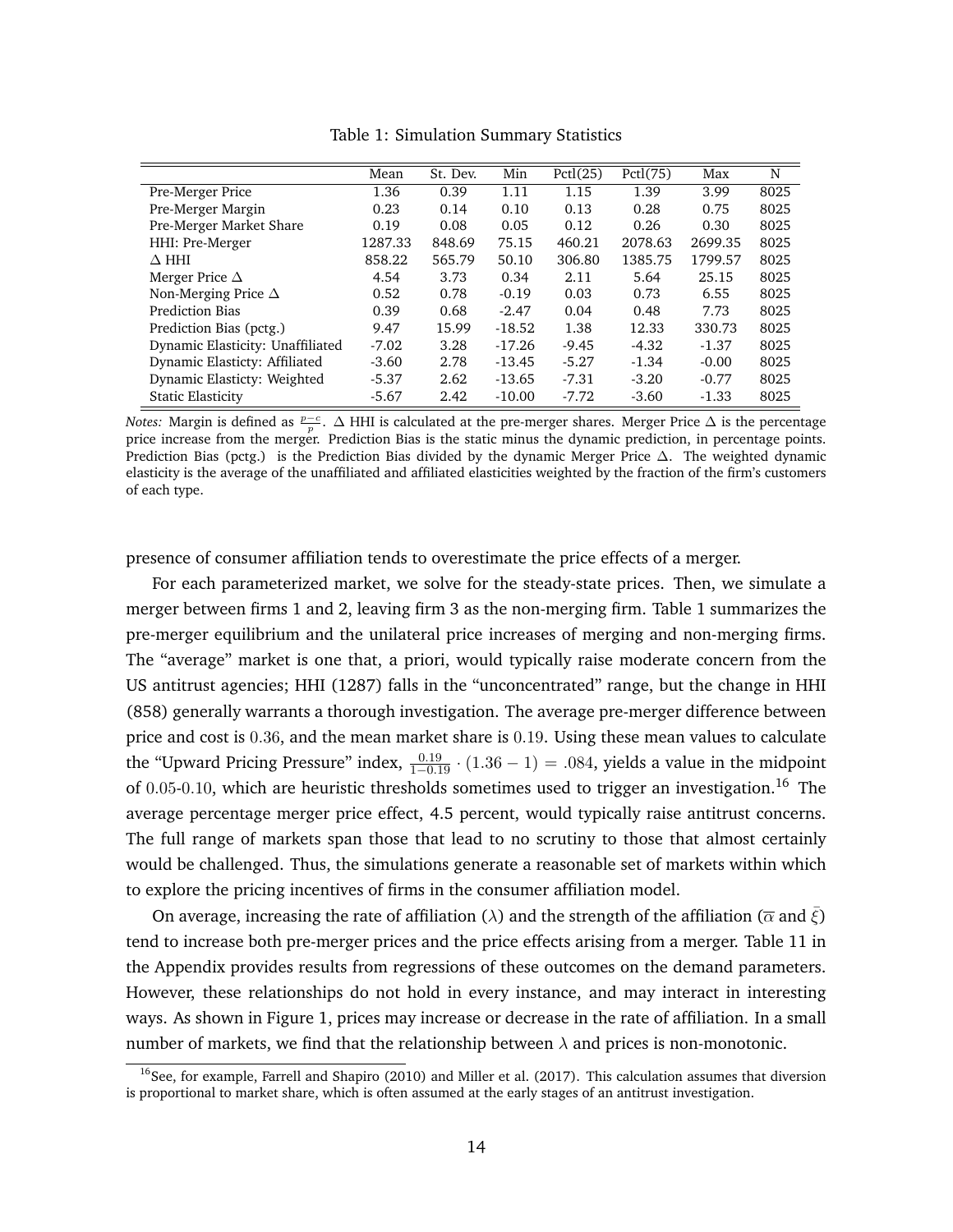

#### Figure 3: Simulated Merger Price Increases

*Notes: Panel (a) is generated using the following parameter values:*  $\xi = 9.1, \bar{\xi} = 4.8, \alpha = -8.6,$  *and*  $\overline{\alpha} = 0.9$ *. Panel* (b) is generated using  $\xi = 6.6$ ,  $\bar{\xi} = 0.9$ ,  $\alpha = -5.7$ , and  $\bar{\alpha} = 0.6$ . Marginal cost is set to one for both figures.

## **2.3.3 Model Misspecification in Merger Simulation**

The above results suggest that affiliation has implications for counterfactual exercises, such as merger simulation. Failing to account for consumer inertia will result in biased elasticities from incorrect first-order conditions. Antitrust agencies often infer elasticities from markups calculated using accounting data (see Miller et al., 2013), which omit the dynamic incentive of firms. In addition to generating incorrect elasticities, failing to account for the dynamic incentives in first-order conditions can have large direct effects on post-merger predictions.

To more precisely analyze the impact of model misspecification, we measure the implications of failing to account for consumer affiliation when calibrating demand and simulating a merger. To do so, we consider the following hypothetical scenario. The true underlying model is the three-firm market with consumer state dependence due to affiliation. A practitioner observes each firms' pre-merger prices, marginal costs, and aggregate market shares (rather than separately observing its unaffiliated and affiliated shares). This data is then used to recover the demand parameters of the standard logit model, and then the price effects of a merger are simulated. We perform this experiment for each of the numerically generated markets.

Table 1 summarizes the prediction bias, defined as the static prediction minus the "true" affiliation price effect. The average prediction bias is 0.39 percentage points; dividing by the magnitude of the price change, this represents a 9.47 percent increase over the true price effect. While the average prediction bias is moderate, there is a fair amount of dispersion in the size of the bias; the 25th and 75th percentile of the bias, as a percentage of the price increase, is 1.38 percent and 12.3 percent, respectively. Usually, the static model over-predicts the true price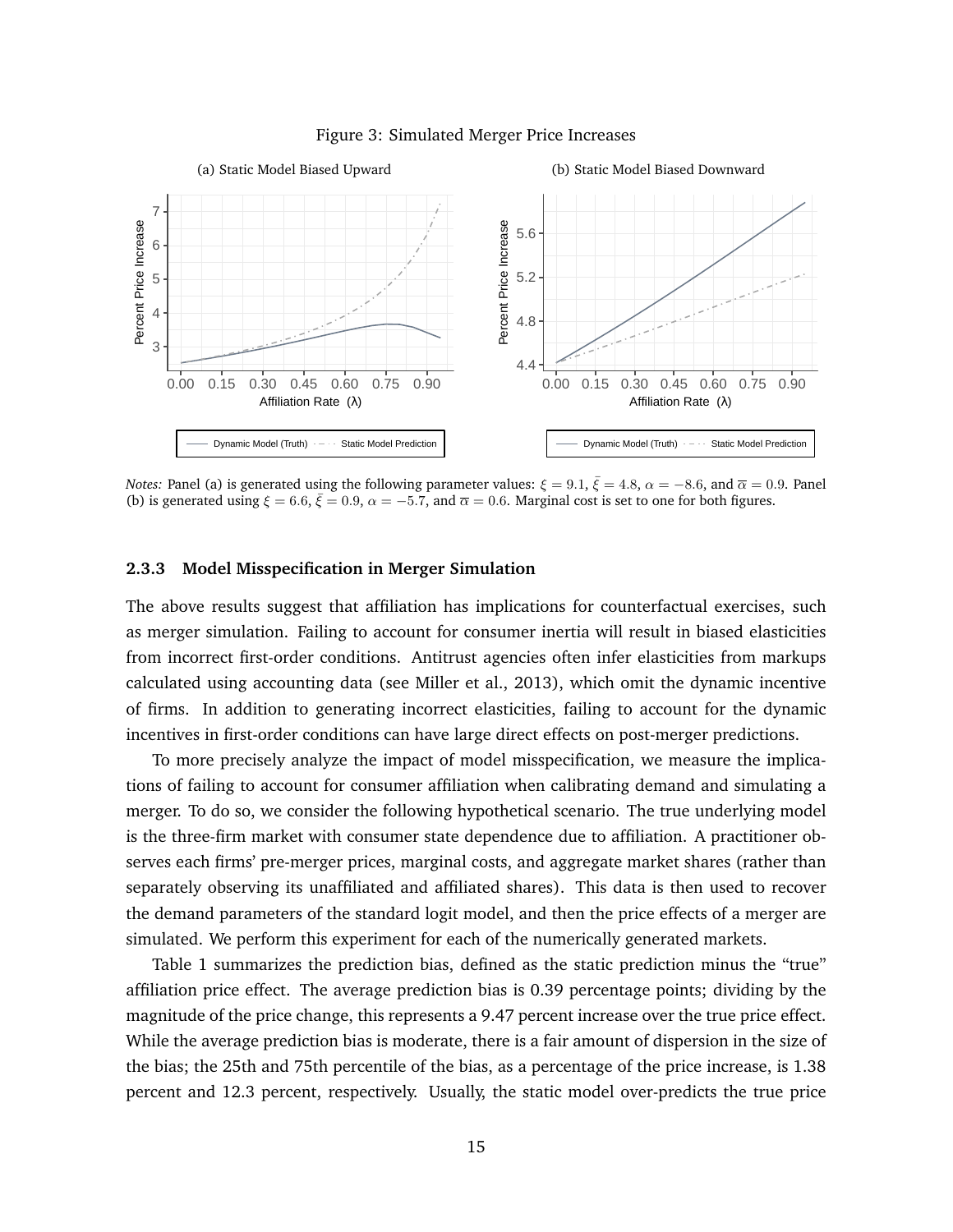

Figure 4: Price Increase by Market Share

*Notes:* The lines depict a local polynomial regression of firm 1's merger percent price change on its pre-merger market share. Markets where  $\lambda$  < 0.5 and  $\lambda$  > = 0.5 are separately estimated. All markets are used for the static model.

change, but in 5.48 percent of simulations it predicts a smaller effect.

Figure 3 presents the results of the experiment for two individual markets. In panel (a), the "true" dynamic model and the misspecified static model generate similar price effects for affiliation rates ( $\lambda$ ) less than 0.5. As  $\lambda$  increases above 0.5, however, the dynamic model generates lower price effects, as the post-merger investment effect increases relative to the pre-merger market structure. The static model, however, cannot account for this incentive, resulting in increasingly biased price predictions. By contrast, panel (b) demonstrates a parameterization where the static model consistently under-predicts the dynamic model. Moreover, for values of  $\lambda$  between 0.4 and 0.65, the true model yields price effects greater than 5 percent, while the biased prediction from the static model is below that threshold. Taking 5 percent as a hypothetical threshold for enforcement by antitrust agencies, panels (a) and (b) demonstrate that not accounting for affiliation can lead to errors in enforcement action in either direction.

On average, the static model tends to overstate the unilateral price effects of a merger. This is highlighted in Figure 4, which relates the merger price effect to the pre-merger market share of each symmetric firm. In line with intuition, the price effect of a merger is increasing with pre-merger market shares. To generate the graph, we run a local polynomial regression of the merger price effect on the firm's market share; we generate regression lines for (i) the affiliation model with  $\lambda$  < 0.5, (ii) the affiliation model with  $\lambda$  >= 0.5, and (iii) the static model. The dynamic model and the static model yield similar predictions for low values of the affiliation rate. For higher affiliation rates, however, the static model over-predicts the dynamic model regardless of the pre-merger market shares. Thus, as the dynamic incentive to invest in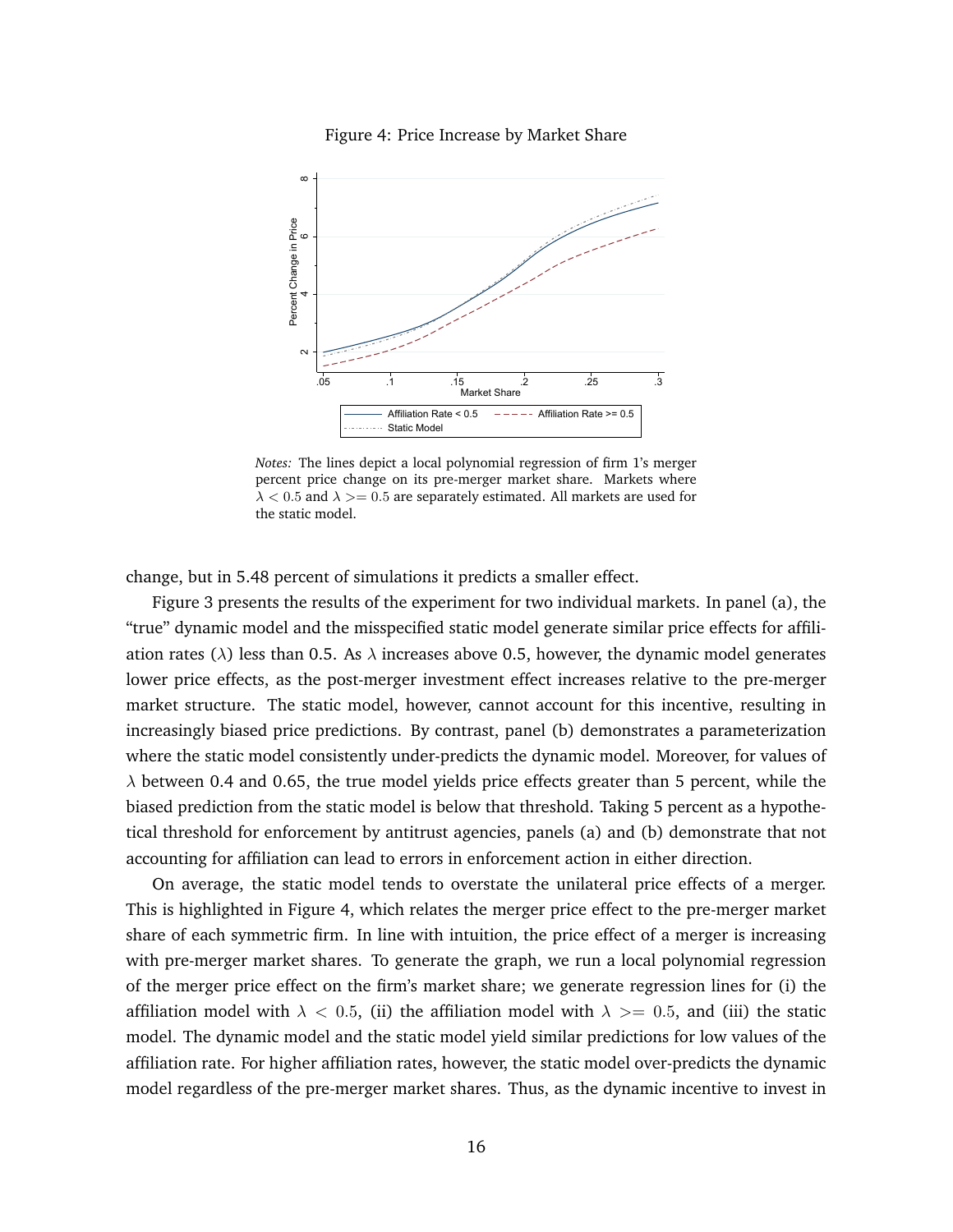future demand increases, the upward bias of the static model becomes greater in magnitude. The figure also highlights that for the dynamic model, conditional on observed market share, a greater affiliation rate suppresses merger price effects.

Interestingly, the static model is calibrated to be more elastic, on average, than the shareweighted elasticity in the dynamic model ( $-5.67$  vs.  $-5.37$ ). In the 60 percent of markets where the static model is calibrated to be more elastic, it still over-predicts the dynamic price effect. Thus, biased predictions from the static model arise primarily from the omission of dynamic incentives to invest in future demand, rather than a biased elasticity or mean utility parameters alone. In rough terms, margins are determined in the static model by a combination of market elasticities and the degree of competition within the market. The dynamic model has a third factor disciplining margins: the dynamic incentive. When this factor is omitted in the estimation of a static model, greater weight is attributed to the degree of competition (i.e., rival products are considered to be closer substitutes). This provides some intuition as to why a static model will tend to predict greater unilateral price effects.

These results highlight the benefit of an empirical model that can account for consumer dynamics, which we pursue in the following section. However, for certain applications an informal analysis of consumer dynamics may provide a useful indication of static model bias. Our results show that the price predictions from static merger simulations should be revised downward for greater degrees of consumer affiliation. We provide more detailed results in support of this conclusion in Appendix A.5.

## **3 Reduced-Form Evidence of Dynamics**

To motivate the empirical application, we provide evidence of dynamic demand and dynamically adjusting retail gasoline prices. A host of previous studies have found that retail gasoline prices may take multiple weeks to fully incorporate a change in marginal cost. For a review, see Eckert (2013). One innovation of our study is that we use separate measures of unexpected and expected costs to see if, consistent with forward-looking behavior, firms respond differentially to these two types of costs.

### **3.1 Data**

The analysis relies upon daily, regular fuel retail prices for nearly every gas station in the states of Kentucky and Virginia, which totals almost six thousand stations. As a measure of marginal cost, the data include the brand-specific, daily wholesale rack price charged to each retailer as well federal, state, and local taxes. We therefore almost perfectly observe each gas station's marginal cost changes, except for privately negotiated discounts per-gallon, which are likely fixed over the course of a year. The data ranges from September 25th, 2013 through September 30th, 2015. The data was obtained directly from the Oil Price Information Service (OPIS),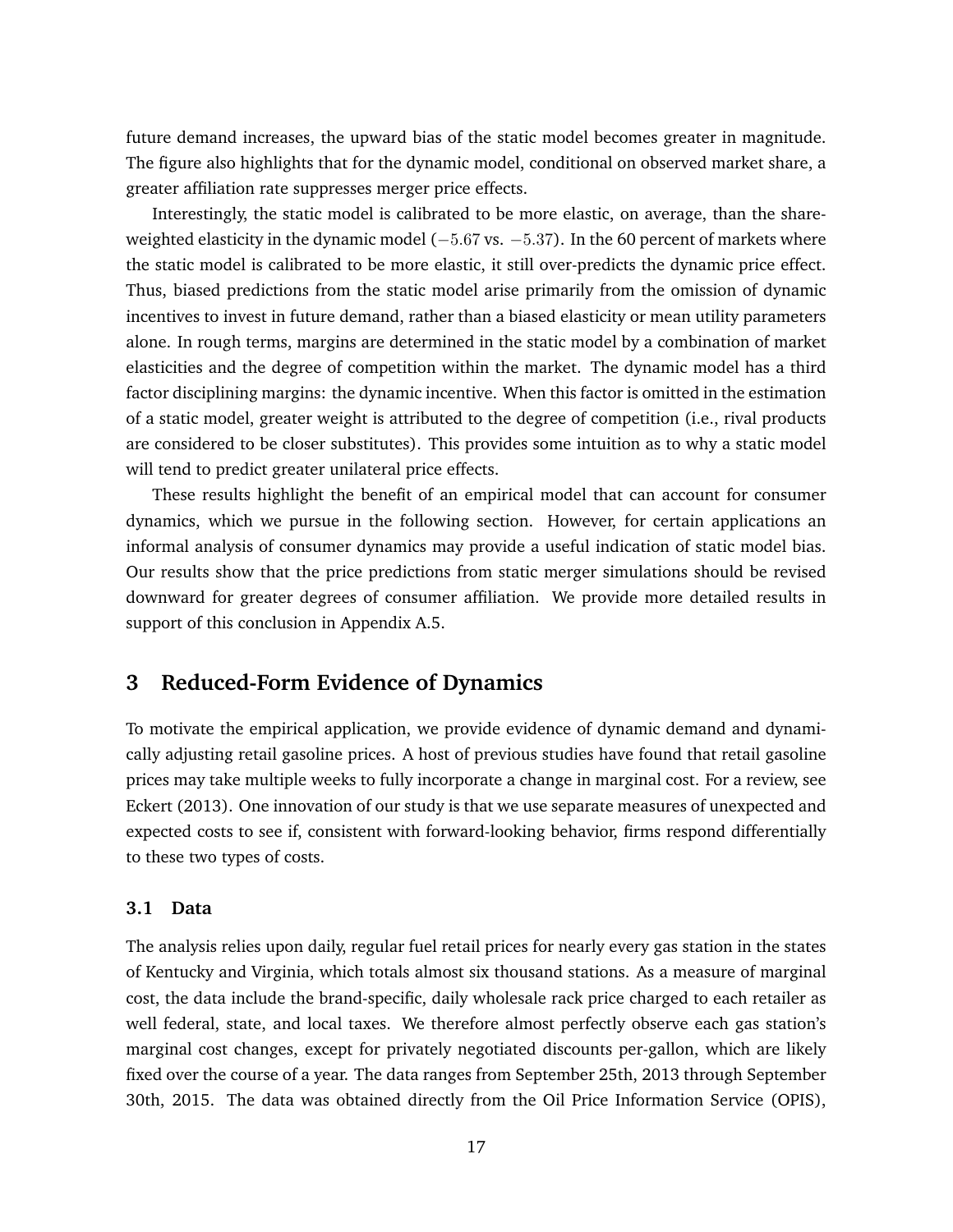|                       | (1)                   | (2)                   | (3)                    | (4)                    | (5)                    |
|-----------------------|-----------------------|-----------------------|------------------------|------------------------|------------------------|
| Price                 | $0.009***$<br>(0.001) | $0.000**$<br>(0.000)  | 0.004<br>(0.002)       | $-0.005$<br>(0.004)    | $-0.073***$<br>(0.017) |
| Lagged Share          |                       | $0.973***$<br>(0.001) | $0.963***$<br>(0.001)  | $0.554***$<br>(0.002)  | $0.628***$<br>(0.003)  |
| Price Squared         |                       |                       | $-0.000$<br>(0.000)    | 0.001<br>(0.001)       | $0.010***$<br>(0.003)  |
| Comp. Price (Mean)    |                       |                       | $-0.004***$<br>(0.001) | $-0.002$<br>(0.001)    | $-0.108**$<br>(0.045)  |
| Comp. Price (SD)      |                       |                       | $-0.000$<br>(0.001)    | $0.003*$<br>(0.001)    | $0.086***$<br>(0.024)  |
| Comp. Stations        |                       |                       | $-0.000***$<br>(0.000) | $-0.000***$<br>(0.000) | $-0.004***$<br>(0.000) |
| Num. Stations         |                       |                       | $0.000***$<br>(0.000)  | $0.004***$<br>(0.000)  |                        |
| Num. Brands           |                       |                       | $-0.001***$<br>(0.000) | $-0.003***$<br>(0.000) |                        |
| Week FEs              |                       |                       |                        | X                      |                        |
| County-Brand FEs      |                       |                       |                        | X                      |                        |
| Brand-State-Week FEs  |                       |                       |                        |                        | X                      |
| Week-County FEs       |                       |                       |                        |                        | X                      |
| County-Brand-WofY FEs |                       |                       |                        |                        | X                      |
| Observations          | 174421                | 169931                | 169788                 | 169770                 | 156078                 |
| $R^2$                 | 0.00                  | 0.95                  | 0.95                   | 0.96                   | 0.98                   |

Table 2: Regressions with Share as the Dependent Variable

*Notes:* Regression estimates indicate the correlation structure of shares over time. Standard errors in parentheses.

\*  $p < 0.10$ , \*\*  $p < 0.05$ , \*\*\*  $p < 0.01$ 

which has previously provided data for academic studies (e.g., Lewis and Noel, 2011; Chandra and Tappata, 2011; Remer, 2015).

OPIS also supplied the market share data, which is used by industry participants to track shares. It is calculated from "actual purchases that fleet drivers charge to their Wright Express Universal card." The data is specified at the weekly, county/gasoline-brand level.<sup>17</sup> Due to contractual limitations, OPIS only provided each brand's share of sales, not the actual volume. Thus, to account for temporal changes in market-level demand, we supplement the share data with monthly, state-level consumption data from the Energy Information Administration (EIA).

### **3.2 Dynamic Demand: Correlation in Shares Over Time**

Though ultimately the importance of demand-side dynamics in the data will be estimated by the model, it is informative to examine the reduced-form relationships between key elements.

 $17$ In some instances, the brand of gasoline may differ from the brand of the station. For example, some 7-Eleven stations in the data are identified as selling Exxon branded gasoline.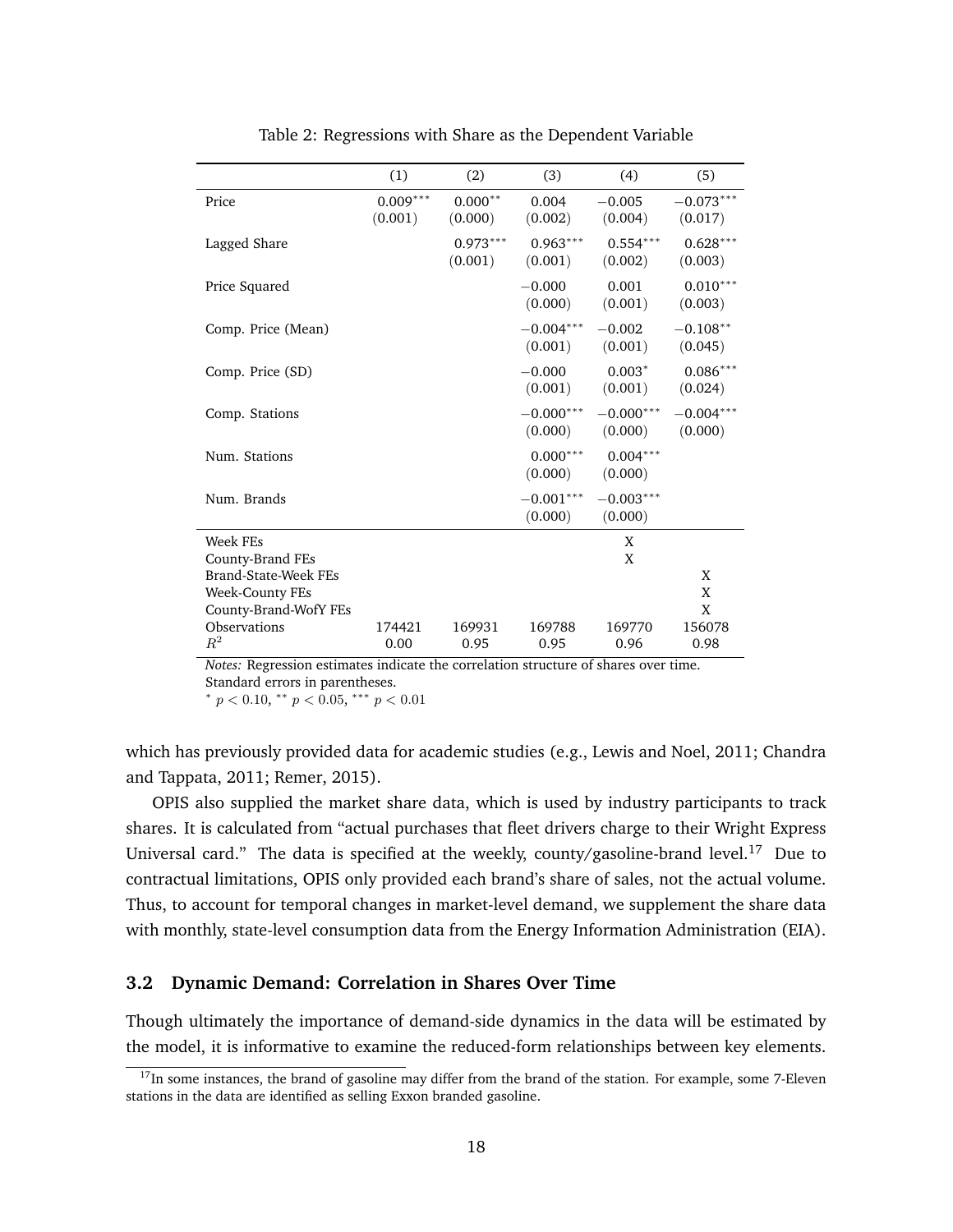The dynamic model developed in the previous section is one in which today's quantity depends on the quantity sold last period. As motivation for this model, we present the results from reduced-form regressions of shares on lagged shares in Table 2.

This exercise demonstrates that even after including rich fixed effects to capture static variation in consumer preferences, lagged shares are a significant predictor of current shares. The residual correlation in shares over time in the most detailed specification captures deviations from specific county-brand seasonal patterns. A positive correlation is consistent with state dependence in consumption. In specification (2), we show that lagged shares explain 95 percent of the variance in current shares, and the coefficient is close to one. In specification (3), we include measures of competition in the regressions, as well as a second-order polynomial in own price. The competition measures, which include the mean and standard deviations of competitor prices, are correlated with shares, but lagged shares still are the most important predictor of current shares. In specification (4), we include time and brand-county fixed effects. In the final specification (5), we include rich multi-level fixed effects: county-brand-(week of year), brand-state-week, and week-county. The coefficient of 0.628 on lagged shares in this specification indicates that deviations in shares are highly correlated over time, even when we condition on the most salient variables that would appear in a static analysis, adjust for brandcounty specific seasonal patterns, and allow for flexible brand-state and county time trends. This finding is consistent with demand-side dynamics, as there are patterns in shares over time that are challenging to explain with contemporaneous variables.<sup>18</sup>

## **3.3 Dynamic Pricing**

We now present reduced-form evidence of dynamic pricing. Consistent with a model where firms accumulate affiliated consumers over time, we find that new entrants price lower relative to established competitors in the same market, and that this discount dissipates over time. Second, we examine cost pass-through and show that firms are slow to adjust to marginal cost changes. Moreover, firms anticipate expected changes in future costs by raising prices in advance of the change. In the presence of consumer affiliation a firm will change it's current price in response to an expected future cost change, as it affects the current value of investing in future demand. The ability to separately estimate the response to expected and unexpected costs is a key innovation of our study.

#### **3.3.1 Dynamic Pricing of New Entrants**

When forward-looking firms price to consumers that may become affiliated, there is an incentive to initially offer prices below the static optimum. In this setting, we expect a new entrant, all

 $18$ We have also estimated specifications that add lagged prices. Though the first lag is significant, there is almost no change to the lagged share coefficient.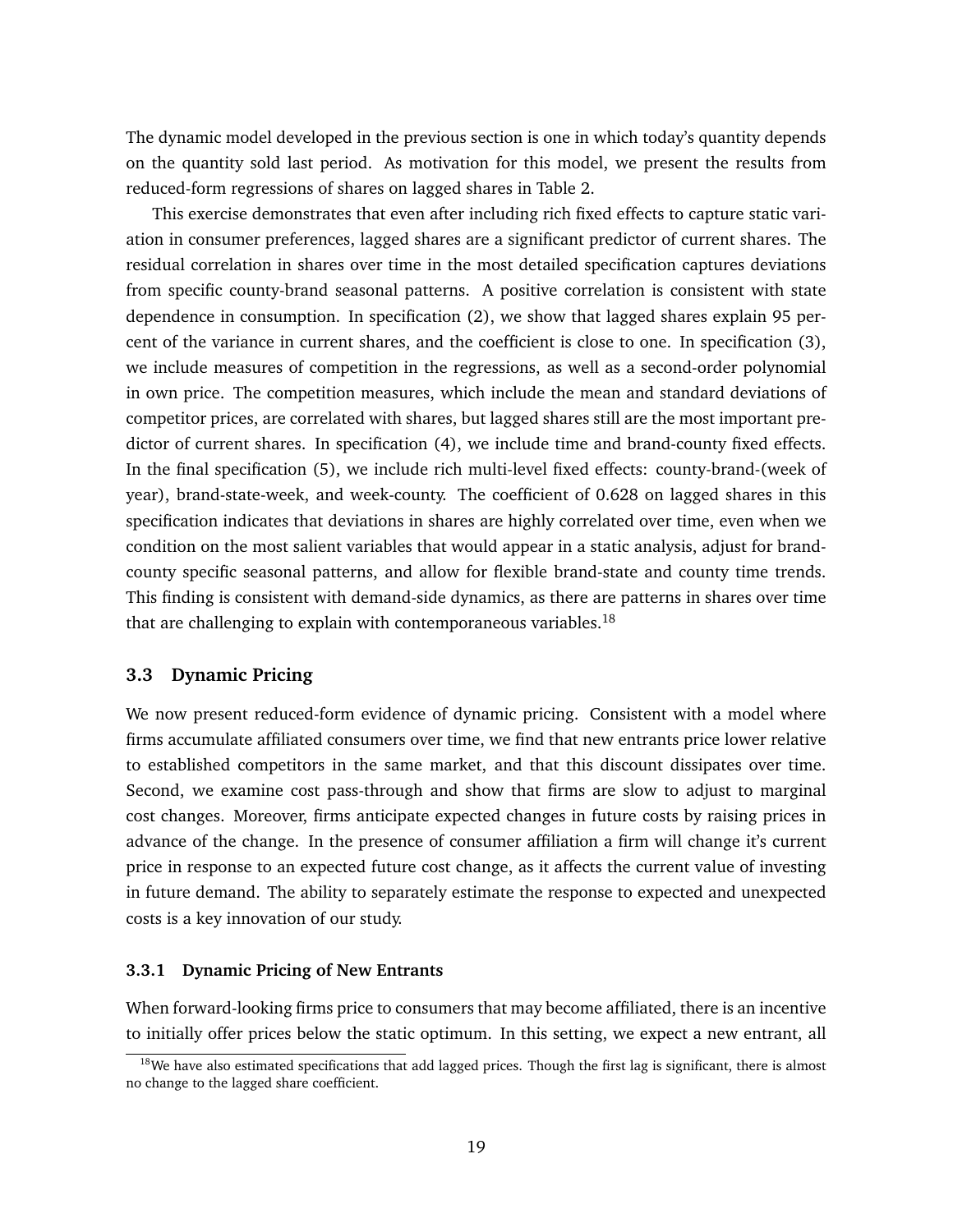



*Notes:* A data point measures the average difference between a new entrant's price and the county average price, for the given number of weeks after entry. The line is created using local polynomial regression.

else equal, to initially price below its competitors. As the new entrant builds up its share of affiliated customers, its prices will gradually converge to its competition.

We test for and find evidence consistent with this dynamic pricing pattern in the data. To perform the analysis, we first identify a set of new entrants, defined as a gas station whose first price observation is at least six weeks after the start of the data and does not exit in the remainder of the sample. To ensure there is sufficient data and to control for composition effects in the analysis, we limit the set of entrants to those with at least one year of post-entry price data. Using this filter, we identify 193 entrants.

Figure 5 depicts the average difference between an entrant's price and all other stations' price in the same county, sorted by the number of weeks after entry. The figure demonstrates that gas stations enter with a price that is, on average, two cents per gallon less than incumbents' prices. Entrants' prices then slowly converge over time to the market average. A series of *t*-tests confirm the statistical significance of the results. For the first 8 weeks following entry, new entrants' prices are significantly lower than the county average price at the 0.05 level. This pattern is consistent with a profit-maximizing firm building up an affiliated customer base over time, and raising its price to a gradually less elastic set of consumers.

#### **3.3.2 Cost Pass-through**

To highlight the temporal component of cost pass-though, we separately estimate how gas stations react to expected versus unexpected cost changes. Beyond motivating the structural model, these results also demonstrate the importance of capturing firms' anticipated price responses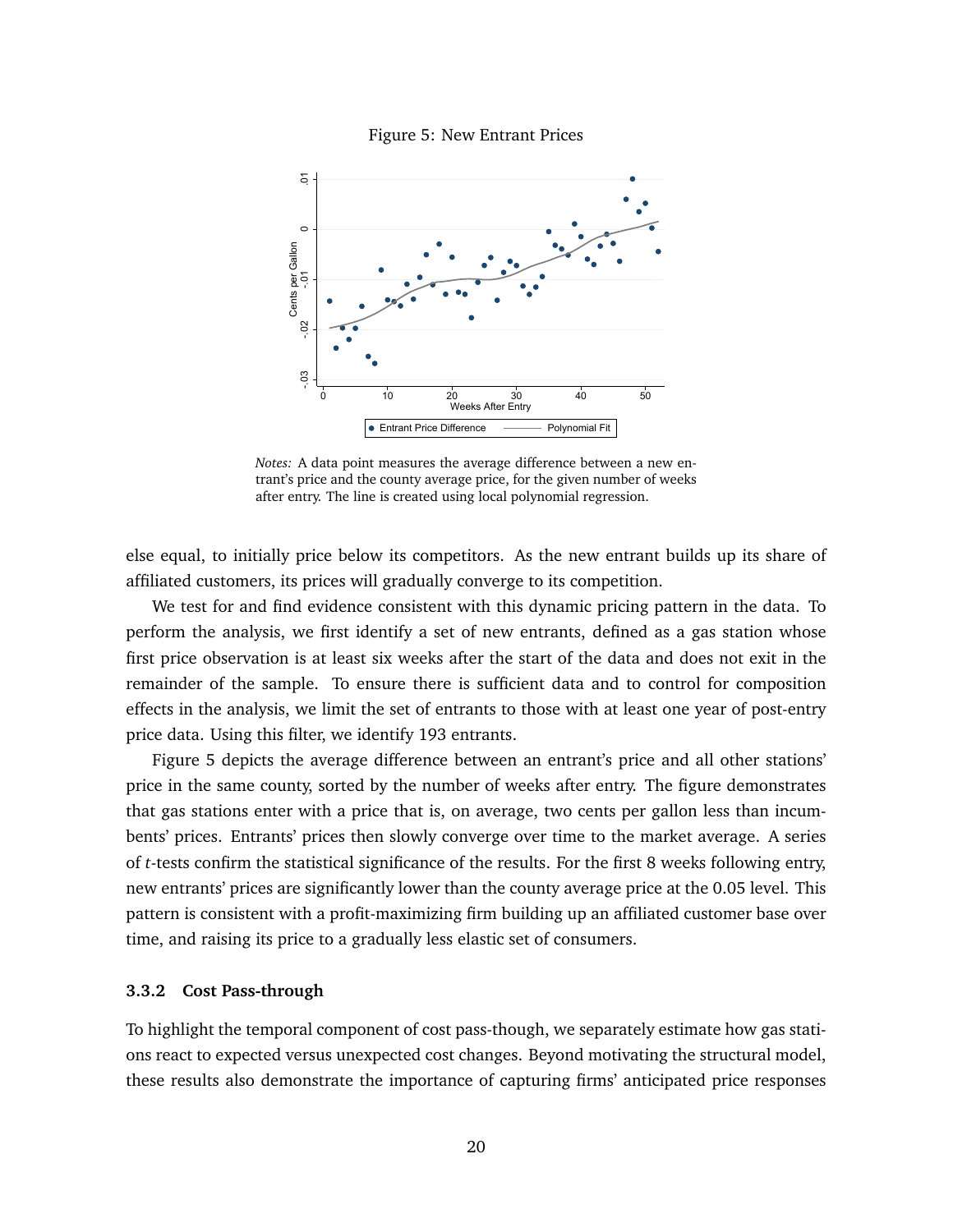when estimating cost pass-through rates. For example, to analyze how much of a tax increase firms will pass-on to consumers, it is imperative to recognize that firms may begin to adjust their prices prior to the tax increase being enacted; failure to account for this response may lead to underestimating pass-through rates.

We construct our measure of expected cost by using gasoline futures and current wholesale costs to project 30-day-ahead costs. Unexpected costs represent deviations from this projection.<sup>19</sup> We incorporate the main components of marginal costs for retail gasoline, which include the wholesale cost of gasoline and the per-unit sales tax. We estimate the following model:

$$
p_{it} = \sum_{s=-50}^{50} \beta_s \hat{c}_{it-s} + \sum_{s=-50}^{50} \gamma_s \tilde{c}_{it-s} + \sum_{s=-50}^{50} \phi_s \tau_{it-s} + \psi_i + \varepsilon_{it}.
$$
 (10)

Here,  $p_{it}$ , is the price observed at gas station *i* at time t.  $\hat{c}_{it-s}$  and  $\tilde{c}_{it-s}$  are the expected and unexpected wholesale costs observed with lag s, and  $\tau_{it-s}$  is the state-level sales tax.<sup>20</sup> Using the estimated coefficients on the cost measures, we construct cumulative response functions to track the path of price adjustment to a one time, one unit cost change at time  $t = 0$ . We incorporate 50 leads and lags to capture the full range of the dynamic response. We focus our results on unexpected and expected costs, as we do not have enough tax changes in our data to estimate a consistent pattern of response.

Figure 6 plots the cumulative response functions for unexpected and expected costs. Panel (a) displays the results for unexpected costs. Prices react suddenly and quickly at time zero, but it takes about four weeks for the prices to reach the new long-run equilibrium, reaching a peak of 0.71 after 34 days.

Panel (b) displays the cumulative response function for expected costs. Notably, firms begin to react to expected costs approximately 28 days in advance, with a relatively constant adjustment rate until the new long-run equilibrium is reached 21 days after the shock. Though the total duration of adjustment is longer compared to the unexpected cost shock, the firm incorporates the cost more quickly after it is realized. This coincides with substantial anticipation by the firm; the price already captures about a third of the effect of the expected cost shock the day before it arrives.<sup>21</sup>

Thus, a reduced-form analysis of pricing behavior shows that prices retail gasoline stations

<sup>&</sup>lt;sup>19</sup>For details, see Section B.1 in the Appendix.

<sup>&</sup>lt;sup>20</sup>To more easily incorporate future anticipated costs into the regression, we do not present an error-correction model (Engle and Granger, 1987), which is commonly used to estimate pass-through in the retail gasoline literature. As a robustness check, we estimated the price response to expected and unexpected costs using the error-correction model, and we found very similar results.

 $^{21}$ A striking result from these estimates is the difference in the long-run pass-through rates. Expected costs experience approximately "full" pass-through – a cost increase leads to a corresponding price increase of equal magnitude. On the other hand, unexpected costs demonstrate incomplete pass-through, moving about only 66 cents for each dollar increase in cost.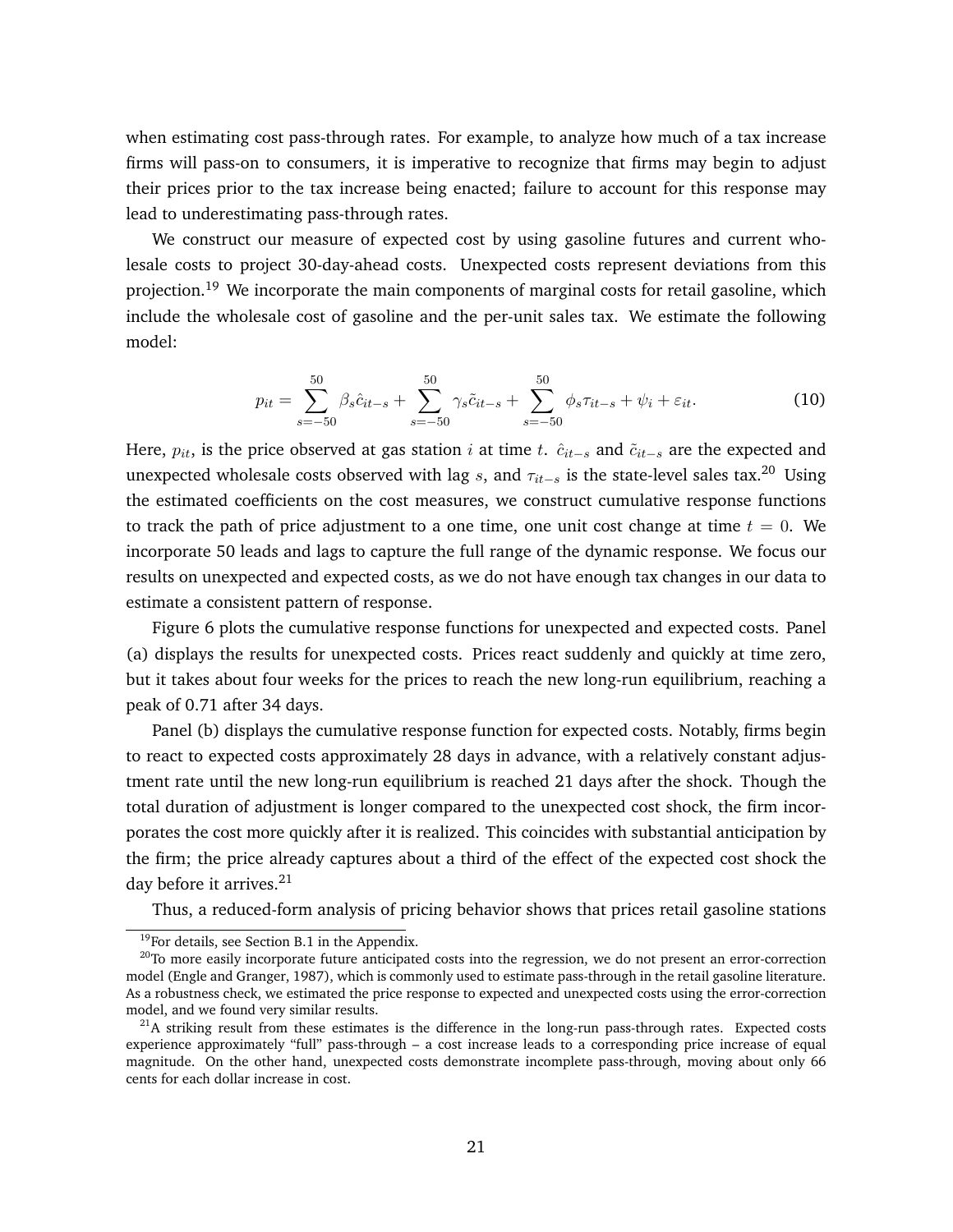#### Figure 6: Cumulative Pass-through



*Notes:* Panels (a) and (b) depict the cumulative price change in response to a one unit cost change at time = 0. Response functions are created from the estimated parameters of equation (10).

adjust slowly to changes to marginal cost and also that price changes anticipate expected changes in marginal costs. These patterns are consistent with forward-looking behavior of firms with dynamic demand arising from consumer affiliation. Readers might wonder about the relevance of asymmetric pricing, i.e., whether the price response is the same for positive and negative cost shocks. In robustness checks, we find little evidence of asymmetry. Furthermore, in our data, we do not find evidence of Edgeworth price cycles.

# **4 Empirical Application: Demand Estimation**

Given the reduced-form evidence of dynamic demand and supply behavior, we now present the empirical application of the model to the retail gasoline markets described in the previous section. First, we outline our estimation methodology. We divide it in two stages, as demand can be estimated independently of the supply-side assumptions. Our method of demand estimation relies on data that is widely used in static demand estimation: shares, prices, and an instrument. After outlining the methodology, we present results for demand estimation. In Section 5, we use the estimated demand system to analyze the dynamic incentives faced by suppliers. We use these results to consider a merger between large gasoline retailers.

## **4.1 Identification**

We discuss the identification argument in three parts. First, we show that the structure of the model is sufficient to identify the unobserved distribution of choices (i.e., the vector  $\{s_{it}(i)\}\$ ) conditional on observed shares  $S_{jt}$  and the dynamic parameters governing  $\lambda_{jt}$  and  $\sigma_{jt}(i)$ . Se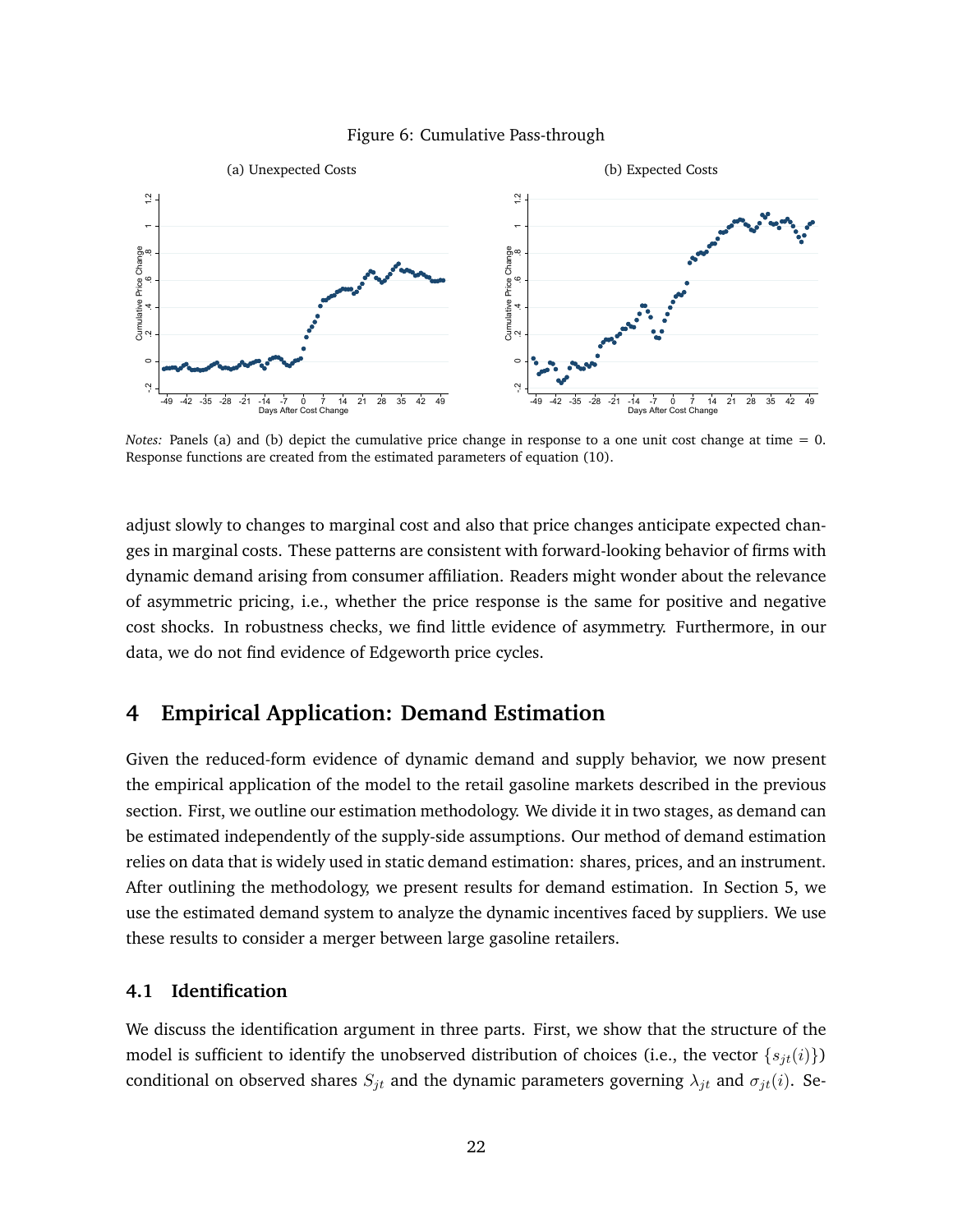cond, the vector  $\{s_{jt}(i)\}\$  allows us to recover the mean utility for unaffiliated consumers and estimate the static demand parameters. Third, we discuss the assumptions that allow us to identify the dynamic parameters.

#### *Identification of Type-Specific Choices*

A key challenge with aggregate data and unobserved heterogeneity is that we do not separately observe choice patterns by unobserved consumer type. In our context, we observe the aggregate share,  $S_{jt}$ , which is a weighted combination of the  $\{s_{jt}(i)\}$  and depends on the distribution of affiliated consumers for each product  $\{r_{jt}\}$ . Observed shares are determined by the following:

$$
S_{jt} = (1 - \sum_{k} r_{kt}) \cdot s_{jt}(0) + \sum_{i} r_{it} \cdot s_{jt}(i).
$$
 (11)

To separate out  $s_{jt}(i)$  from  $S_{jt}$ , we leverage the structure of the model. With discrete types, we show exact identification of the choice distribution without supplemental assumptions.

**Proposition 1** *With discrete types, the distribution of choice patterns is identified conditional on the distribution of types and type-specific shocks.*

Using the dynamic extension of the logit demand system detailed in section 2, we obtain the familiar expression for the log ratio of shares of unaffiliated consumers from equation (2):

$$
\ln s_{jt}(0) - \ln s_{0t}(0) = \delta_{jt} \tag{12}
$$

Likewise, we obtain the following relation for the shares of affiliated consumers:

$$
\ln s_{jt}(i) - \ln s_{0t}(i) = \delta_{jt} + \sigma_{jt}(i). \tag{13}
$$

To show identification, we use equations (12) and (13) to obtain the following expressions:

$$
s_{jt}(0) = \left(\frac{s_{0t}(0)}{s_{0t}(j)} - 1\right) \frac{1}{\exp\left(\sigma_{jt}(j)\right) - 1} \tag{14}
$$

$$
s_{jt}(i) = s_{0t}(i) \frac{s_{jt}(0)}{s_{0t}(0)} \cdot \exp\left(\sigma_{jt}(i)\right). \tag{15}
$$

That is, the  $J + J^2$  unknowns  $\{s_{jt}(i)\}\)$ , can be expressed in terms of the  $J+1$  unknowns  $\{s_{0t}(j)\}\$ and  $s_{0t}(0)$ . These  $J+1$  unknowns are pinned down by the adding-up condition  $1-\sum_k s_{jt}(0)$  –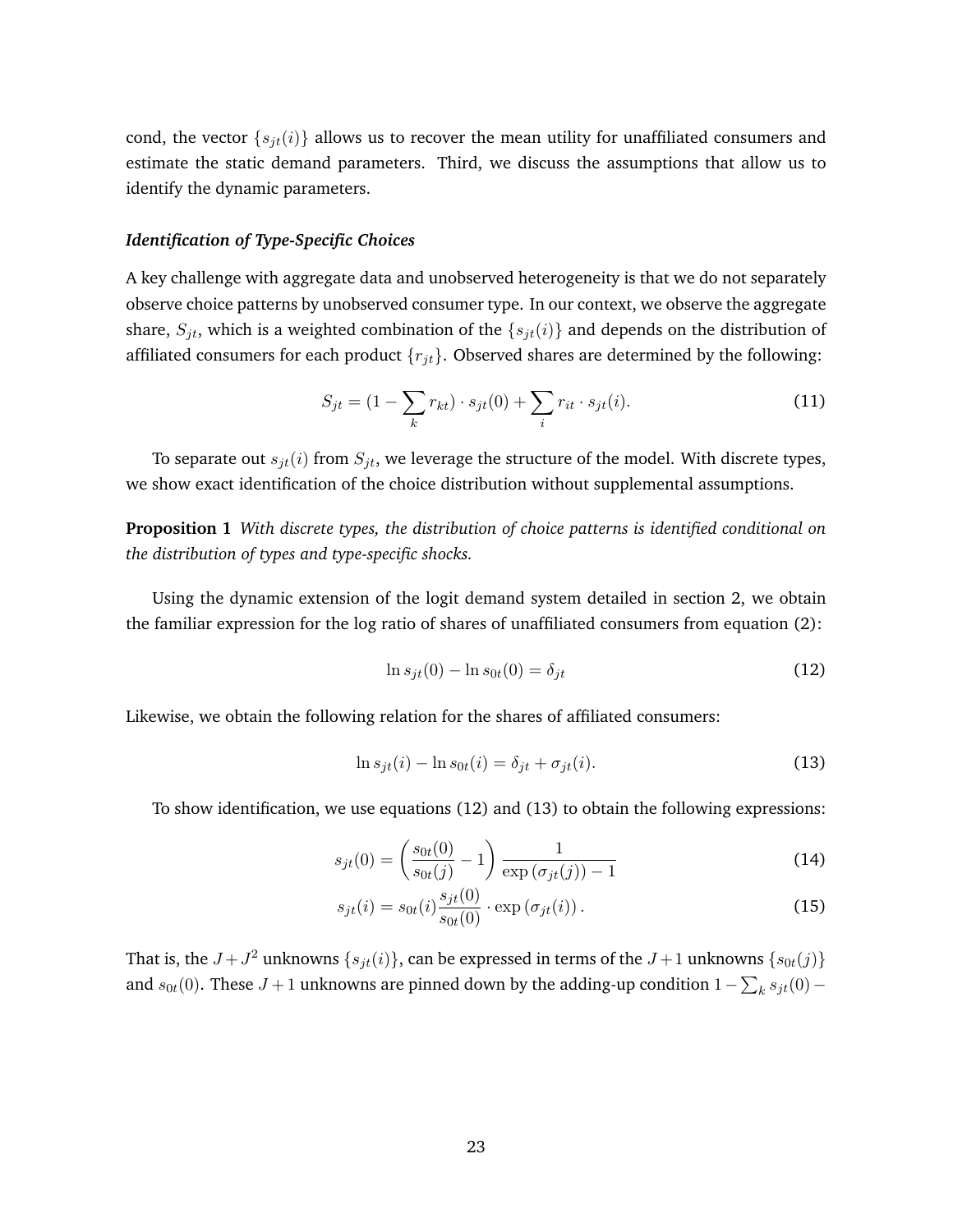$s_{0t}(0) = 0$  and the observed share equations, which provides the other J restrictions:

$$
S_{jt} = (1 - \sum_{k} r_{kt}) \cdot \left(\frac{s_{0t}(0)}{s_{0t}(j)} - 1\right) \frac{1}{\exp\left(\sigma_{jt}(j)\right) - 1} + \frac{s_{jt}(0)}{s_{0t}(0)} \cdot \sum_{i} r_{it} \cdot s_{0t}(i) \exp\left(\sigma_{jt}(i)\right)
$$
\n
$$
(16)
$$

The observed share equation requires  $\{r_{jt}\}\$ , which is calculated by  $r_{jt} = \lambda_{jt}S_{j(t-1)}$ . Therefore, the unobserved type-specific shares  $\{s_{jt}(i)\}\$  are identified conditional on  $\lambda_{jt}$  and  $\{\sigma_{jt}(i)\}\$ , i.e., the unobserved heterogeneity parameters.

#### *Identification of Static Demand Parameters*

We now allow for the observation of multiple markets, which are denoted with the subscript  $m$ . From equation (12), we obtain the utility of the unaffiliated (type 0) consumer in each market,  $\{\delta_{jmt}\}\$ . This is analogous to recovering the mean product utility as in (Berry et al., 1995). We make the standard assumption that the utility is linear in characteristics:

$$
\delta_{jmt} = \alpha p_{jmt} + \pi \left( p_{jmt} \times Income_{jmt} \right) + X_{jmt} \gamma + \eta_{jmt}.\tag{17}
$$

The utility depends on price,  $p$ , and the interaction of price with market-average income, both of which are endogenous. The exogenous covariates,  $X$ , may contain multi-level fixed effects. With valid instruments for p and  $(p \times Income)$ , these linear parameters are identified using standard instrumental variables arguments.

#### *Identification of Dynamic Demand Parameters*

We have so far shown exact identification of static demand parameters conditional on the dynamic (non-linear) parameters. To identify the parameters that govern  $\lambda_{jt}$  and  $\sigma_{jt}(j)$ , we need to employ additional moments. To generate these moments, we assume that the residual demand innovations,  $\eta_{jmt}$ , are uncorrelated over time. We construct these residuals after accounting for multi-level fixed effects, including market-specific seasonal patterns and product-specific fixed effects to account for unobserved heterogeneity. We assume that  $Corr(\eta_{jmt}, \eta_{jmt(t+1)}) = 0$  holds within each market, which provides us with more than sufficient moments (252) to identify our parameters.<sup>22</sup>

In the context of our model, serial correlation in demand arises from consumer inertia, and further, firms can shape the correlation in demand by altering prices. By imposing that the demand innovations are serially uncorrelated, we assign all systematic autocorrelation in

 $22$ One could construct related moments by using lagged prices as instruments, under the assumption that the prices are uncorrelated with the innovation in the demand residual. Using the first three lags of prices produces similar empirical results.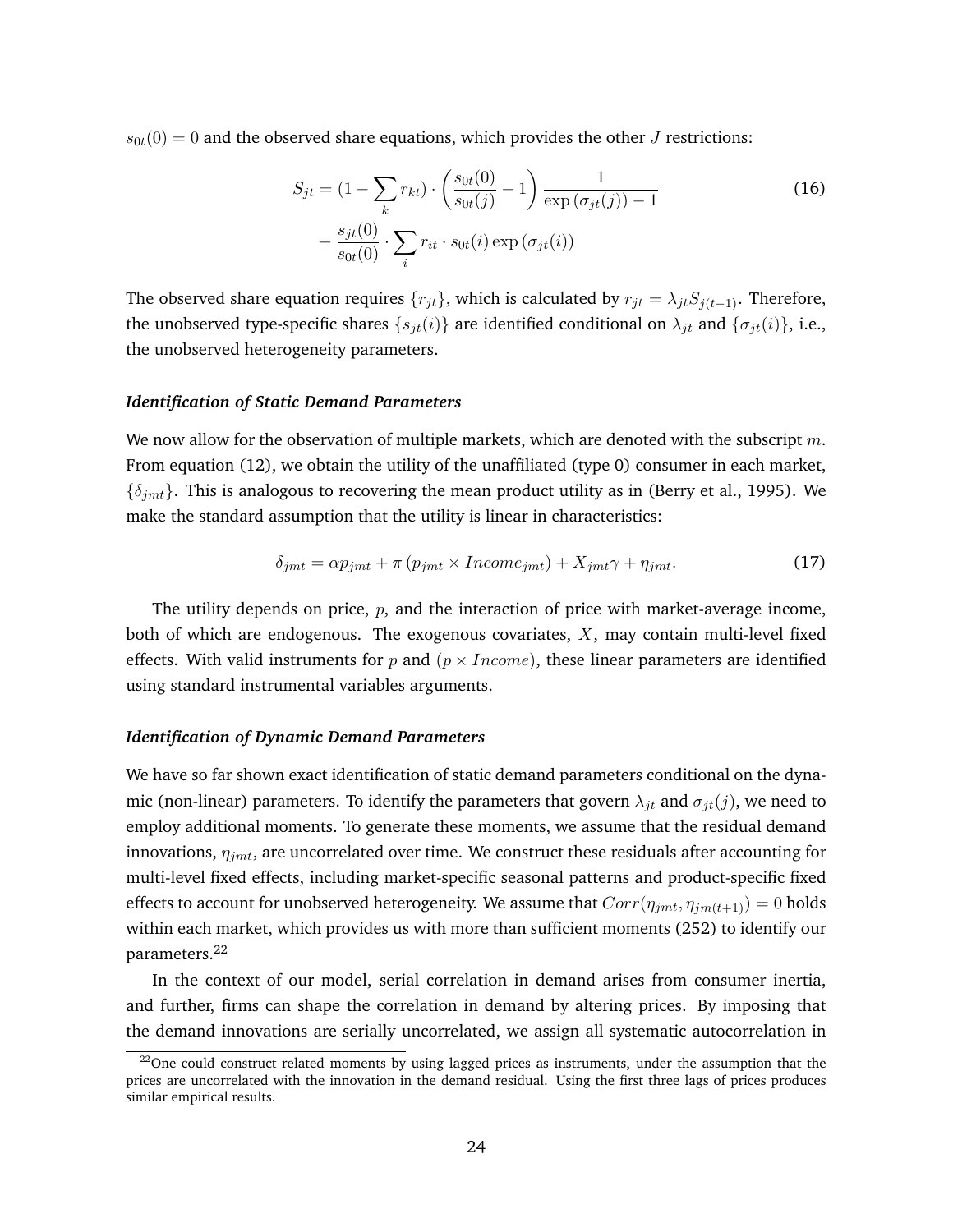product-specific demand to the endogenous response of consumers, rather than treating such correlation as a feature of an exogenous stochastic process. Thus, our results may be thought of an "upper-bound" on the impact of consumer inertia.

In our application, we parameterize the dynamic parameters  $\lambda_{jmt}$  and  $\sigma_{jmt}(j)$  as follows:

$$
\lambda_{jmt} = \frac{\exp(\theta_1 + \theta_2 Income_{jmt} + \theta_3 Density_{jmt})}{1 + \exp(\theta_1 + \theta_2 Income_{jmt} + \theta_3 Density_{jmt})}
$$
(18)

$$
\sigma_{jmt}(j) = \bar{\xi} + \overline{\alpha} p_{jmt}.\tag{19}
$$

Thus, we allow the rate of affiliation to depend on median household income and (log) population density, which we take a proxy for lifestyle.<sup>23</sup> Affiliated customers may receive a level shock to utility  $\bar{\xi}$ , and they may become less (or more) price sensitive for the affiliated brand. This change in price sensitivity is captured by  $\overline{\alpha}$ . This specification allows for the possibility that consumer characteristics, as captured by income and population density, affects the propensity for consumer inertia.

Separate identification of  $\lambda_{jmt}$  and  $\sigma_{jmt}(j)$  is made possible by the structure of the model.  $\lambda_{jmt}$ , the rate at which consumers become affiliated, does not depend on price, whereas the impact of  $\sigma_{jmt}(j)$  on shares does. As can be by examining equations (12) and (13), a change in price affects  $\delta_{jmt}$ , which shifts the relative choice patterns, holding fixed  $\sigma_{jmt}(j)$ . Intuitively, this would be reflected in the data by how the serial correlation in shares varies with average prices in the market. The parameter  $\overline{\alpha}$  allows the model to calibrate how responsive affiliated consumers are to price levels. The parameters  $(\theta_1, \theta_2, \theta_3)$  are identified by how these serial correlation patterns covary with demographic characteristics.

#### **4.2 Implementation**

### **Reduced Computational Complexity**

Though the distribution of unobserved choices is identified, solving for the pattern of choices in estimation is another matter. The traditional approach is to "concentrate out" the distribution of unobserved heterogeneity while using a contraction mapping to solve (implicitly) for the shares of the type 0 consumers (as in Berry et al. (1995)). In our setting, the assumption of single-product affiliation allows us to reduce the computation burden, as the full distribution of choice patterns in each market can be calculated directly after solving a system of equations in two variables. Thus, we reduce the number of unknowns in each market from  $J$  to 2. This may be used to speed up estimation by implementing a non-linear equation solver or a (modified) contraction mapping.

<sup>&</sup>lt;sup>23</sup>We construct these variables by taking the population weighted average across stations by using the local measures in the Census tract.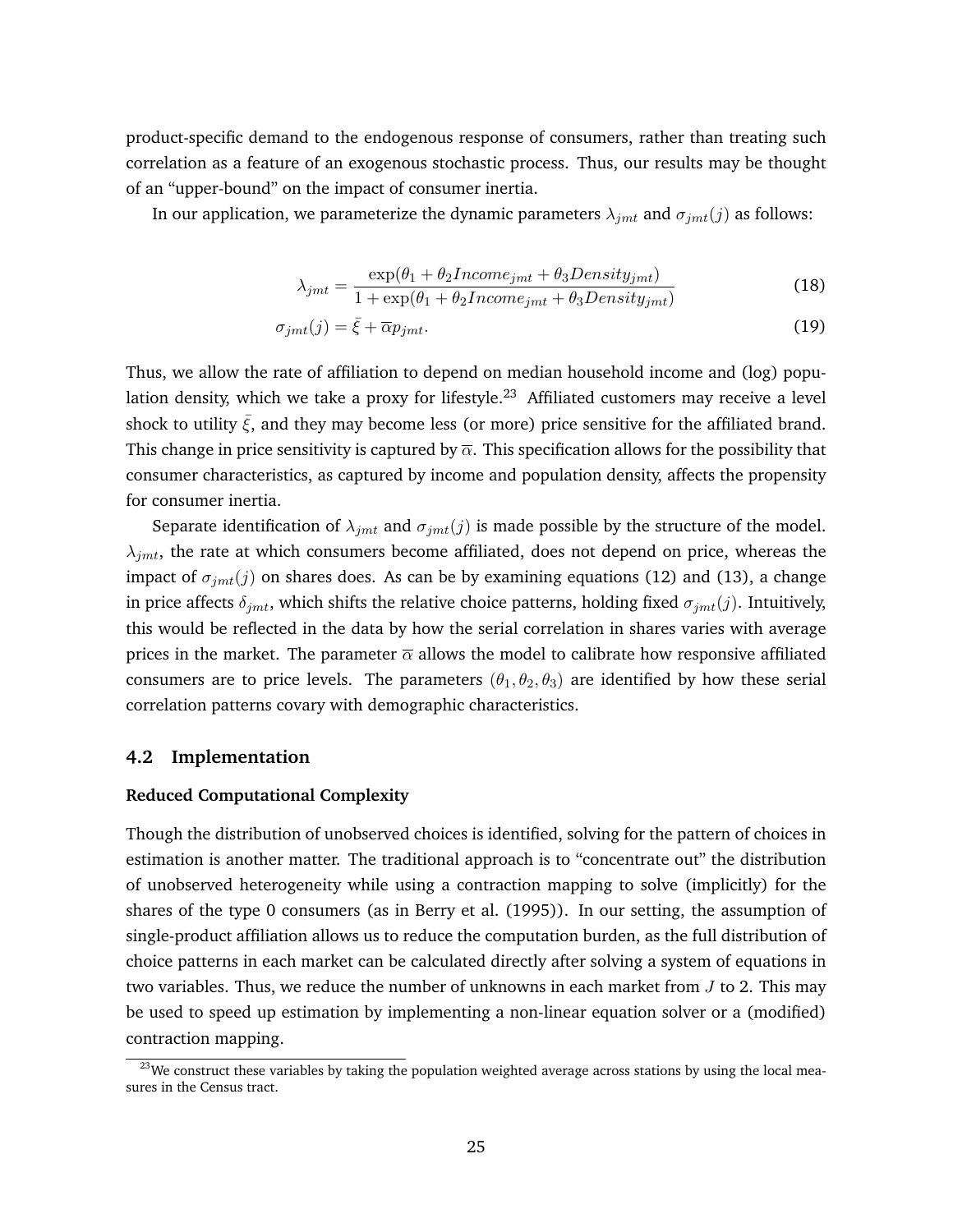Above, we showed that the choice patterns can be expressed in terms of the  $J+1$  parameters  $\{s_{0t}(j)\}\$  in each market. We now show that the system reduces to two parameters in each market, where the remaining  $J - 1$  parameters are solved for by a quadratic function.

Under the assumption of single-product affiliation  $(\sigma_{it}(i) = 0 \ \forall i \neq j)$ , we obtain

$$
\sum_{i} r_{it} \cdot s_{0t}(i) \exp\left(\sigma_{jt}(i)\right) = \sum_{i} r_{it} s_{0t}(i) + \left(\exp\left(\sigma_{jt}(j)\right) - 1\right) r_{jt} s_{0t}(j). \tag{20}
$$

By substituting this expression into equation (16), we can obtain a quadratic equation for each of the  $\{s_{0t}(j)\}\$ :

$$
0 = s_{0t}(j)^{2} [\exp (\sigma_{jt}(j)) - 1] \frac{r_{jt}}{s_{0t}(0)}
$$
  
+  $s_{0t}(j) \left( [\exp (\sigma_{jt}(j)) - 1] (S_{jt} - r_{jt}) + \frac{1}{s_{0t}(0)} \sum_{0,i} r_{it} s_{0t}(i) \right)$   
-  $\sum_{0,i} r_{it} s_{0t}(i).$ 

These allow us to solve for  $\{s_{0t}(j)\}\$  in each market as a quadratic function of dynamic parameters, observables, and the two market-level parameters:  $s_{0t}(0)$  and  $\sum_{0,i} r_{it} s_{0t}(i)$ . As  $\{\delta_{jt}\}$  are identified conditional on these choice probabilities, we can obtain these mean utility parameters by solving for only two unknowns in each market, regardless of the number of products.

#### **Estimation Routine**

To implement our estimator, we use a nested regression approach with the following steps:

- 1. First, pick values for the non-linear parameters that govern  $\lambda_{jt}$  and  $\sigma_{jt}(j)$ .
- 2. Calculate  $r_{jt} = \lambda_{jt} S_{jt-1}$  for all periods except the first.
- 3. In each market, solve for  $s_{0t}(0)$  and  $\sum_{0,i} r_{it} s_{0t}(i)$  using the non-linear system of equations obtained previously. Find  $s_{jt}(0)$  for each firm.
- 4. Run the regression implied by equation (12) using the  $\{s_{jt}(0)\}$  obtained in the previous step to solve for the linear parameters  $(\alpha, \pi, \gamma)$ . Calculate the correlation of the residuals  $Corr(\hat{\eta}_{jt}, \hat{\eta}_{j(t+1)})$  within each market.
- 5. Repeat 1-4 to find the non-linear parameters that minimizes the sum of squared correlations.

The regression for equation (12) may involve instrumental variables and the use of panel data methods such as fixed effects. In our empirical application, we make use of both.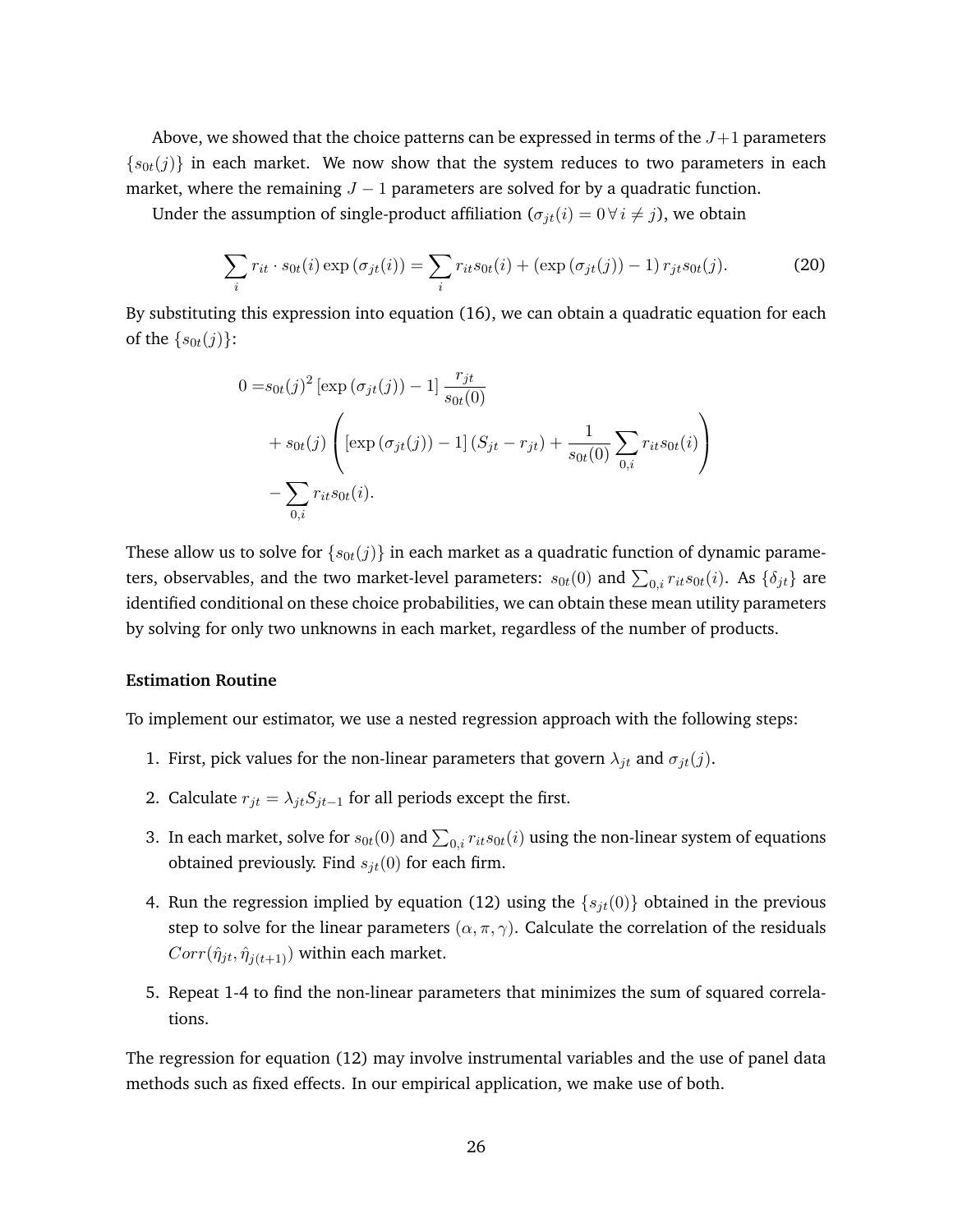| Statistic              | Mean  | St. Dev. | Min  | Pctl(25) | Pctl(75) | Max    | N   |
|------------------------|-------|----------|------|----------|----------|--------|-----|
| Num. Brands            | 4.42  | 1.51     |      |          |          | 8      | 252 |
| Price                  | 2.87  | 0.11     | 2.69 | 2.77     | 2.95     | 3.14   | 252 |
| <b>Wholesale Price</b> | 2.25  | 0.05     | 2.12 | 2.21     | 2.28     | 2.44   | 252 |
| Margin                 | 0.21  | 0.06     | 0.06 | 0.17     | 0.24     | 0.44   | 252 |
| Num. Stations          | 22.56 | 28.33    | 1.12 | 7.00     | 25.48    | 243.47 | 252 |

Table 3: Summary Statistics by County

*Notes:* Summary statistics calculated at the market level.

The estimation methodology employs two tricks to speed up the computation of the dynamic model. First, the explicit formula for  $\{s_{jt}(0)\}\$  means that the non-linear solver<sup>24</sup> only has to find two parameters,  $s_{0t}(0)$  and  $\sum_{0,i} r_{it} s_{0t}(i)$ , for each market-period. The quadratic form for the remaining unknowns results in fast calculation. Second, the linear form for the nested regression allows for a quick calculation of the inner part of the routine and allows for serial correlation in unobservables.

In practice,  $\lambda_{it}$  may not be parameterized in a way that is sufficiently flexible to match the data. For example, if affiliated consumers are highly inelastic, then we should expect  $S_{it} \ge r_{it}$ , as a firm can expect to (at least) retain all of its affiliated customers. If the data have a few instances where shares for a certain product fall precipitously from one week to the next ( $S_{it}$   $\ll$  $S_{j(t-1)}$ ), then the implied value of  $\lambda_{jt}$  is low and a parsimonious representation of  $\lambda_{jt}$  may not be able to capture these dynamics. One could consider adding a stochastic term to the affiliation rate or adding a measurement error component to shares to account for this variability. In our application, we impose an ad hoc assumption, adjusting  $r_{it}$  in such instances to the implied value based on the realized share and the average ratio of  $r_{jt}$  to  $S_{jt}$  across other observations. We add a penalty to the objective function for observations that need this adjustment.

#### **4.3 Data for Structural Model**

We supplement the EIA-adjusted weekly brand-county share measures with the average prices for the brand in a week-county. To reduce the occurrence of zero shares, which do not arise in the logit model, we use a simple linear interpolation for gaps up to four weeks. For any gap greater than four weeks, we assume the station was not in the choice set for that gap. We drop any observations that have missing prices, missing shares, or missing shares in the previous week. This includes dropping the first week of data, for which we do not have previous shares.

Table 3 provides summary statistics of the data for the 252 counties in KY and VA. There is cross-sectional variation in wholesale prices, margins, and the number of stations in each

 $^{24}$ To solve for these unknowns, we use a modified contraction mapping that uses the average of the previous guess and the implied solution for the two parameters in each market. This modification improves stability.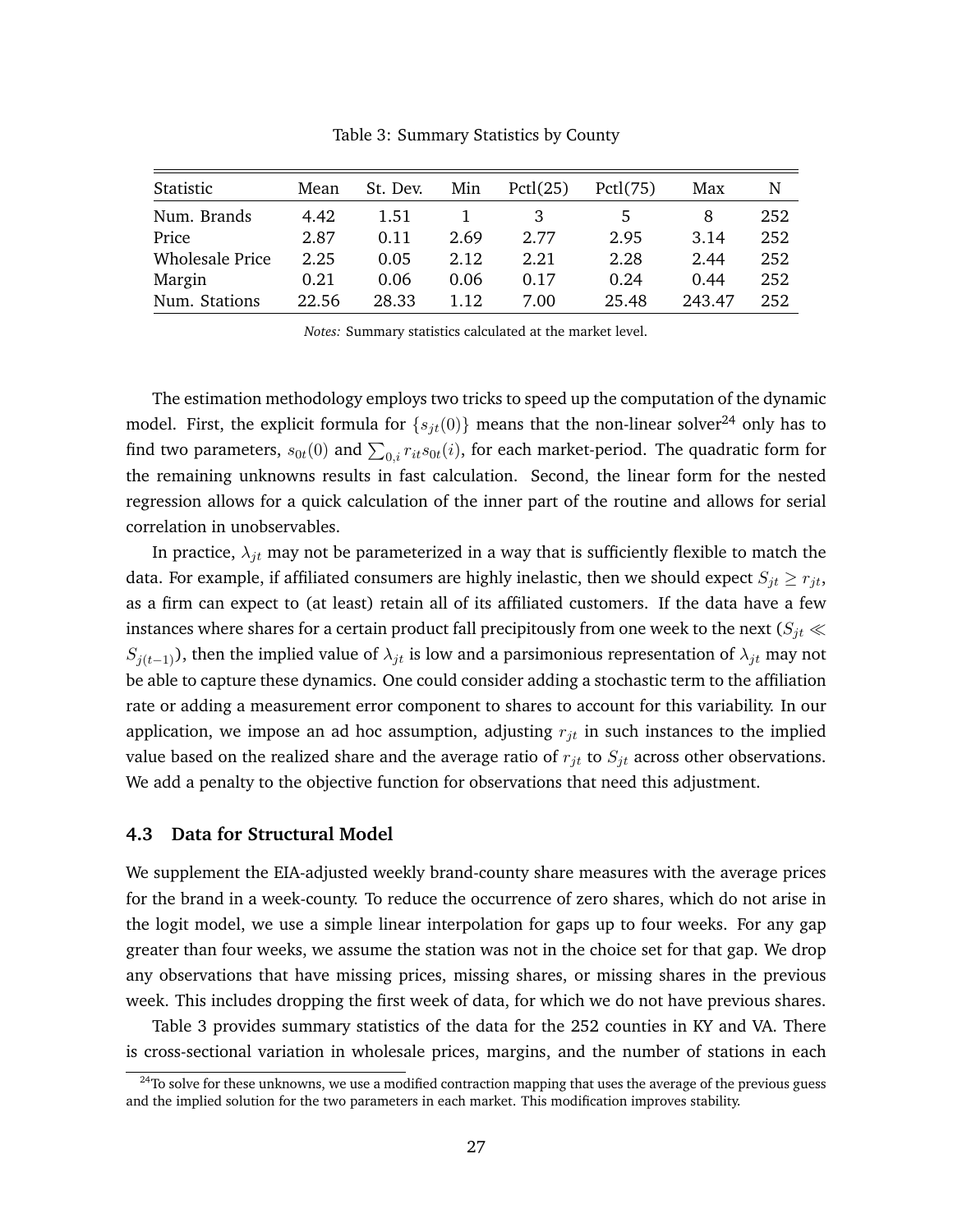county. To reduce the sensitivity of the analysis to brands with small shares and to make the counterfactual exercises more computationally tractable, we aggregate brands with small shares into a synthetic "fringe" brand. We designate a brand as part of the fringe if it does not appear in ten or more of the 252 markets (counties). Additionally, if a brand does not make up more than 2 percent of the average shares within a market, or 10 percent of the shares for the periods in which it is present, we also designate the brand as a fringe participant for that market. These steps reduce the number of observations from 194,275 down to 112,929. Additionally, this reduces the maximum number of brands we observe in a county to 8, down from 24. Across all markets, we analyze the pricing behavior of 16 brands, including the synthetic fringe.<sup>25</sup>

We also take steps to reduce measurement error in the number of stations in our data. We assume that stations exist for any gaps in our station-specific data lasting less than 12 weeks. Likewise, we trim for entry and exit by looking for 8 consecutive weeks (or more) of no data at the beginning or end of our sample.

### **4.4 Results: Demand Estimation**

For the empirical application, we implement the methodology described in Section (4.1). Conditional on dynamic parameters, we extract the unobserved shares for all unaffiliated type consumers, obtaining the baseline utility  $\delta_{imt}$ . We then estimate demand using the typical logit regression. Our chosen dynamic parameters minimize the average correlation in brand-market shocks over time (between contemporaneous and a single-period lag), where the correlation is calculated within each market.<sup>26</sup>

Our regression equation takes the following form:

$$
\ln\left(\frac{s_{jmt}(0)}{s_{0mt}(0)}\right) = \alpha p_{jmt} + \pi \left(p_{jmt} \times Income_{jmt} + \gamma N_{jmt} + \phi_t + \zeta_{jmt} + \psi_{m,month(t)} + \eta_{jmt}\right)
$$

Here, the subscript  $m$  denotes the market (county). We have shares and prices at the brandcounty-week level. Within-county shares of unaffiliated consumers depend on prices, station amenities, $27$  and demographic characteristics of the local population. The brand-county fixed effects,  $\zeta_{im}$ , control for variation in the number of stations, brand amenities, and local demographic characteristics. Because we observe station entry and exit, we also include the number of stations for the brand in that market,  $N_{imt}$ , to capture within-brand-county variation over time in this variable.

<sup>&</sup>lt;sup>25</sup> Summary statistics by brand are presented in Table 15 in the Appendix. The fringe brand is, on average, 14 percent of the shares for the markets that it appears in. As we designate a fringe participant in nearly every market, the aggregated fringe has the highest overall share (12 percent).

 $^{26}$ In the estimated model, the implied correlation in shocks is -0.01.

<sup>&</sup>lt;sup>27</sup>Station amenities include, for example, the presence of food (snack or restaurant), co-location with a supermarket, car services, and proximity to an interstate. Demographic characteristics might include median household income, population, population density, and commute percent. These do not vary much over time in our sample; when a new station enters or exits, the averages within a brand do change slightly.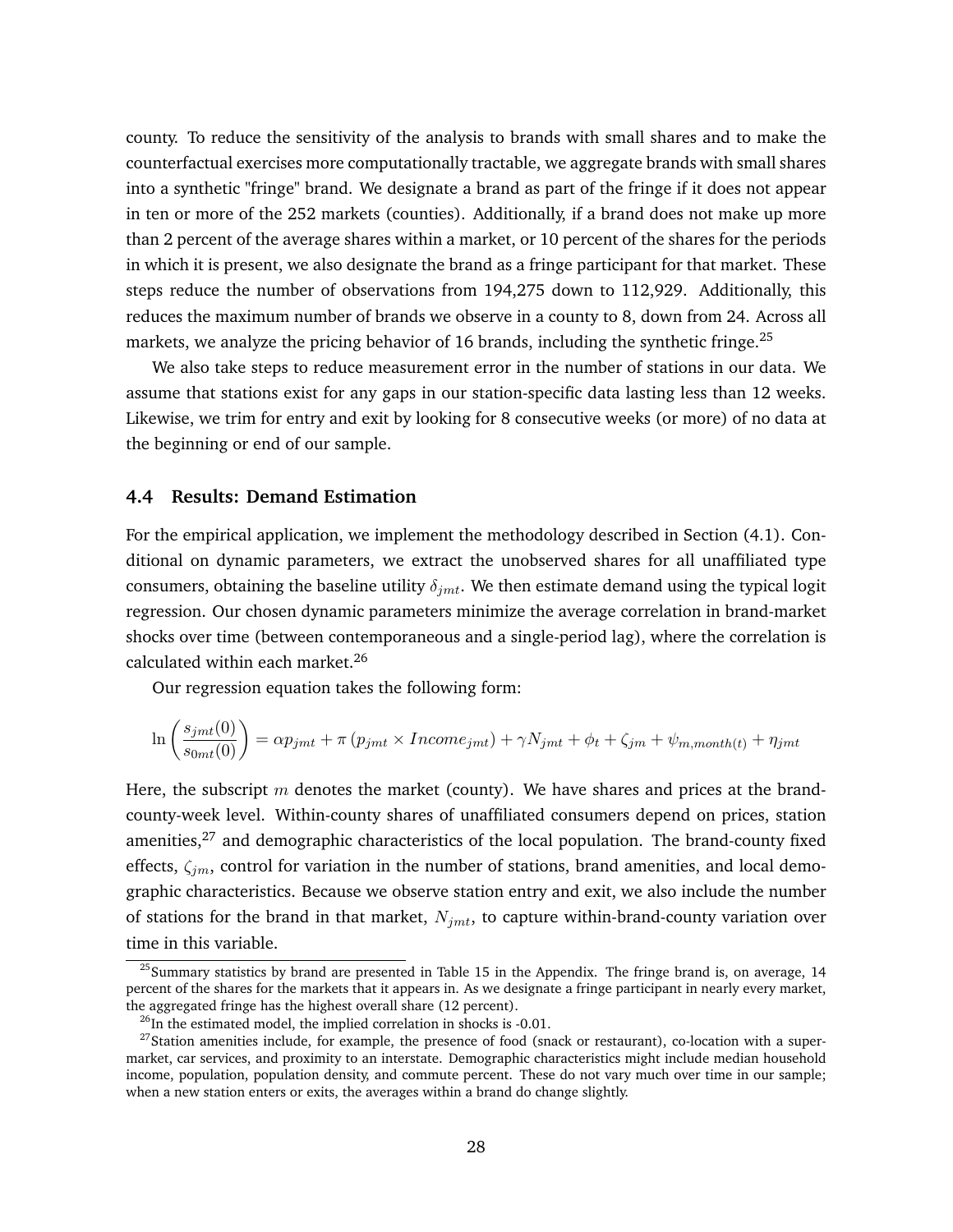Thus, brand-county fixed effects, which are identified by the panel, allow us to account for a first-order component of heterogeneity in preferences. Another important component of preferences in this model is price sensitivity. To account for heterogeneity in price sensitivity, we interact price with the median household income of consumers near a brand's stations.<sup>28</sup> We do not control for unobserved heterogeneity in price sensitivity, which would add a significant computational burden. Our results suggest that accounting for such heterogeneity, in addition to what we capture, may not be important.

In addition to the brand-county fixed effects, we employ panel data methods to address other unobservables. We allow for the fact that  $\delta_{imt}$  may be correlated over time in ways not dependent on  $(p, N, \zeta)$ . We let the time-varying unobserved components of demand be specified as  $\phi_t + \psi_{m,month(t)} + \eta_{jmt}$ . That is, we estimate period (weekly) fixed effects  $\{\phi_t\}$  and county-specific (monthly) seasonal demand shocks  $\{\psi_{m,month(t)}\}$ .<sup>29</sup> Once we incorporate these fixed effects, the identifying restriction for the dynamic parameters is that the brand-marketperiod specific shock  $\eta_{jmt}$  is uncorrelated across periods, after accounting for aggregate periodspecific shocks, county-level seasonal patterns, and brand-county level differences. Thus, our model attributs the residual brand-specific correlation in demand over time within a market to unobservable consumer types arising from affiliation.

We allow for endogeneity in pricing behavior by instrumenting for  $p_{imt}$  with deviations in wholesale costs arising from crude oil production in the US. The instrument  $(z_1)$  is constructed from a regression of deviations of wholesale costs (from the brand-county average) on the interaction of US production of crude oil with the average wholesale cost for the brand in the county. $30$  This gives us brand-county-specific time variation in our instrument which is (a) correlated with the wholesale cost and (b) plausibly not linked to demand. We chose this measure, rather than instrumenting directly with brand-state wholesale costs, to allow for the possibility that local variation in wholesale costs over time may reflect brand-specific demand shocks.

We interact the above instrument with  $Income_{jmt}$  to create a second instrument,  $z_2$ , to account for the endogeneity of  $(p_{jmt} \times Income_{jmt})$ . Both US crude oil production and income are plausibly exogenous with respect to local, time-varying demand shocks. Figure 9 summarizes the time-series variation by plotting mean total market shares and mean prices during our sample in panel (a). In Panel (b), we plot the mean instrument  $z_1$  against the mean price. As the figure shows, there is a strong correlation with the instrument, constructed from US production of crude oil, and prices. Prices display seasonal patterns, reflecting demand, while our instrument does not.

<sup>&</sup>lt;sup>28</sup>More explicitly, we take the median household income for the Census tract of each station, and we average these values across stations within a brand. The average is weighted by the population in each Census tract.

 $^{29}$ We benefit from the size of our dataset. 95 percent of county-months have at least 16 observations, and 98.5 percent of county-brands have at least 40 observations.

 $30$ Our measure of the average brand-county wholesale cost is the fixed effect obtained by a regression of wholesale costs on brand-county and weekly fixed effects, thereby accounting for compositional differences across time.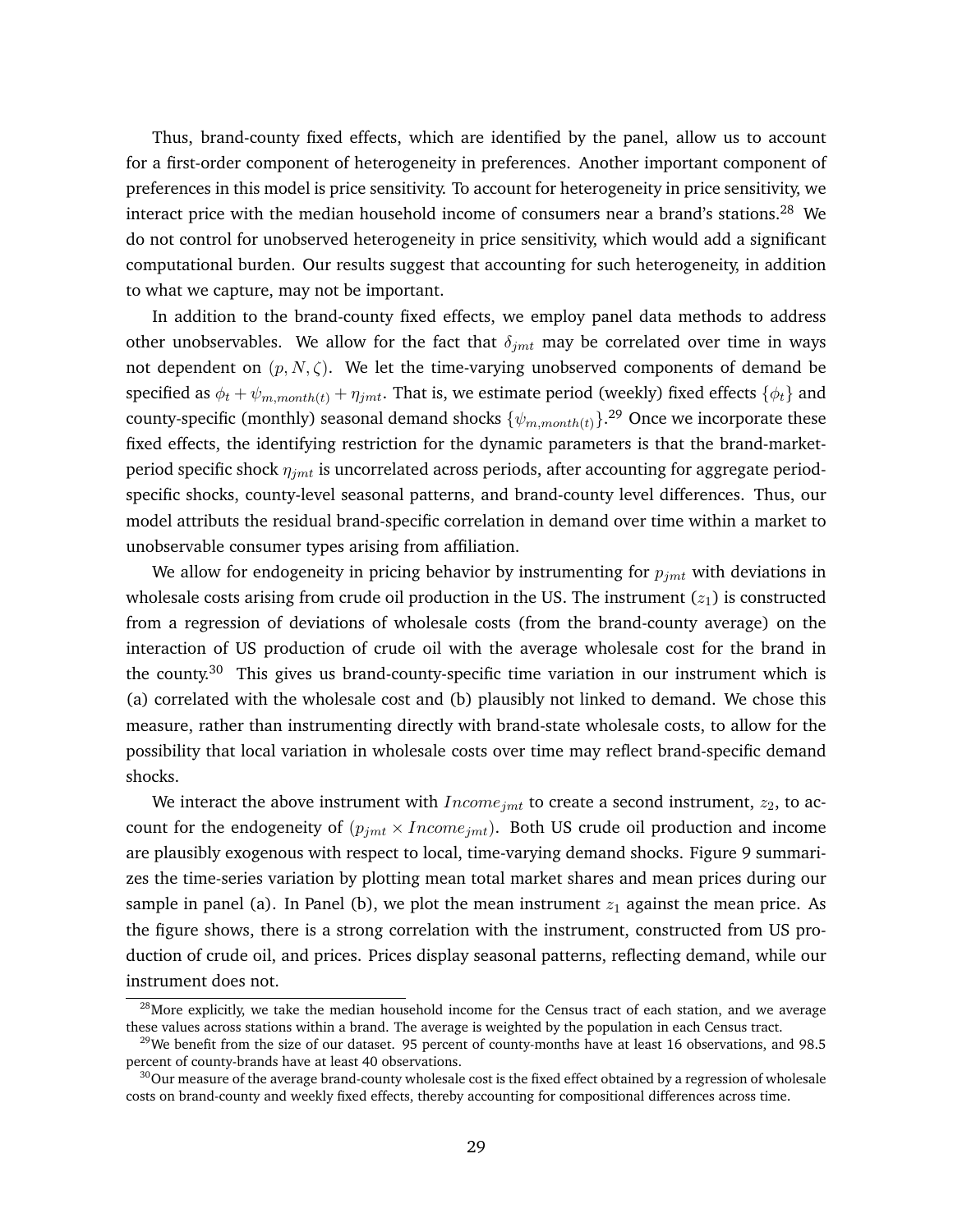|                            |             | Static Model |             | Dynamic Model |
|----------------------------|-------------|--------------|-------------|---------------|
|                            | (1)         | (2)          | (3)         | (4)           |
| Price                      | $-0.021***$ | $-0.205***$  | $-2.755***$ | $-2.952***$   |
|                            | (0.006)     | (0.009)      | (0.284)     | (0.516)       |
| Price $\times$ Income      |             | $0.056***$   | $-0.006$    | $-0.009$      |
|                            |             | (0.009)      | (0.006)     | (0.012)       |
| Number of Stations         | $0.017***$  | $0.017***$   | $0.068***$  | $0.066***$    |
|                            | (0.001)     | (0.001)      | (0.006)     | (0.014)       |
| IV                         | No          | Yes          | Yes         | Yes           |
| Week FEs                   |             |              | X           | X             |
| County-(Month of Year) FEs |             |              | X           | X             |
| <b>Brand-County FEs</b>    |             |              | X           | X             |
| Observations               | 112,929     | 112,929      | 112,929     | 112,929       |
| $\mathbb{R}^2$             | 0.044       | 0.030        | 0.835       | 0.648         |

#### Table 4: Demand Regressions: Unaffilated Customers

*Notes:* Significance levels: <sup>∗</sup> 10 percent, ∗∗ 5 percent, ∗∗∗ 1 percent. The table displays the estimated coefficients for a logit demand system, where the dependent variable is the log ratio of the share of the brand to the share of the outside good. For the first three models, the dependent variable uses observed, aggregate shares. For the fourth model, the dependent variable uses the shares of free agent customers, which are calculated based on the estimated dynamic parameters. Standard errors are clustered at the county level. For the dynamic model, standard errors are cacluated via the bootstrap.

The estimates for the linear parameters are reported in Table 4. The first three columns report coefficient estimates from a logit demand regression using observed shares. The fourth column reports the results for unaffiliated customers from our dynamic model. In the static model, all consumers are assumed to be unaffiliated. We obtain a larger (in magnitude) price coefficient with our dynamic specification, as we separate out affiliated consumers with lower price sensitivities. The number of stations appears to matter about the same for attracting unaffiliated consumers as it does in the static model. After instrumenting and including rich fixed effects, we find that the coefficient on the interaction of price and income is small and not significant. We attribute this finding to the fact the brand-county fixed effects capture first-order variation in consumer heterogeneity.

We note that the R-squared for the regression with unaffiliated consumers falls in the dynamic model. This is to be expected, as the transformation of the log ratio of observed shares to unaffiliated shares is a non-affine transformation and will not preserve the measure of Rsquared. Specifically, the shares for unaffiliated consumers fall closer to zero, from 14 percent (observed) to 9 percent in the dynamic model, and the majority of the variance in aggregate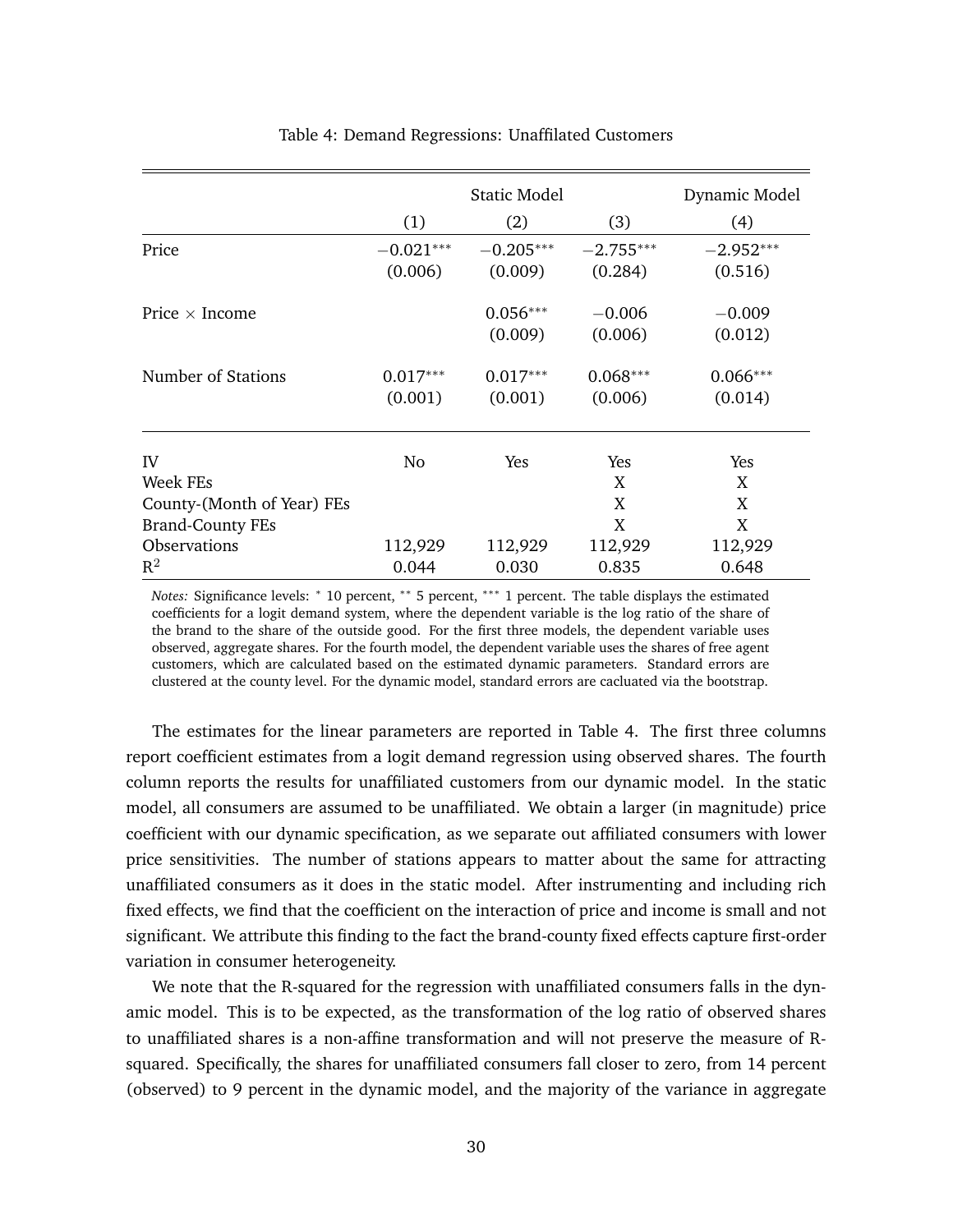|               |              | <b>Affiliation Rate</b> |                 | Strength of Affiliation |              |
|---------------|--------------|-------------------------|-----------------|-------------------------|--------------|
|               | Baseline     | <i>Income</i>           | Density         | Level                   | Price        |
|               |              | θი                      | $\theta_3$      |                         | $\alpha$     |
| Coefficient   | 0.400        | 0.135                   | 0.078           | 15.707                  | 2.533        |
| 95 Percent CI | [0.31, 0.61] | $[-0.05, 0.34]$         | $[-0.01, 0.28]$ | [15.39, 19.93]          | [1.02, 2.56] |

Table 5: Estimated Dynamic Parameters

*Notes:* The table displays the estimated non-linear coefficients from the dynamic model. The first three parameters imply that, on average, 60 percent of consumers that purchase develop an affiliation for that brand. Brands located in areas with higher incomes and higher population densities have greater rates of affiliation. The next three parameters show that the level shock to utility for affiliated customers is positive, as expected. The last parameter shows that affiliated customers are less price sensitive. Standard errors are in parentheses and are calculated via the bootstrap.

shares is attributed to the variance in unaffiliated shares. This serves to reduce the R-squared under the log-ratio transformation.

Table 5 reports estimates of the dynamic parameters. The parameters  $\theta_1$ ,  $\theta_2$ , and  $\theta_3$  imply that 60 percent of consumers, on average, develop an affiliation for the brand they previously purchased from. The coefficient of 0.135 on income indicates that higher-income consumers are more likely to develop an affiliation, consistent with a habit-formation model where switching costs are increasing in wages. Likewise, the coefficient of 0.078 on population density indicates that consumers in more dense areas are more likely to become affiliated. We interpret this to reflect that urban environments have higher driving costs, which also increase switching costs. Both of these demographic variables are standardized, so each coefficient corresponds to an increase of one standard deviation.

The estimated utility shocks to affiliated consumers,  $\bar{\xi}$  and  $\bar{\alpha}$ , imply that the affiliated consumers are almost completely inelastic with respect to price. To interpret these coefficients, we summarize the implied elasticities in Table 6. The affiliated consumers of our model are very inelastic, with a near-zero response to price effects. The average (absolute) weekly price change in the data is 5 cents per gallon, and the 25th and 75th percentile price changes are 1.6 cents and 7.5 cents, respectively. We, therefore, find that a subset of consumers almost never switch brands within this range of price changes.<sup>31</sup> The unaffiliated consumers, however, are highly elastic, with an average own-price elasticity of  $-7.7$ . This is large in magnitude, and it implies that for a 1 percent increase in price (roughly 3 cents), the station will lose 7.7 percent of the unaffiliated consumers. This high level of price sensitivity for a subset of retail gasoline consumers seems plausible, some "shoppers" have been found to go well out of the way to save a few cents per gallon.<sup>32</sup>

 $31A$  common limitation of empirical models is that it is only possible to capture local variation in the data. We imagine that these consumers would be more elastic if subject to price changes of a much greater magnitude.

 $32$ For example, the National Association of Convenience Stores found in their 2018 survey that 38 percent of people would drive 10 minutes out of their way to save 5 cents per gallon. See, https://www.convenience.org/ Topics/Fuels/Documents/How-Consumers-React-to-Gas-Prices.pdf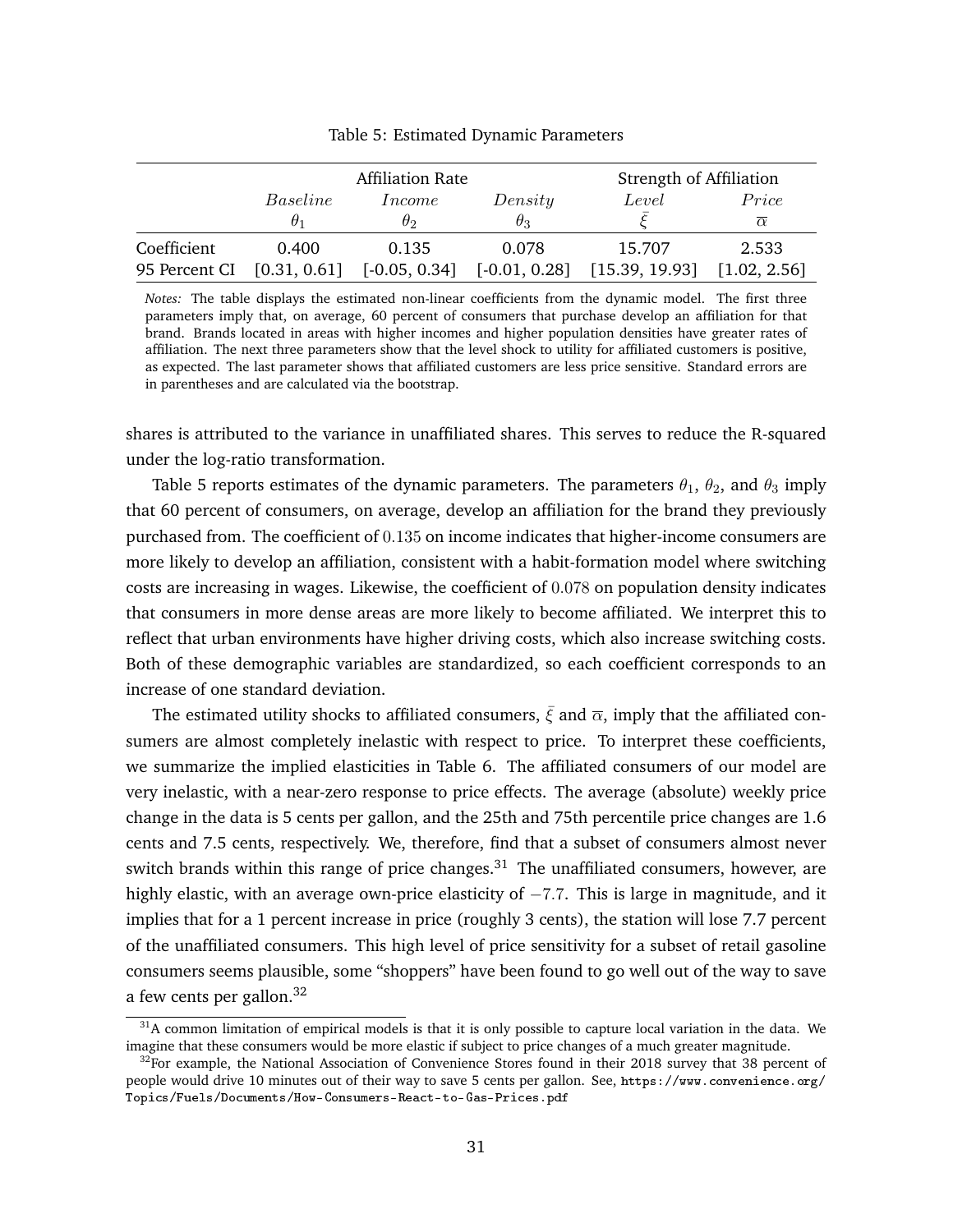Figure 7: Estimated Heterogeneity in Affiliation Rates



*Notes:* Histogram represents the empirical distribution of the estimated  $\lambda_{jt}$  parameters.

| Group          | Mean     | Pctl(25) | Median   | Pctl(75) |
|----------------|----------|----------|----------|----------|
| Unaffiliated   | $-7.704$ | $-9.040$ | $-7.779$ | $-6.358$ |
| Affiliated     | $-0.000$ | $-0.000$ | $-0.000$ | $-0.000$ |
| Weighted       | $-3.090$ | $-3.697$ | $-2.969$ | $-2.345$ |
| Naive (Static) | $-6.792$ | $-8.089$ | $-6.780$ | $-5.602$ |

Table 6: Implied Elasticities from Dynamic Model

Thus, our model captures consumer inertia in the gasoline data by distinguishing a subset of inelastic consumers from other price-sensitive consumers. The inelastic consumers are affiliated to their previously purchased brand. Our model captures heterogeneity in the rate at which consumers become affiliated. Figure 7 provides a histogram of the affiliation rates across the observations in our sample. There is heterogeneity in our estimates, with high-income, high-density areas realizing affiliation rates as high as 0.75, and low-income, low-density areas having affiliation rates closer to 0.5.

On average, roughly 40 percent of a brand's customers come from the unaffiliated pool of consumers in any week in equilibrium. The average weighted elasticity, which weighs affiliated and unaffiliated consumers by their relative (purchasing) proportions, is  $-3.09$ . This weighted elasticity is starkly different than the elasticity obtained by estimating the static model. A "naive" estimate using a static model (and supposing the true model were dynamic) would result in a value of −6.79, which implies a much greater loss in market share for a given price increase than

*Notes:* Table displays the estimated elasticities for affiliated and unaffiliated consumers. The weighted average elasticity is −3.09, which is less elastic than the estimated elasticity of −6.79 obtained by a static model.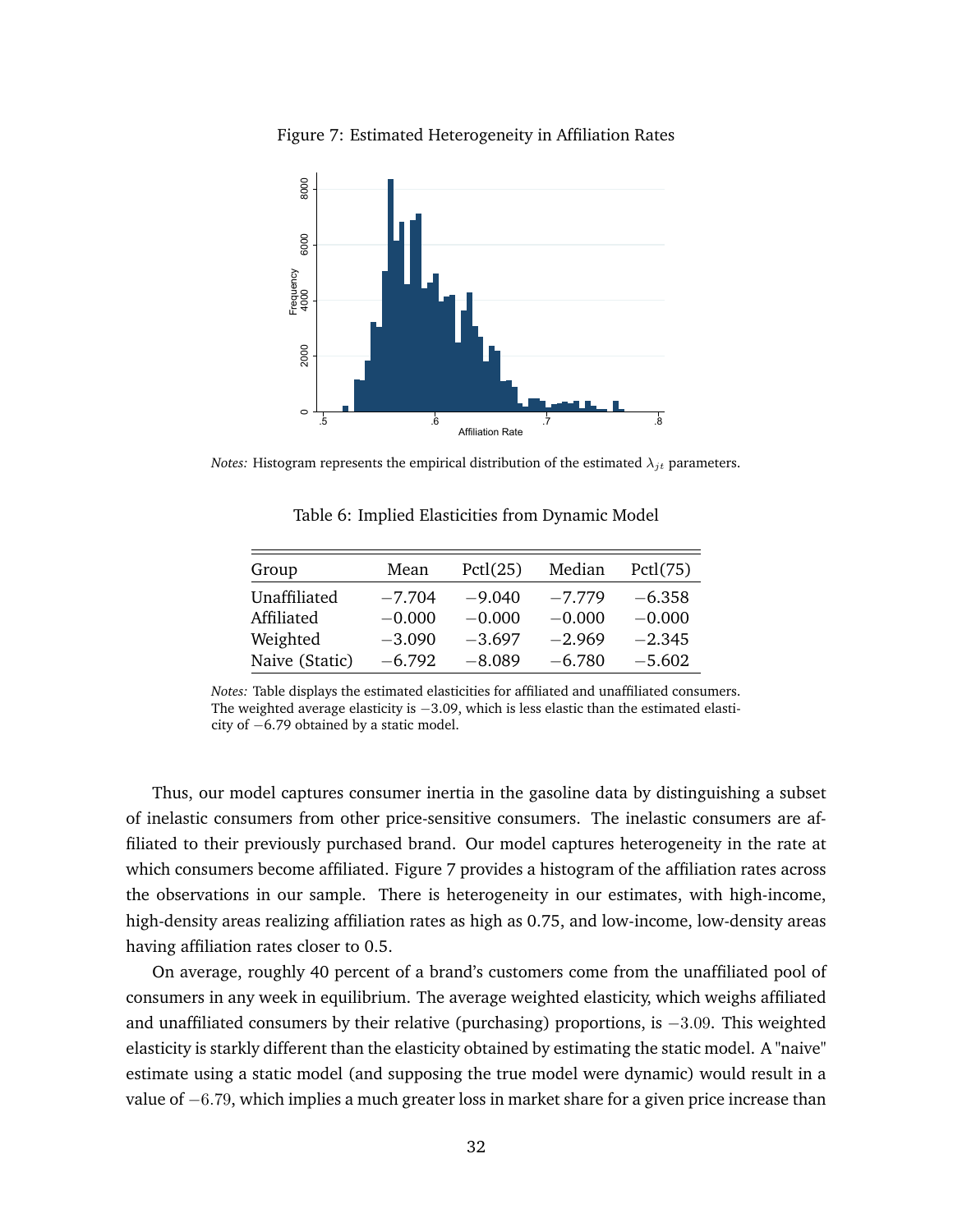we estimate from the dynamic model. Indeed, the static model obtains an elasticity closer to the unaffiliated elasticity than the overall elasticity from the dynamic model. Our brand-county elasticity estimate of  $-3.09$  is more inelastic than some other estimates in the literature. In part, this difference may be due to the fact that the existing estimates do not account for consumer inertia. When we estimate a model with no inertia, we estimate much more elastic demand.<sup>33</sup> At the market level, the parameter estimates imply an aggregate elasticity of  $-2.14$ .<sup>34</sup>

We have tested the robustness of our demand estimates on two important dimensions. First, we examine the effect of the penalty to account for week-to-week measurement error in  $S_{it}$ , which is discussed in Section 4.2. Because our estimates of  $\bar{\xi}$  and  $\bar{\alpha}$  imply very inelastic affiliated consumers, a single observation with  $S_{jmt} \ll S_{im(t-1)}$  would place a low upper bound on  $\lambda_{jmt}$ , resulting in a corner solution. Our solution is to adjust  $r_{jt}$  in such instances to the implied value based on the observed share,  $S_{jmt}$ , and the average value of  $\frac{r_{jmt}}{S_{jmt}}$  across other observations. For  $n_a$  observations that need this adjustment, we add a penalty of  $\left(\frac{n_a}{\mu}\right)^2$  to the objective function. In estimation, we use  $\mu = 500$ , but we obtain identical results if we use any value of  $\mu \in [400, 1000]$ , giving us confidence that we are picking up idiosyncratic errors. At the solution, the adjustment is applied to 2,705 observations, which is roughly 2 percent of the sample.

Second, we test for the uniqueness of our solution by randomly drawing 500 initial values for the estimation algorithm. We confirm that our solution minimizes the objective function, and our estimation routine gets nearly-identical results from most starting values.<sup>35</sup> Though we match the  $\theta$  parameters, the data are only able to strongly identify a combination of  $\bar{\xi}$  and  $\overline{\alpha}$ . Since we find that affiliated consumers are not sensitive to price, different combinations of  $\overline{\xi}$ and  $\bar{\alpha}$  can generate inelastic demand for those consumers, resulting in the same dynamics and coming very close to the solution that minimizes the objective function.

## **5 Empirical Application: Supply-Side Analysis**

#### **5.1 Dynamic Pricing Behavior**

Given the demand estimates, we construct the components in each firm's Bellman equation from (5). Using the estimated demand parameters, we are able to recover the (derivative of)

<sup>&</sup>lt;sup>33</sup>Additionally, the estimates of Houde (2012) of  $-10$  to  $-15$  reflect an elasticity at the station level, rather than at the brand-county level, which should result in more elastic estimates.

 $34$ The literature has typically estimated the aggregate market elasticity for gasoline to be highly inelastic. For example, Levin et al. (2017) find an aggregate elasticity of −0.30 and Li et al. (2014) estimate it to be −0.1. An important distinction between our estimate and previous aggregate elasticities is that ours is obtained using more narrowly defined markets and over a shorter time horizon (one week). Both of these features should produce more elastic estimates. Levin et al. (2017) do estimate a two-day (aggregate) elasticity of  $-1.38$ , which is much closer to our estimate.

<sup>&</sup>lt;sup>35</sup>The standard deviation of the mean  $\lambda$  is 0.009 and the standard deviation for the affiliated elasticity is 0.00006.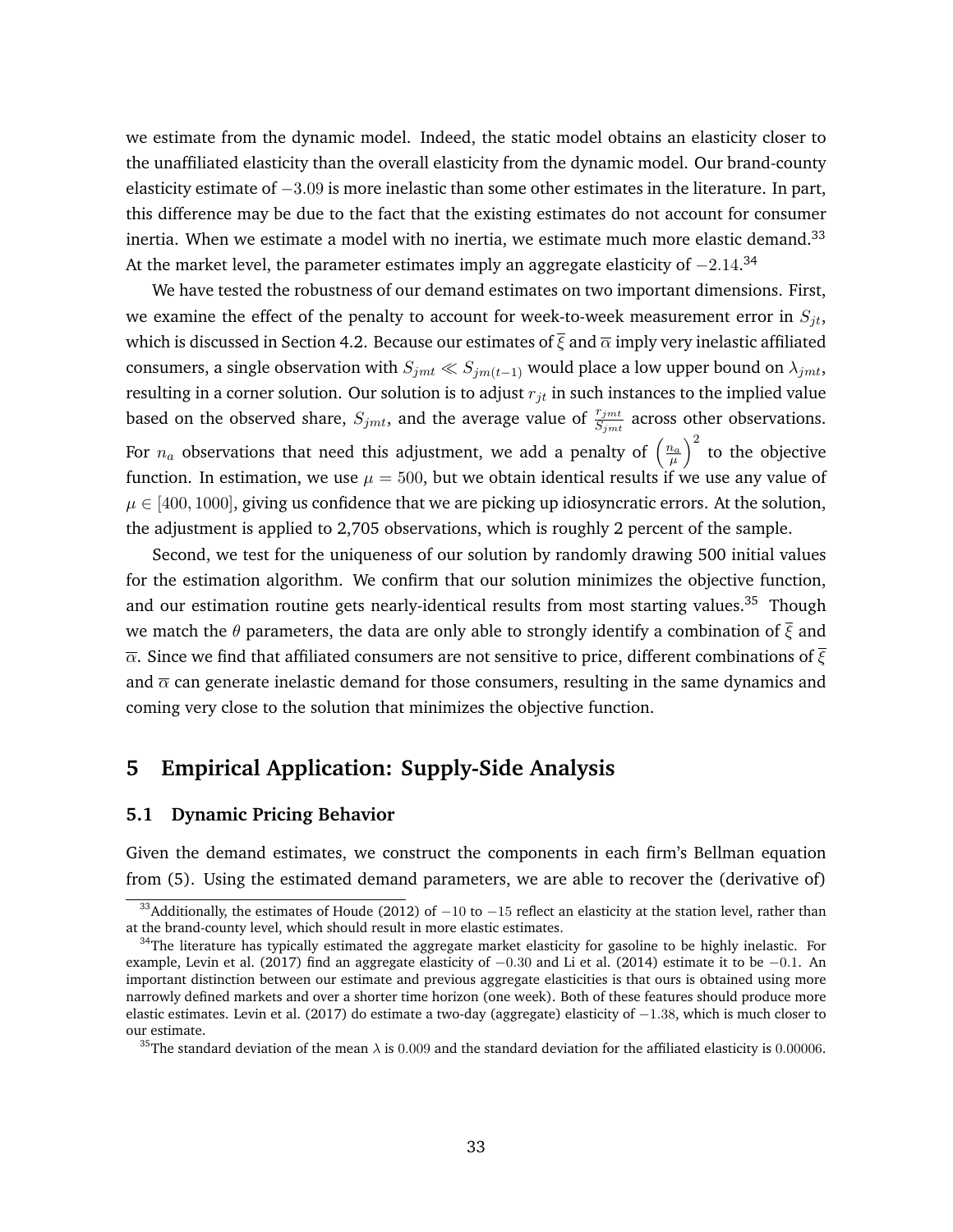|     |            | rable $\lambda$ . building of implied $\beta$ | $\partial p_{it}$                         |     |
|-----|------------|-----------------------------------------------|-------------------------------------------|-----|
|     | Group Mean | Min p25 Median p75                            |                                           | Max |
| All | -0.111     |                                               | $-0.760$ $-0.148$ $-0.084$ $-0.046$ 0.096 |     |

Table 7: Summary of Implied  $\beta \frac{\partial E[V_j(\cdot)| \cdot]}{\partial p_{j,j}}$ 

*Notes:* The table displays the estimated derivative of continuation value. A finding of zero would indicate the absence of forward-looking behavior by firms. Negative values indicate that firms are pricing lower in that period than the optimal myopic price.

the continuation value. The dynamic condition for optimal pricing is:

$$
\frac{\partial \pi_{jt}}{\partial p_{jt}} + \beta \frac{\partial E\left[V_j(r_{t+1}, c_{t+1}, x_{t+1})| p_t, r_t, c_t, x_t\right]}{\partial p_{jt}} = 0
$$
\n(21)

Where  $\frac{\partial \pi_{jt}}{\partial p_{jt}}$  is the derivative of the per-period profits, which equals  $\frac{\partial S_{jt}}{\partial p_{jt}}(p_{jt}-c_{jt})+S_{jt}$ for single-product firms. The estimation of dynamic parameters, along with our measures of marginal costs, allow for a direct estimate of the derivative of the static profit with respect to price:  $\frac{\partial \pi_{jt}}{\partial p_{jt}}$ . If this were zero, it would imply that firms are pricing myopically in the context of the model, as they are simply maximizing the current-period profits.

On average, we find that  $\frac{\partial \pi_{jt}}{\partial p_{jt}}$  is positive, meaning that firms are systematically pricing lower than the myopic profit-maximizing price. We interpret this as evidence of forward-looking behavior and the presence of dynamics, which is consistent with the reduced-form evidence of Section 3.3.2. Based on equation (21), we attribute the difference between  $\frac{\partial \pi_{jt}}{\partial p_{jt}}$  and 0 to be accounted for by the derivative of the continuation value (DCV),  $\beta \frac{\partial E[V_j(\cdot)| \cdot]}{\partial p_{j,j}}$  $\frac{[V_j(\cdot)|\cdot]}{\partial p_{jt}}$ . That is, the dynamic incentive is the residual that rationalizes the observed pricing behavior of the firms, conditional on the demand-side assumptions, the data, and Bertrand price competition.<sup>36</sup> After estimating demand in an independent step, we are able to recover these residuals directly.

Summary statistics for the value of the derivative of the continuation value (DCV) are presented in Table 7. The mean and median are negative, which implies that, typically, a reduction in price would increase the expected future return. The magnitudes are significant: the mean of −0.111 implies that a 1 cent increase in price would increase static profits by roughly 4 percent.<sup>37</sup> Intuitively, firms are lowering prices to invest in future demand. This result, combined with our reduced-form findings of anticipatory pricing for expected costs, provides consistent evidence of forward-looking pricing behavior in retail gasoline.

<sup>&</sup>lt;sup>36</sup>Other explanations may be plausible. For example, a component of this residual may be profits obtained by complementary products, such as food sold at retail gasoline stations.

 $37$ The average (scaled) profit in our data is 0.029. Recall that margins are approximately 21 cents per gallon.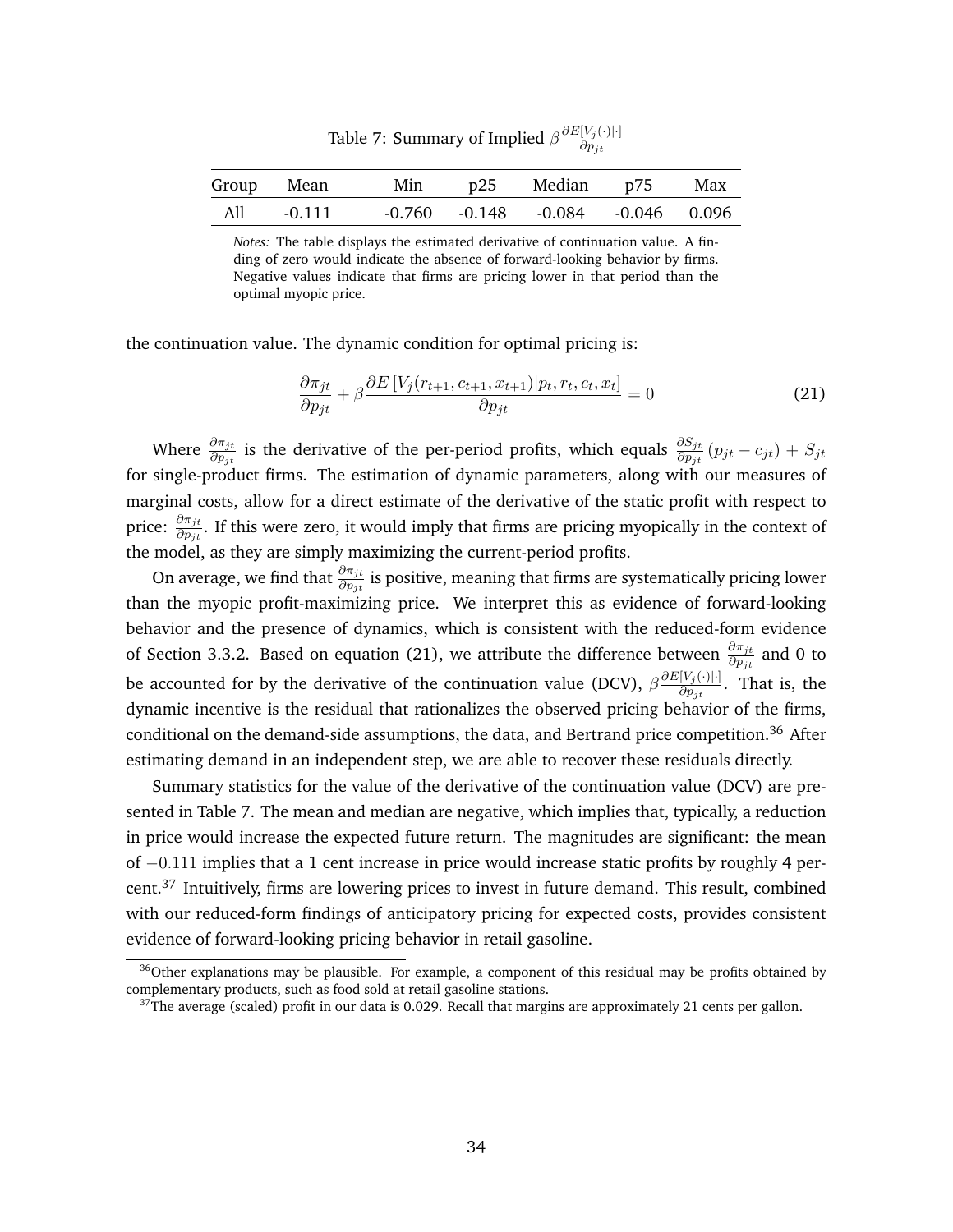## **5.2 Supply-Side Estimation**

To estimate counterfactual pricing behavior by firms, it is necessary to estimate how dynamic incentives vary with state variables and firm actions. Two approaches are possible. The first is to take a stance on the beliefs of firms and, via forward simulation, solve for the equilibrium continuation value function. Alternatively, one can approximate the DCV with a reduced-form model that is a function of state variables. We pursue the second approach. This greatly reduces computational time to re-compute the price equilibria and avoids the need to make dimensionreducing assumptions (such as constructing a limited grid for prices) that are less palatable in our setting. To accurately represent behavior, this approach requires that the state variables included in the reduced-form approximation capture the payoff-relevant states (including market structure) and also that the counterfactual states can be reasonably interpolated from the data.

Using the data and the estimated demand parameters, we obtain estimates of the DCV and project these estimates on prices and state variables, including measures that capture expectations. In general, Markovian assumptions allow for the continuation value to be expressed as a function of the state variables and actions of the firms. We estimate the following dynamic first-order condition:

$$
\frac{\partial \pi_{jt}}{\partial p_{jt}} + \Psi_j(p_t, r_t, c_t, x_t; \theta) + \zeta_{jt} = 0
$$
\n(22)

Thus, we use  $\Psi_j(\cdot)$  to approximate  $\beta \frac{\partial E[V_j(\cdot)|\cdot]}{\partial n_{j\cdot k}}$  $\frac{[\nu_j(\cdot)|\cdot]}{\partial p_{jt}}$ , and  $\zeta_{jt}$  is the unobserved error. We can use this function to approximate how the dynamic incentives change with the state and the endogenous pricing decisions by firms, allowing for counterfactual analysis. This approach is an alternative to that of Bajari et al. (2007), who use an approximation to the policy function, and, based on this, leverage model structure to estimate the dynamic incentives and static parameters. Conversely, we use structural modeling to obtain static parameters and calculate a reducedform approximation to the dynamic incentives. One advantage of our approach is that it is not necessary to take a stance on the discount rate or the beliefs of firms; both of these are soaked up by the reduced-form model.

This approach is consistent with a structural model (and solving for the equilibrium DCV) under the assumption that (i) the information set of firms matches the information set of the econometrician and (ii) firms perform limited forecasts of the evolution of the future profits, consistent with the approximation used in estimation. In equilibrium, if firms use a limited set of state variables and a simplified functional form to estimate the dynamic incentives, then the econometrician may be able to replicate the regression (or machine-learning procedure) implemented by firms. In this case, the firms' beliefs can correspond to the econometrician's estimates.<sup>38</sup>

<sup>&</sup>lt;sup>38</sup>To get a sense of how close our estimates come to rational expectations, we use forward simulations to check if our estimate of  $\Psi(\cdot)$  is consistent with actual DCV, conditional on firms' choosing price according to  $\Psi(\cdot)$ . We discuss in greater detail in the following pages.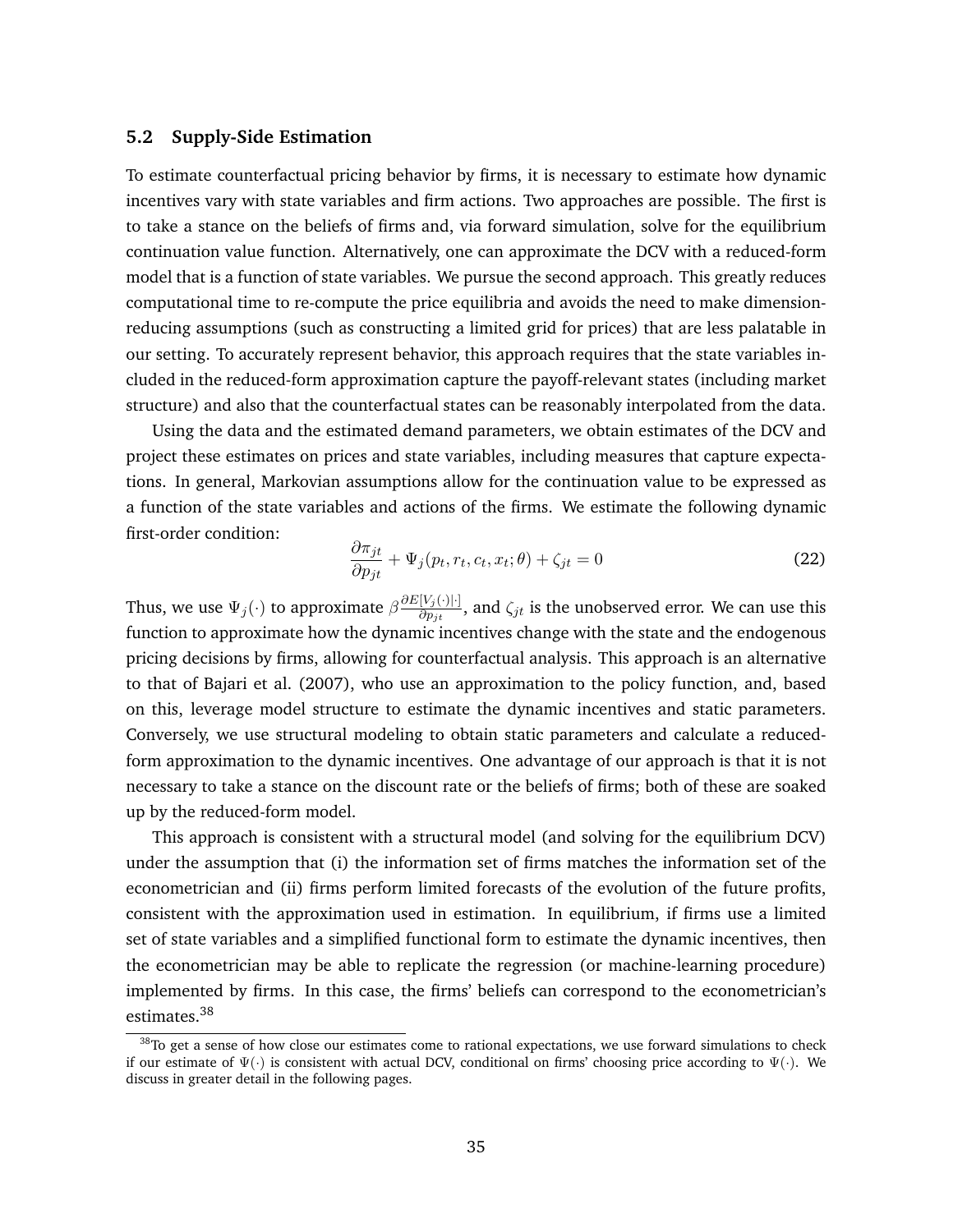To estimate  $\Psi_j(\cdot)$ , we project the residual DCV onto the derivative of shares with respect to prices, the affiliation rate parameter  $\lambda_{jt}$ , marginal costs, expectations of future costs, competition and market structure variables, and the stock of current affiliated consumers. To control for competitive factors, we include the mean stock of affiliated consumers of rivals and the rivals' mean price; both of these are constructed relative to respective variables of the firm. We also include the number of stations, the total number of stations for all brands, and the number of brands as market-level controls. Finally, we interact  $\frac{\partial S_{jt}}{\partial p_{jt}}$  with all of the other variables.

Constructing  $\Psi_j(\cdot)$  as a function of  $\frac{\partial S_{jt}}{\partial p_{jt}}$  and  $\lambda_{jt}$  is motivated by the fact that the marginal effect of price on the stock of affiliated customers in the next period is determined by the interaction of these variables. Thus, to a first-order approximation, we should expect that the derivative of the continuation value moves with the derivative of current period shares. We use  $\lambda_{jt}$  to control for the future value of a marginal consumer today.

The results of estimating equation (22) are reported in Table 8. The first specification reports the coefficients from a regression of the DCV onto the listed variables, additional market controls, and the first-order interactions with  $\frac{\partial S_{jt}}{\partial p_{jt}}$ . The variables are de-meaned so that the interpretation of the reported coefficient is the marginal effect at the mean of the other variables. As the DCV is negative on average, a negative coefficient implies that the variable is associated with a stronger dynamic pricing incentive, or a greater deviation from the optimal static price.

To show more directly how sensitive firms are to dynamic considerations, the second column reports a regression where we replace the value of the DCV with the logged absolute value. Thus, the coefficients reflect the semi-elasticity for the magnitude of the dynamic incentive. Typically, a negative coefficient in the first column corresponds to a positive coefficient in the second, as the average value for the DCV is negative.

We find that the derivative of the continuation value with respect to price is positively correlated with the derivative of shares with respect to prices (coefficient of 0.250), which is consistent with our model of consumer affiliation. We also estimate that a higher value of  $\lambda$  is associated with a continuation value that is less sensitive to price. Firms with a higher stock of affiliated customers are more sensitive to dynamic incentives, as indicated by the coefficient of −0.958. Overall, we find our model, with 20 parameters including a constant, captures over 95 percent of the variation of the residual that rationalizes observed prices.

In general, dynamic models can be sensitive to the choice of functional form and the variables employed in estimation. To verify that our estimate of  $\Psi(\cdot)$  is consistent with realized profits, we use forward simulations to calculate the discounted present value of per-period profits when a firm unilaterally deviates its price. For each market and each period, we slightly perturb the price for a single brand. We re-compute shares in that period and then, using our estimate of  $\Psi(\cdot)$ , calculate equilibrium play in future periods. We use the estimated change in profits to calculate  $\beta \frac{\partial E[V_j(\cdot)|\cdot]}{\partial p}$  $\frac{[V_j(\cdot)|\cdot]}{\partial p_{jt}}$  under rational expectations. Our estimates are positively correla-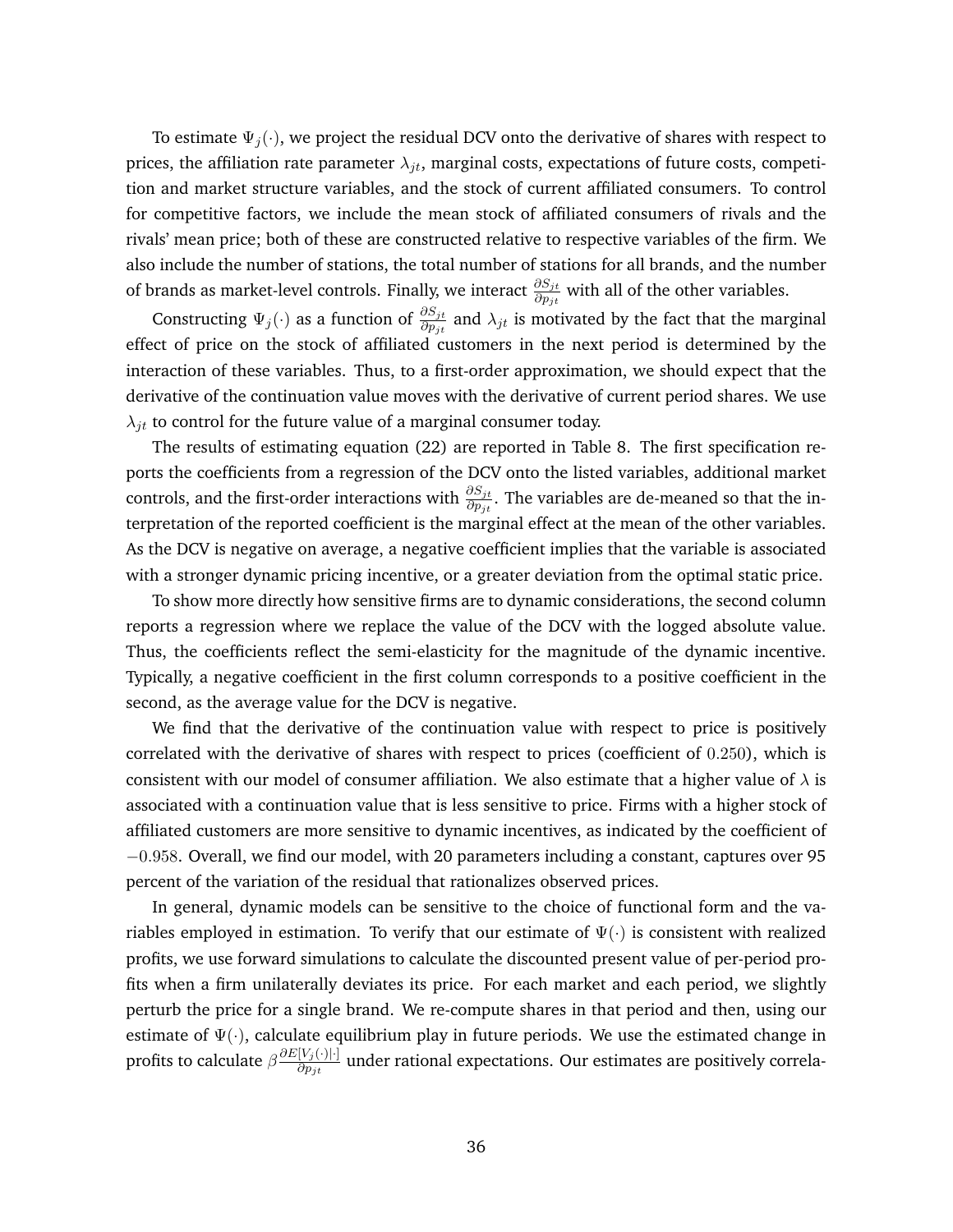|                                                        | $\beta \frac{\partial E[V_j(\cdot) \cdot]}{\partial p_{it}}$ | Sensitivity |
|--------------------------------------------------------|--------------------------------------------------------------|-------------|
|                                                        | (1)                                                          | (2)         |
| $\partial S_{jt}$<br>$\overline{\partial p_{it}}$      | $0.250***$                                                   | $-2.474***$ |
|                                                        | (0.001)                                                      | (0.019)     |
| $\lambda_{jt}$                                         | $0.021***$                                                   | $-0.601***$ |
|                                                        | (0.002)                                                      | (0.030)     |
| <b>Marginal Cost</b>                                   | $-0.004***$                                                  | $0.046***$  |
|                                                        | (0.000)                                                      | (0.002)     |
| Cost Change (30-Day Ahead)                             | $0.018***$                                                   | $-0.108***$ |
|                                                        | (0.001)                                                      | (0.010)     |
| Mean Price (Rivals)                                    | $-0.113***$                                                  | $1.418***$  |
|                                                        | (0.001)                                                      | (0.019)     |
| Mean Affliated (Rivals)                                | $-0.008***$                                                  | $-0.084*$   |
|                                                        | (0.003)                                                      | (0.043)     |
| <b>Affliated Customers</b>                             | $-0.958***$                                                  | 12.117***   |
|                                                        | (0.004)                                                      | (0.064)     |
| Market Controls                                        | Yes                                                          | Yes         |
| $\frac{\partial S_{jt}}{\partial p_{jt}}$ Interactions | Yes                                                          | Yes         |
| Observations                                           | 112,929                                                      | 112,929     |
| $\rm R^2$                                              | 0.952                                                        | 0.869       |

Table 8: Dynamic Pricing Incentive: Regressions

*Notes:* Significance levels: \* 10 percent, \*\* 5 percent, \*\*\* 1 percent. The table displays the estimated coefficients from a regression of the dynamic pricing incentive on state variables and the firm's price. The regression includes first-order interactions of all of the displayed variables. The variables are de-meaned, so the coefficient is interpreted as the marginal association at the mean of the other variables. The second column reports the regression with a measure of sensitivity, which is the log absolute value of the dynamic pricing incentive. In general, a negative coefficient in the first column implies a greater sensitivity to dynamics when pricing, generating a positive coefficient in the second column.

## ted with the implied continuation value under rational expectations.<sup>39</sup>

<sup>&</sup>lt;sup>39</sup>We simulate forward for 12 periods. We find that the effect of a marginal change in price on future profits dissipates after approximately 9 periods. We use a weekly discount rate of 0.999, which corresponds to an annual discount rate of 0.949. The mean DCV under rational expectations is 28 percent of the magnitude of the implied residual. It is plausible that profits from complementary goods, which we cannot measure directly and might include sales of items such as food, make up the difference. Our reduced-form estimate will capture the profit incentives from complementary goods, which could be considered a feature for the purposes of counterfactual simulation.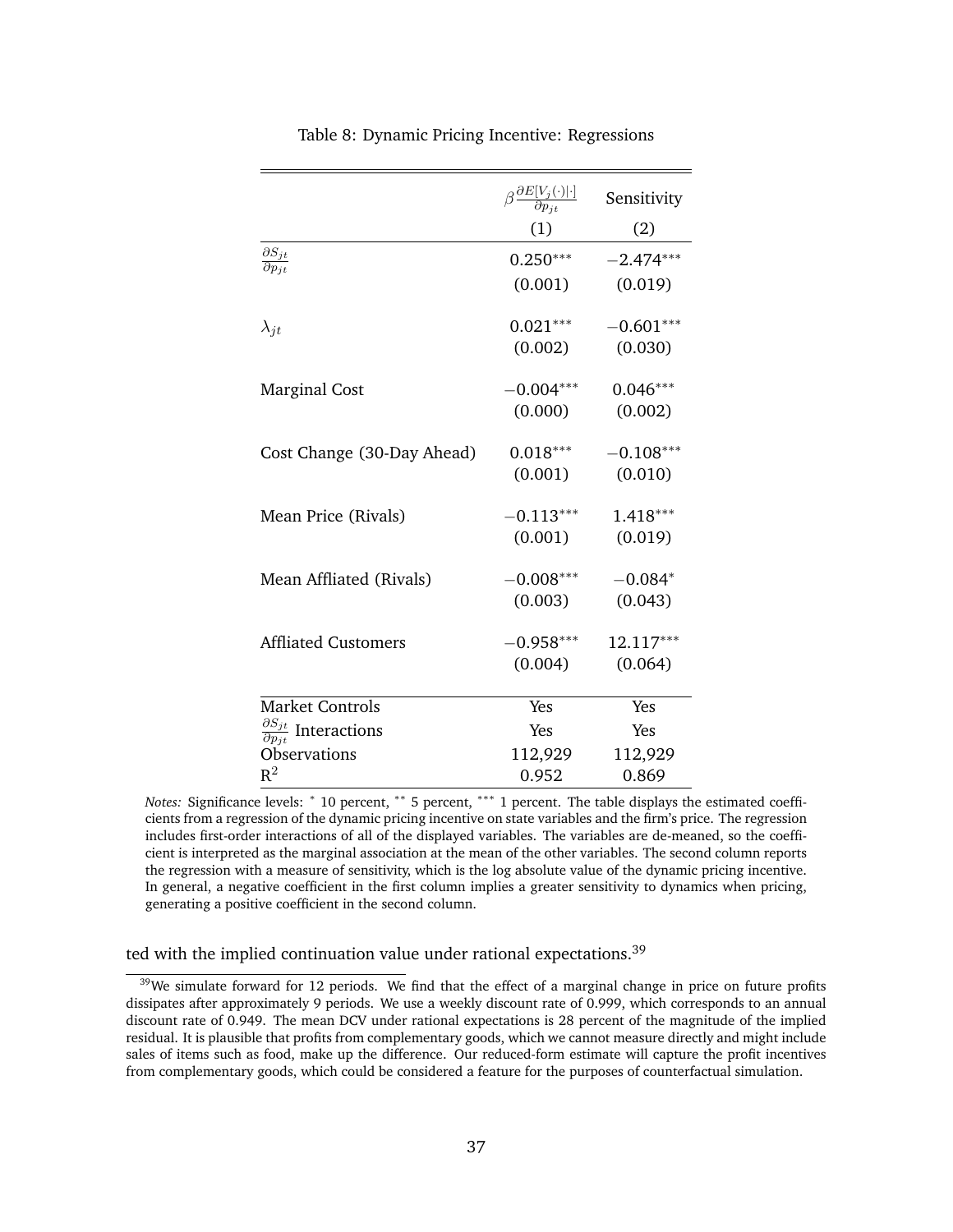|               | (a) Dynamic Model |          |         |  |  |  |
|---------------|-------------------|----------|---------|--|--|--|
| <b>Brands</b> | Price             | Share    | Profit  |  |  |  |
| Marathon-BP   | 3.33              | $-13.75$ | 7.33    |  |  |  |
| Other         | $-0.32$           | 10.37    | $-6.78$ |  |  |  |
| Overall       | 1.34              | $-0.47$  | 0.01    |  |  |  |
|               | (b) Static Model  |          |         |  |  |  |
| <b>Brands</b> | Price             | Share    | Profit  |  |  |  |
|               |                   |          |         |  |  |  |
| Marathon-BP   | 5.87              | $-21.29$ | 29.77   |  |  |  |
| Other         | 0.53              | 4.79     | 11.75   |  |  |  |

Table 9: Merger Effects

*Notes:* Table displays the mean effects from a counterfactual merger between two brands in our data. Panel (a) provides the estimates from a dynamic model that accounts for consumer inertia. Panel (b) provides the estimates from a static model that is calibrated to match prices, margins, and shares from the same data. Prices are weighted by the shares observed in the data, i.e., the "no merger" shares.

### **5.3 Horizontal Market Power: Merger Simulation**

To evaluate the impact of dynamic pricing incentives on horizontal market power, we simulate a merger between Marathon and BP, which are the number one and number four (non-fringe) brands in terms of overall shares in our sample. Out of the 252 markets, they overlap in 75. In these 75 markets, the average (post-merger) HHI is 1511, and the mean change in HHI resulting from the merger is 383. In 8 markets, the resulting HHIs are greater than 2500, and the changes are greater than 200, meeting the typical thresholds that are presumed likely to enhance market power. The merger would change twelve markets from 3 firms to 2 firms and eighteen markets from 4 firms to 3 firms. We allow the firms to merge<sup>40</sup> at the beginning of September 2014, and we calculate counterfactual prices and shares for the second half of our sample.<sup>41</sup>

Our setting, with dynamic brand-specific effects, puts an emphasis on modeling specifically what a merger will be in practice. This can be a nuanced question. Do the merging firms retain separate brands, or do they convert all stations to a single brand? Do affiliated consumers retain their affiliation to the merged company? In our merger counterfactual, we assume that

 $40$ We combine the merging firms into a single entity and adjust the utility shocks so that the market shares would remain constant at the no merger (share-weighted) prices.

 $41$ Because our inelastic affiliated customers would technically purchase at very high prices, we impose a choke price of \$5 in demand and impose a penalty for prices that exceed this value. The baseline functional form of demand may not be reasonable for extreme out-of-sample values. In our merger counterfactuals, none of the prices approach the choke price.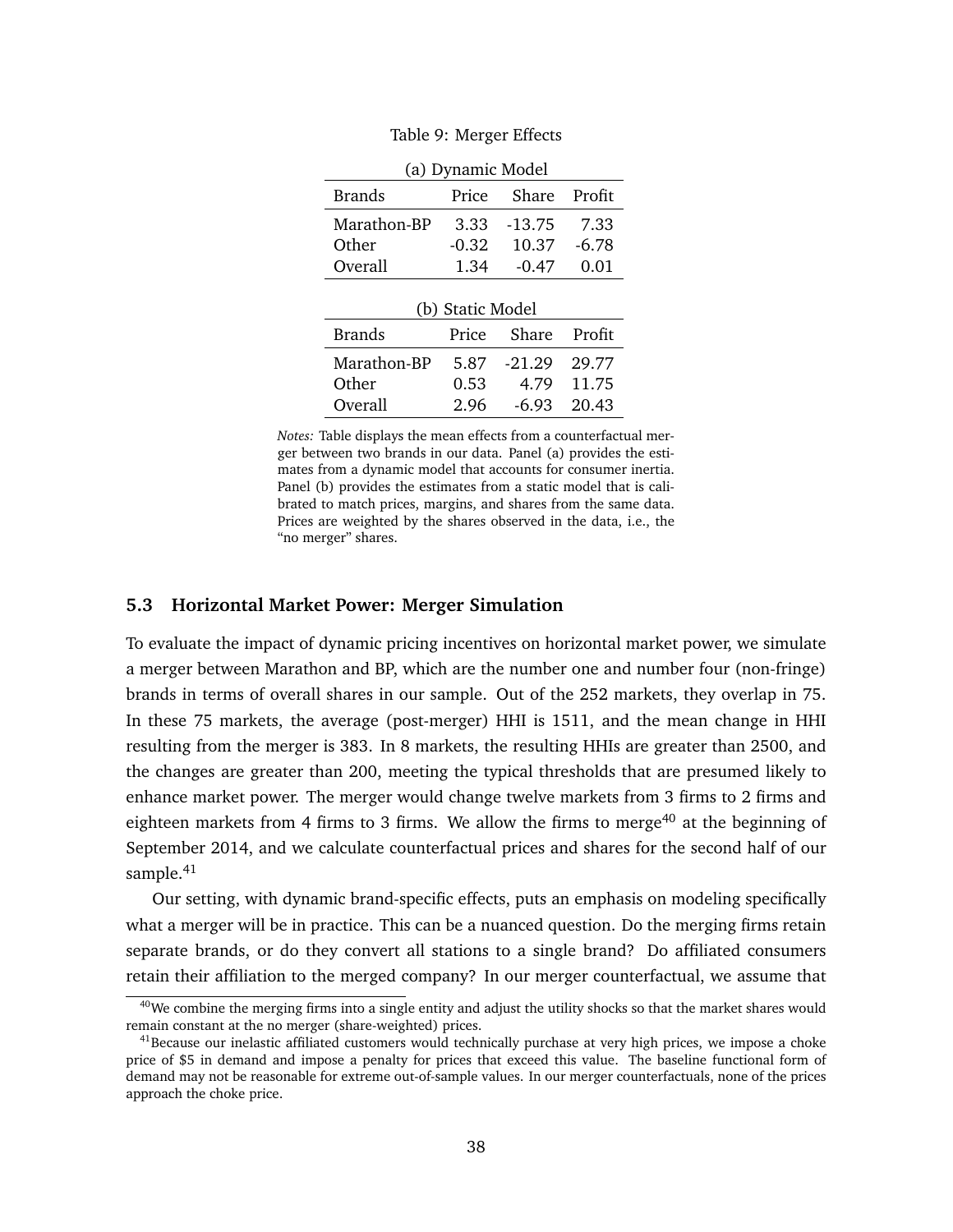consumer habits are tied to gas station locations and are unaffected by the brand name, and therefore the merging firms retain affiliated consumers from both Marathon and BP.<sup>42</sup>

Panel (a) in Table 9 displays the mean effects of the merger. The effects are modest, with an average price increase for the merging firms of 3.3 percent. Shares for these firms fall by 14 percent, and profits increase. Prices for competitors decline slightly, which is not a typical outcome in static price setting models, as prices are usually strategic complements. Prices are strategic substitutes due to affiliation dynamics. When the merging firms raise price, the pool of unaffiliated consumers increases. This increases the average consumer elasticity faced by the non-merging firms, which tends to dampen prices. This effect can outweigh the usual incentive to raise price (arising from the higher price of the merging firms), resulting in lower prices. In aggregate, prices rise by 1.3 percent, and profits barely increase, as most of the extra surplus captured by the merging firms comes at the expense of the rivals.

Overall, these effects are modest relative to what one might expect from a merger with the corresponding share structure (and HHI values). For comparison, we report the results from a merger analysis using a static model in panel (b) of Table 9. We calibrate a standard logit demand system to identical prices, margins, and shares that are used to estimate the dynamic model. The static model predicts price effects of over 5 percent for the merging firms. Consistent with the usual merger logic, prices in the static model are strategic complements, as the prices for rivals rise. Overall prices increase by 3 percent, and industry profits increase by 20 percent, which is in stark contrast to the predictions from the dynamic model.

Consistent with our simulations in Section 2, we find that the dynamic model with consumer inertia predicts smaller price increases than a static model. The dynamic incentive to invest in future demand mitigates the short-run incentive to raise prices post-merger, dampening the exercise of horizontal market power.

## **6 Conclusion**

We develop a model of consumer inertia that accounts for commonly observed dynamic pricing behavior, such as the slow adjustment of prices to changes in cost. The dynamics result from competing firms optimally setting prices to consumers that may become loyal or habituated to their current supplier. Dynamic market power reflects the ability of firms to raise price in response to consumer inertia relative to static consumer demand, though consumer inertia can lead to lower prices in equilibrium, depending upon whether the incentive to harvest affiliated consumers dominates the incentive to invest in future demand. High levels of dynamic market power may correspond with lower levels of horizontal market power, i.e., the impact of competition from rival products on prices.

 $42$ We consider an alternative scenario where the acquiring firm loses the affiliated consumers from the acquired brand: all of the BP consumers become unaffiliated. Since the one-year post-merger window is sufficient to reach the new long-run equilibrium, the results look similar.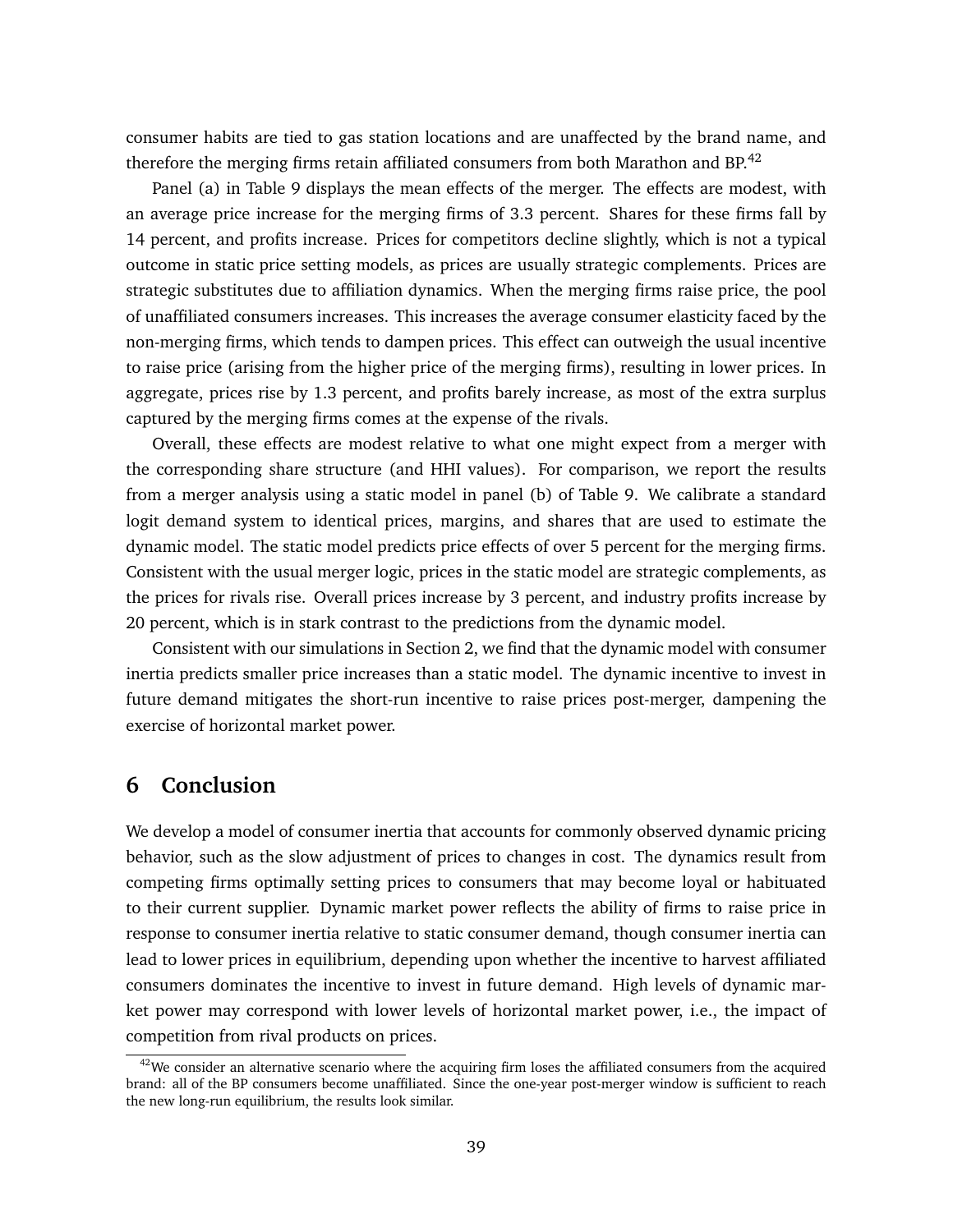Using data from retail gasoline markets, we first present reduced-form evidence consistent with consumer inertia. Firm-level shares are highly correlated over time, prices slowly adjust to changes in marginal costs, and prices anticipate future changes in expected costs. The evidence suggests that, even in a relatively competitive market with a homogeneous product, accounting for dynamics in consumer behavior and firm behavior may be important.

We develop an empirical model that can identify dynamic demand parameters using data on price, shares, and an instrument. Results suggest that 60 percent of retail gasoline consumers become affiliated to the firm from which they currently purchase on a week-to-week basis, and that these consumers are price insensitive. Conversely, we find that unaffiliated consumers are quite price sensitive and play an important role in disciplining equilibrium prices. We evaluate the dynamic incentives affecting prices, and we show, both theoretically and empirically, that failing to account for dynamic demand will typically cause merger simulations to over-predict post-merger price increases.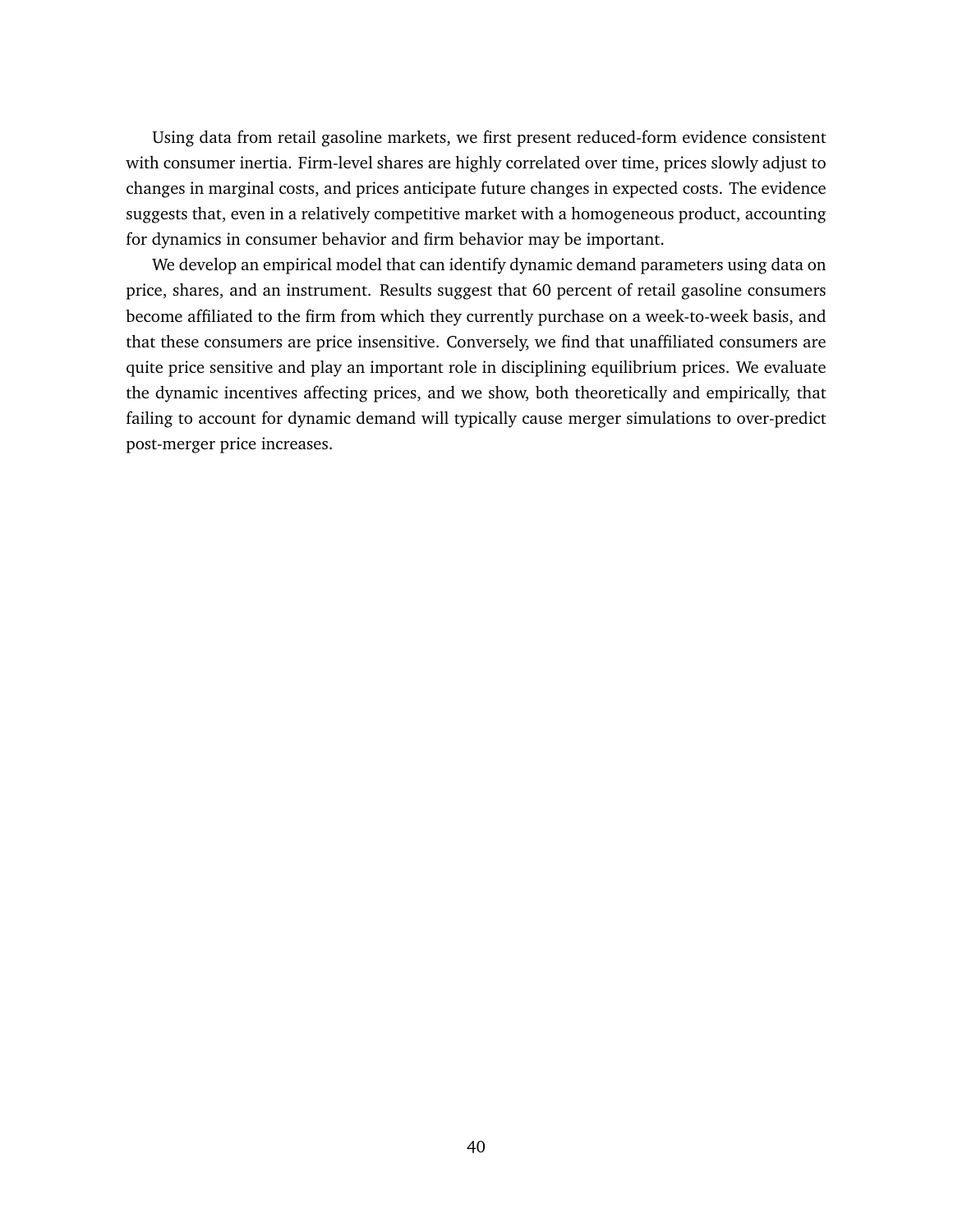## **References**

- Aguirregabiria, V. and P. Mira (2007). Sequential estimation of dynamic discrete games. *Econometrica 75*(1), 1–53.
- Arcidiacono, P. and R. A. Miller (2011). Conditional Choice Probability Estimation of Dynamic Discrete Choice Models With Unobserved Heterogeneity. *Econometrica 79*(6), 1823–1867.
- Bajari, P., C. L. Benkard, and J. Levin (2007). Estimating dynamic models of imperfect competition. *Econometrica 75*(5), 1331–1370.
- Beggs, A. and P. Klemperer (1992). Multi-Period Competition with Switching Costs. *Econometrica 60*(3), 651.
- Bergemann, D. and J. Valimaki (1996). Learning and Strategic Pricing. *Econometrica 64*(5), 1125.
- Bergemann, D. and J. Välimäki (2006). Dynamic price competition. *Journal of Economic Theory 127*(1), 232–263.
- Berry, S., M. Carnall, and P. Spiller (2006). Airline Hubs: Costs, Markups and the Implications of Customer Heterogeneity. *Advances in Airline Economics 1*.
- Berry, S. and P. Jia (2010). Tracing the Woes: An Empirical Analysis of the Airline Industry. *American Economic Journal: Microeconomics 2*(3), 1–43.
- Berry, S., J. Levinsohn, and A. Pakes (1995). Automobile Prices in Market Equilibrium. *Econometrica 63*(4), 841.
- Besanko, D., U. Doraszelski, and Y. Kryukov (2018). How Efficient is Dynamic Competition? The Case of Price as Investment. Working Paper w23829, National Bureau of Economic Research, Cambridge, MA.
- Cabral, L. (2011). Dynamic Price Competition with Network Effects. *The Review of Economic Studies 78*(1), 83–111.
- Chandra, A. and M. Tappata (2011). Consumer search and dynamic price dispersion: An application to gasoline markets. *The RAND Journal of Economics 42*(4), 681–704.
- Dubé, J.-P., G. J. Hitsch, and P. E. Rossi (2009). Do switching costs make markets less competitive? *Journal of Marketing Research 46*(4), 435–445.
- Dubé, J.-P., G. J. Hitsch, and P. E. Rossi (2010). State dependence and alternative explanations for consumer inertia. *The RAND Journal of Economics 41*(3), 417–445.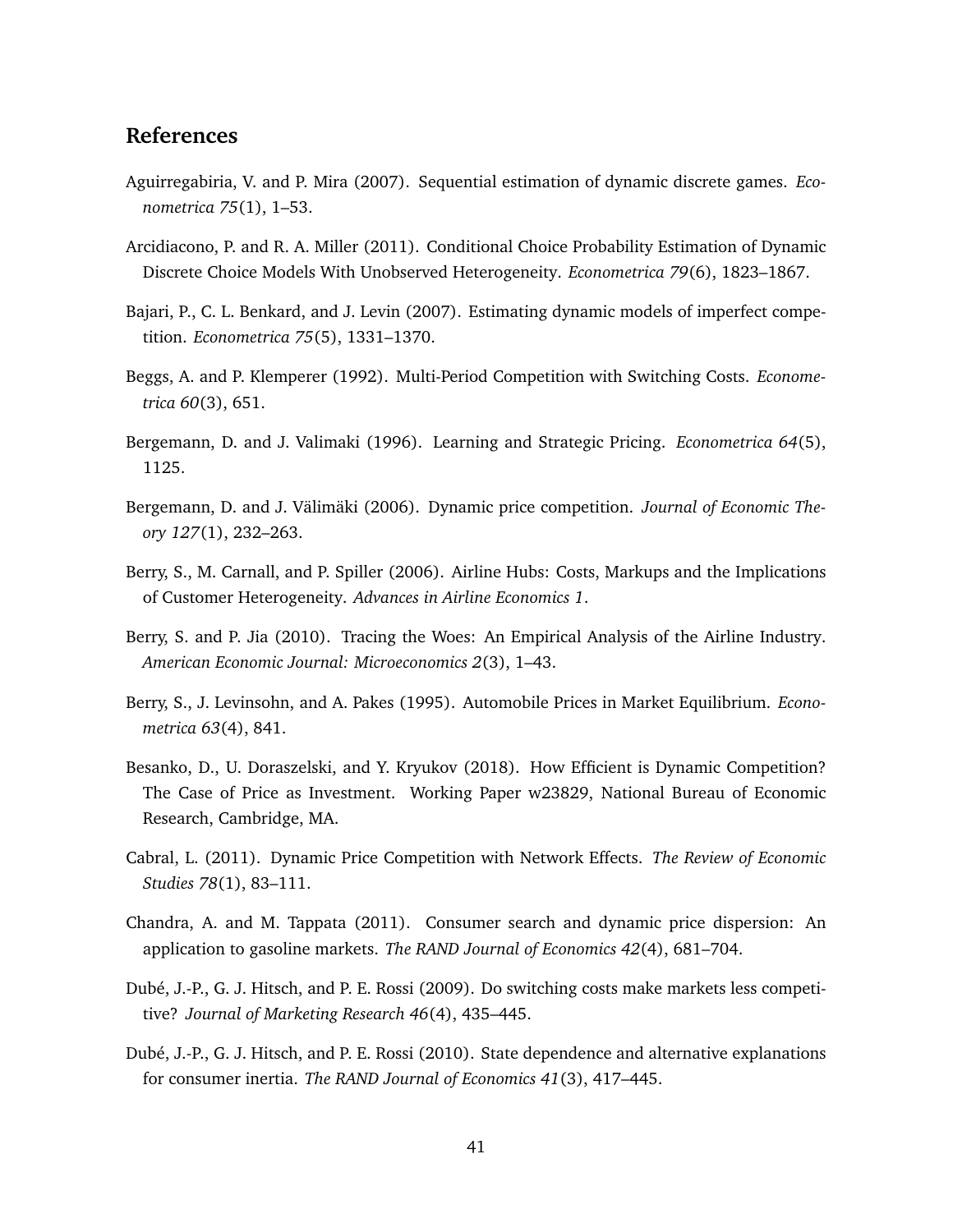- Eckert, A. (2013). Empirical studies of gasoline retailing: A guide to the literature. *Journal of Economic Surveys 27*(1), 140–166.
- Engle, R. F. and C. W. J. Granger (1987). Co-Integration and Error Correction: Representation, Estimation, and Testing. *Econometrica 55*(2), 251.
- Farias, V., D. Saure, and G. Y. Weintraub (2012). An approximate dynamic programming approach to solving dynamic oligopoly models. *The RAND Journal of Economics 43*(2), 253–282.
- Farrell, J. and P. Klemperer (2007). Chapter 31 Coordination and Lock-In: Competition with Switching Costs and Network Effects. In *Handbook of Industrial Organization*, Volume 3, pp. 1967–2072. Elsevier.
- Farrell, J. and C. Shapiro (1988). Dynamic Competition with Switching Costs. *The RAND Journal of Economics 19*(1), 123.
- Farrell, J. and C. Shapiro (2010). Antitrust evaluation of horizontal mergers: An economic alternative to market definition. *The BE Journal of Theoretical Economics 10*(1).
- Gowrisankaran, G. and M. Rysman (2012). Dynamics of Consumer Demand for New Durable Goods. *Journal of Political Economy 120*(6), 1173–1219.
- Handel, B. R. (2013). Adverse selection and inertia in health insurance markets: When nudging hurts. *The American Economic Review 103*(7), 2643–2682.
- Heckman, J. J. (1981). Heterogeneity and State Dependence. *Studies in Labor Markets*, 91–140.
- Hendel, I. and A. Nevo (2013). Intertemporal Price Discrimination in Storable Goods Markets. *American Economic Review 103*(7), 2722–2751.
- Honka, E. (2014). Quantifying search and switching costs in the US auto insurance industry. *The RAND Journal of Economics 45*(4), 847–884.
- Hortaçsu, A., S. A. Madanizadeh, and S. L. Puller (2017). Power to Choose? An Analysis of Consumer Inertia in the Residential Electricity Market. *American Economic Journal: Economic Policy 9*(4), 192–226.
- Houde, J.-F. (2012). Spatial Differentiation and Vertical Mergers in Retail Markets for Gasoline. *American Economic Review 102*(5), 2147–2182.
- Lee, R. S. (2013). Vertical Integration and Exclusivity in Platform and Two-Sided Markets. *American Economic Review 103*(7), 2960–3000.
- Levin, L., M. S. Lewis, and F. A. Wolak (2017). High Frequency Evidence on the Demand for Gasoline. *American Economic Journal: Economic Policy 9*(3), 314–347.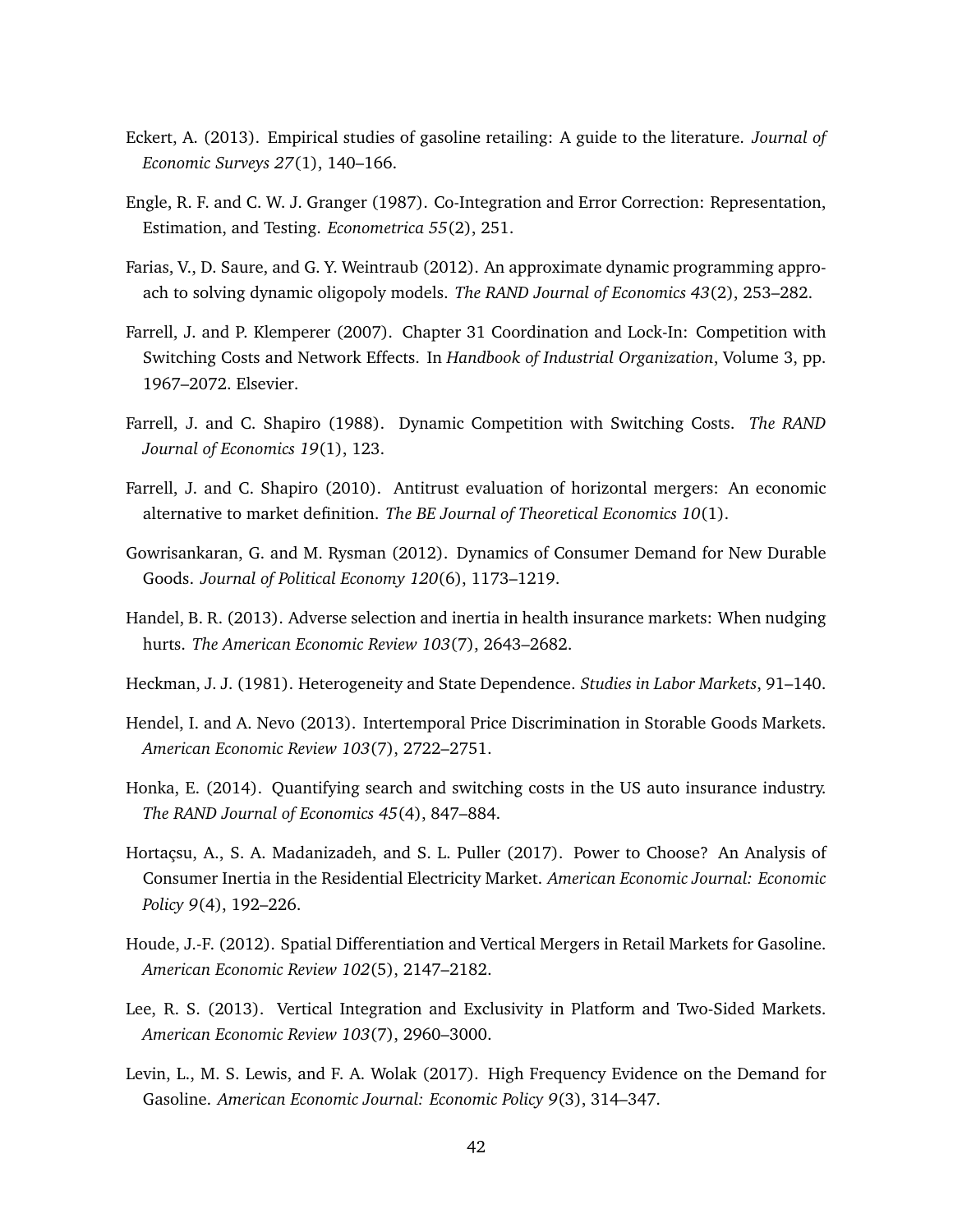- Lewis, M. and M. Noel (2011). The speed of gasoline price response in markets with and without Edgeworth cycles. *Review of Economics and Statistics 93*(2), 672–682.
- Li, S., J. Linn, and E. Muehlegger (2014). Gasoline Taxes and Consumer Behavior. *American Economic Journal: Economic Policy 6*(4), 302–342.
- Miller, N., M. Remer, C. Ryan, and G. Sheu (2017). Upward Pricing Pressure as a Predictor of Merger Price Effects. *International Journal of Industrial Organization 52*, 216–247.
- Miller, N. H., M. Remer, C. Ryan, and G. Sheu (2016). Pass-Through and the Prediction of Merger Price Effects: Pass-Through in Merger Analysis. *The Journal of Industrial Economics 64*(4), 683–709.
- Miller, N. H., M. Remer, and G. Sheu (2013). Using cost pass-through to calibrate demand. *Economics Letters 118*(3), 451–454.
- Nosal, K. (2011). Estimating Switching Costs for Medicare Advantage Plans. Working paper.
- Pakes, A., M. Ostrovsky, and S. Berry (2007). Simple estimators for the parameters of discrete dynamic games (with entry/exit examples). *The RAND Journal of Economics 38*(2), 373–399.
- Remer, M. (2015). An empirical investigation of the determinants of asymmetric pricing. *International Journal of Industrial Organization 42*, 46–56.
- Remer, M. and F. R. Warren-Boulton (2014). United States v. H&R Block: Market definition in court since the 2010 Merger Guidelines. *The Antitrust Bulletin 59*(2), 599–618.
- Shcherbakov, O. (2016). Measuring consumer switching costs in the television industry. *The RAND Journal of Economics 47*(2), 366–393.
- Shum, M. (2004). Does advertising overcome brand loyalty? Evidence from the breakfastcereals market. *Journal of Economics & Management Strategy 13*(2), 241–272.
- Slade, M. E. (1998). Optimal pricing with costly adjustment: Evidence from retail-grocery prices. *The Review of Economic Studies 65*(1), 87–107.
- Stahl, D. O. (1989). Oligopolistic pricing with sequential consumer search. *The American Economic Review*, 700–712.
- Sweeting, A. (2013). Dynamic Product Positioning in Differentiated Product Markets: The Effect of Fees for Musical Performance Rights on the Commercial Radio Industry. *Econometrica 81*(5), 1763–1803.
- Varian, H. R. (1980). A Model of Sales. *American Economic Review 70*(4), 651–659.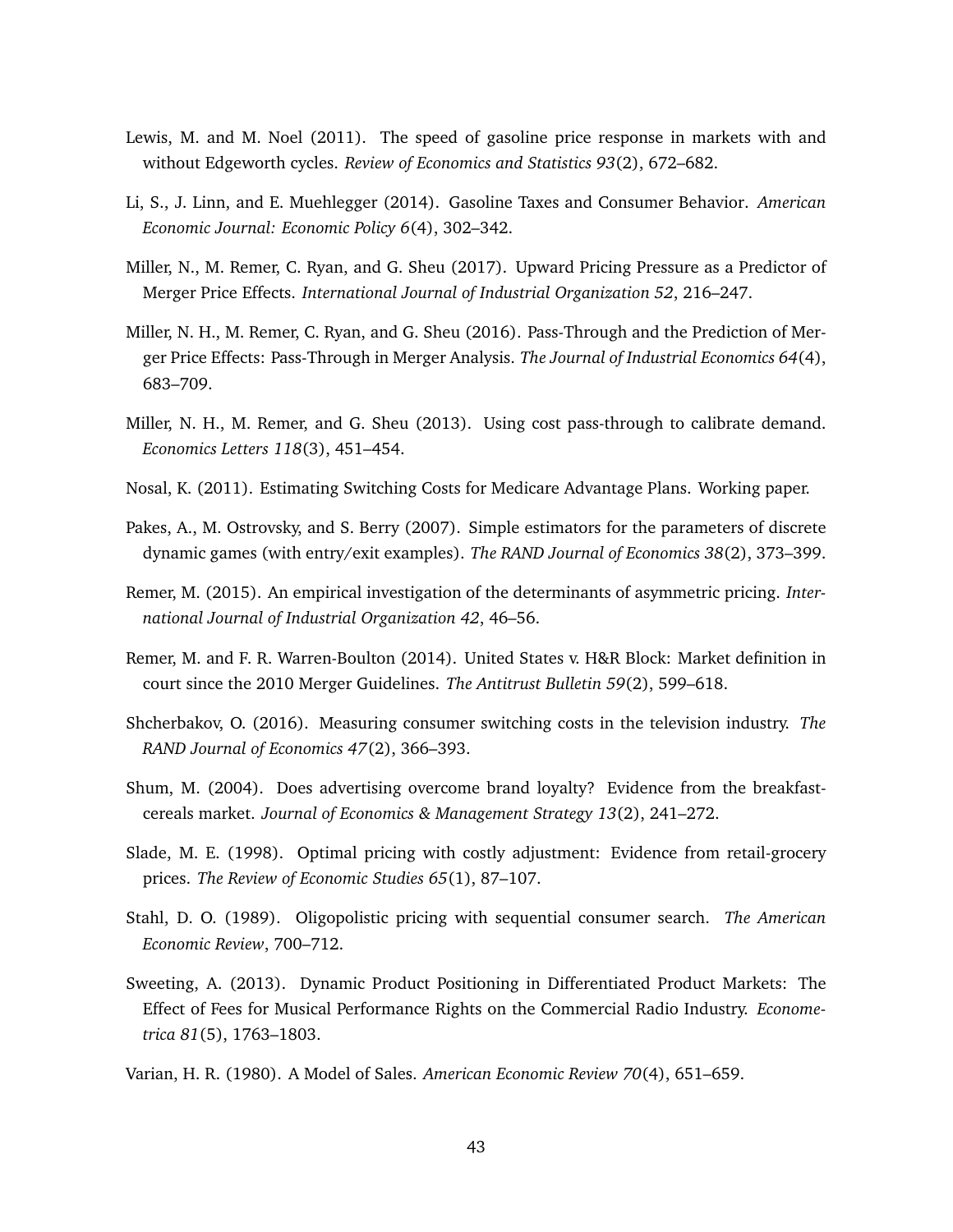- Weintraub, G. Y., C. L. Benkard, and B. Van Roy (2008). Markov Perfect Industry Dynamics With Many Firms. *Econometrica 76*(6), 1375–1411.
- Yeo, J. and D. P. Miller (2018). Estimating switching costs with market share data: An application to Medicare Part D. *International Journal of Industrial Organization 61*, 459–501.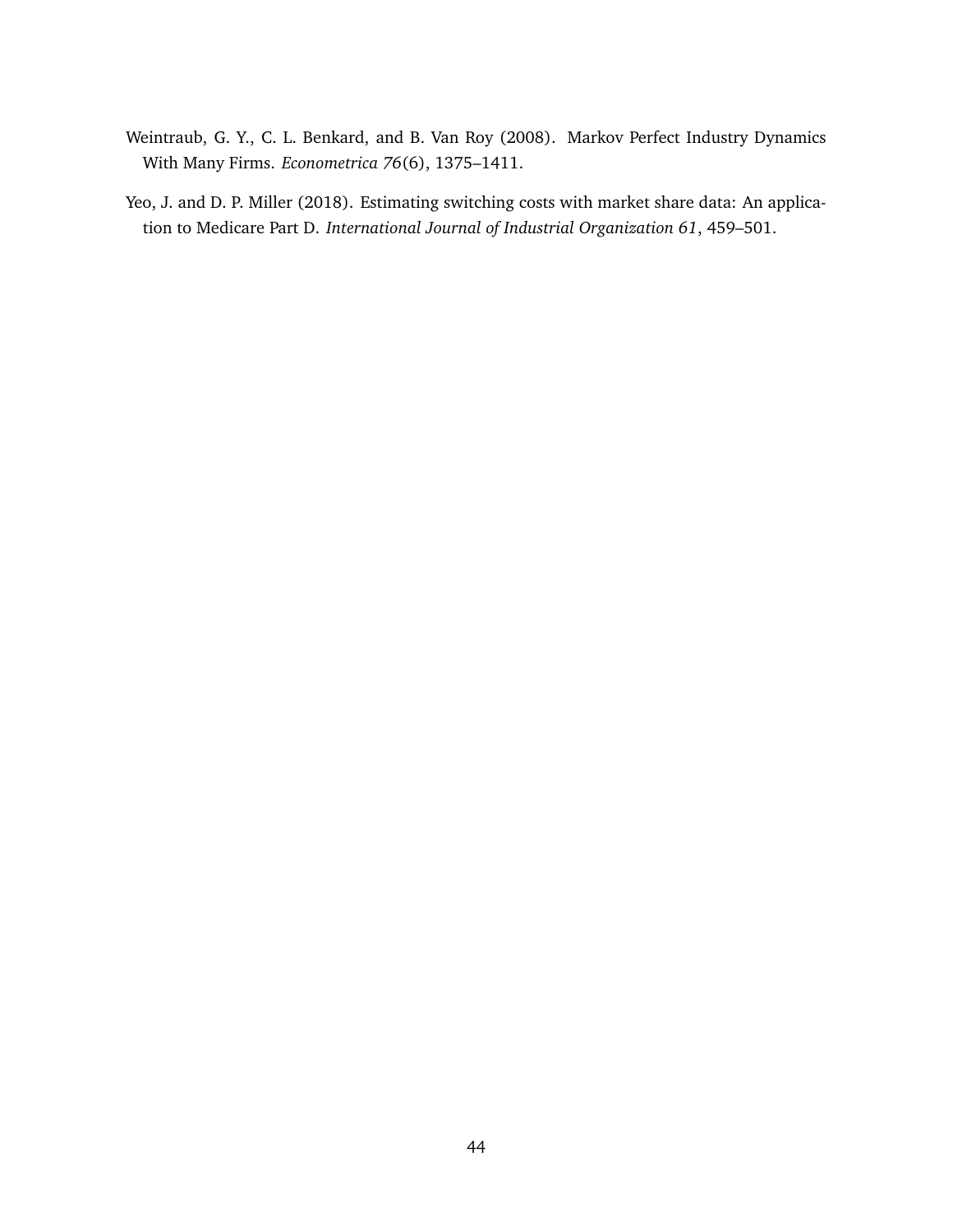## **A More Details on Theoretical and Numerical Steady-State Analysis**

### **A.1 Monopoly**

We analyze steady-state prices in a monopoly market (with an outside good) to show how habit-forming consumers affect optimal prices and markups.

To simplify notation in the monopoly case, let the monopolist's share of affiliated and unaffiliated consumers be  $s_j$  and  $s_0$ , respectively, and its number of affiliated consumers be r. Consumers become affiliated at rate  $\lambda$ . We assume positive dependence in purchase behavior, so that  $s_j > s_0$ . In the steady state,  $r_{jt} = r_{j(t+1)} = r_j$  and  $c_{jt} = c_{j(t+1)} = c_j$ . The steady-state number of affiliated consumers,  $r^{ss}$ , is:

$$
r^{ss} = \lambda \left( (1 - r^{ss})s_0 + r^{ss} \cdot s_j \right)
$$

$$
\implies r^{ss} = \frac{\lambda s_0}{1 - \lambda(s_j - s_0)}.
$$

The steady-state number of affiliated consumers is increasing in the probability of becoming affiliated,  $\lambda$ , and the difference between the choice probabilities of affiliated consumers and unaffiliated consumers,  $s_j - s_0$ . Using the steady-state value of affiliated consumers, we can solve for the steady-state pricing function.

The steady-state period value is:

$$
V^{ss}(r^{ss}, c^{ss}) = (p^{ss} - c^{ss})((1 - r^{ss})s_0 + r^{ss}s_j) + \beta V^{ss}
$$
  
= 
$$
\frac{p^{ss} - c^{ss}}{1 - \beta} \cdot \frac{s_0}{1 - \lambda(s_j - s_0)}.
$$

This equation represents the monopolists discounted profits, conditional on costs remaining at its current level. Thus, profits are increasing in both  $\lambda$  and the difference in choice probabilities of affiliated and unaffiliated consumers. These results are straightforward: affiliated consumers are profitable. Also, note that a model with no affiliation is embedded in this formulation ( $\lambda = 0$  and  $s_j = s_0$ ), in which case profits are simply the per-unit discounted profits multiplied by the firm's market share.

Maximizing the steady-state value with respect to  $p^{ss}$  yields the firm's optimal pricing function:

$$
p^{ss} = c^{ss} + \frac{-s_0 \left(1 - \lambda s_j + \lambda s_0\right)}{\frac{ds_0}{dp} \left(1 - \lambda s_j\right) + \frac{ds_j}{dp} \lambda s_0} \tag{23}
$$

 $m =$  markup of price over marginal cost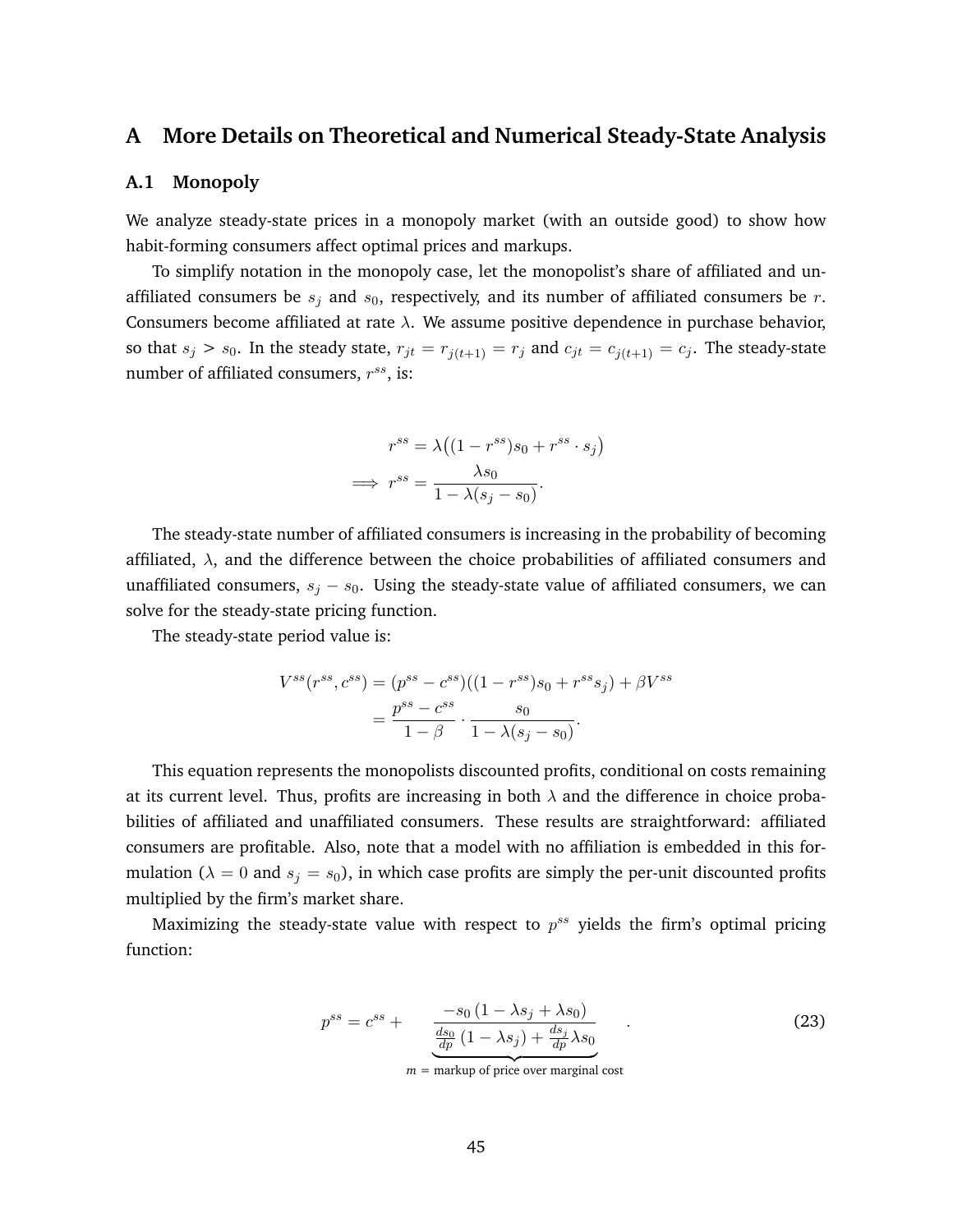The second term,  $m$ , on the right-hand side of equation (23) captures the extent to which the firm prices above marginal cost (in equilibrium). As this markup term depends upon choice probabilities, it is implicitly a function of price. Thus, as in the standard logit model, we cannot derive an analytical solution for the steady-state price. Nonetheless, we derive a condition below to see how markups are impacted by consumer affiliation. In the usual case,  $m$  will be declining in  $p$ , ensuring a unique equilibrium in prices.

Are markups higher or lower in the presence of affiliation? When affiliation is absent,  $\lambda = 0$  and  $s_i = s_0$ , equation (23) reduces to the first-order condition of the static model,  $p^{ss}=c^{ss}-\frac{s_0}{ds_0/dp}.$  Denoting the markup term with affiliation as  $m_d$  and the markup term from the static model as  $m_s$ , we compare these two terms at the solution to the static model:

$$
m_d = -\frac{s_0 (1 - \lambda s_j + \lambda s_0)}{\frac{ds_0}{dp} (1 - \lambda s_j) + \frac{ds_j}{dp} \lambda s_0} \gtrless -\frac{s_0}{ds_0/dp} = m_s.
$$

For a given price, the terms  $s_0$  and  $ds_0/dp$  are equivalent across the two models. Rearranging terms, we obtain a simple condition relating the levels of the markup terms:

$$
m_d > m_s \iff -\frac{\partial s_0}{\partial p} > -\frac{\partial s_j}{\partial p}.\tag{24}
$$

A higher value for  $m_d$  indicates higher markups and higher prices. Thus, if affiliated consumer quantities are relatively less sensitive to changes in price, then markups are higher.

This is an intuitive result. However, there is a nuanced point to this analysis, stemming from the fact that there is not a direct mapping between our assumption of positive dependence and the condition in (24). Given our extension of the logit formulation,  $\frac{\partial s_0}{\partial p} = \frac{\partial \delta}{\partial p} s_0(1-s_0)$  and  $\frac{\partial s_j}{\partial p} = (\frac{\partial \delta}{\partial p} + \frac{\partial \sigma}{\partial p})s_j(1-s_j)$ . Thus, whether or not markups are higher depends on the derivative of the type-specific shock with respect to price and the relative distance of  $s_0$  and  $s_j$  from 0.5 (at which point  $s(1-s)$  is maximized). Therefore, steady-state markups may be higher or lower with the presence of consumer affiliation. If we make the additional assumption that affiliated consumer utility is less sensitive to price, i.e.  $-\frac{\partial \delta}{\partial p}>-(\frac{\partial \delta}{\partial p}+\frac{\partial \sigma}{\partial p}),$  we might expect that markups are higher in the presence of consumer affiliation. However, the results show that it is still ambiguous whether markups are higher in the steady state, as  $s_j$  may be close enough to 0.5 relative to  $s_0$  to flip the inequality.

Thus, the presence of positively affiliated consumers may, counter-intuitively, lower the steady-state price, relative to the static model. The intuition for this result is akin to those summarized in Farrell and Klemperer (2007); with dynamic demand and affiliation, firms face a trade-off between pricing aggressively today and "harvesting" affiliated consumers in future periods. In the steady state, our model shows that either effect may dominate.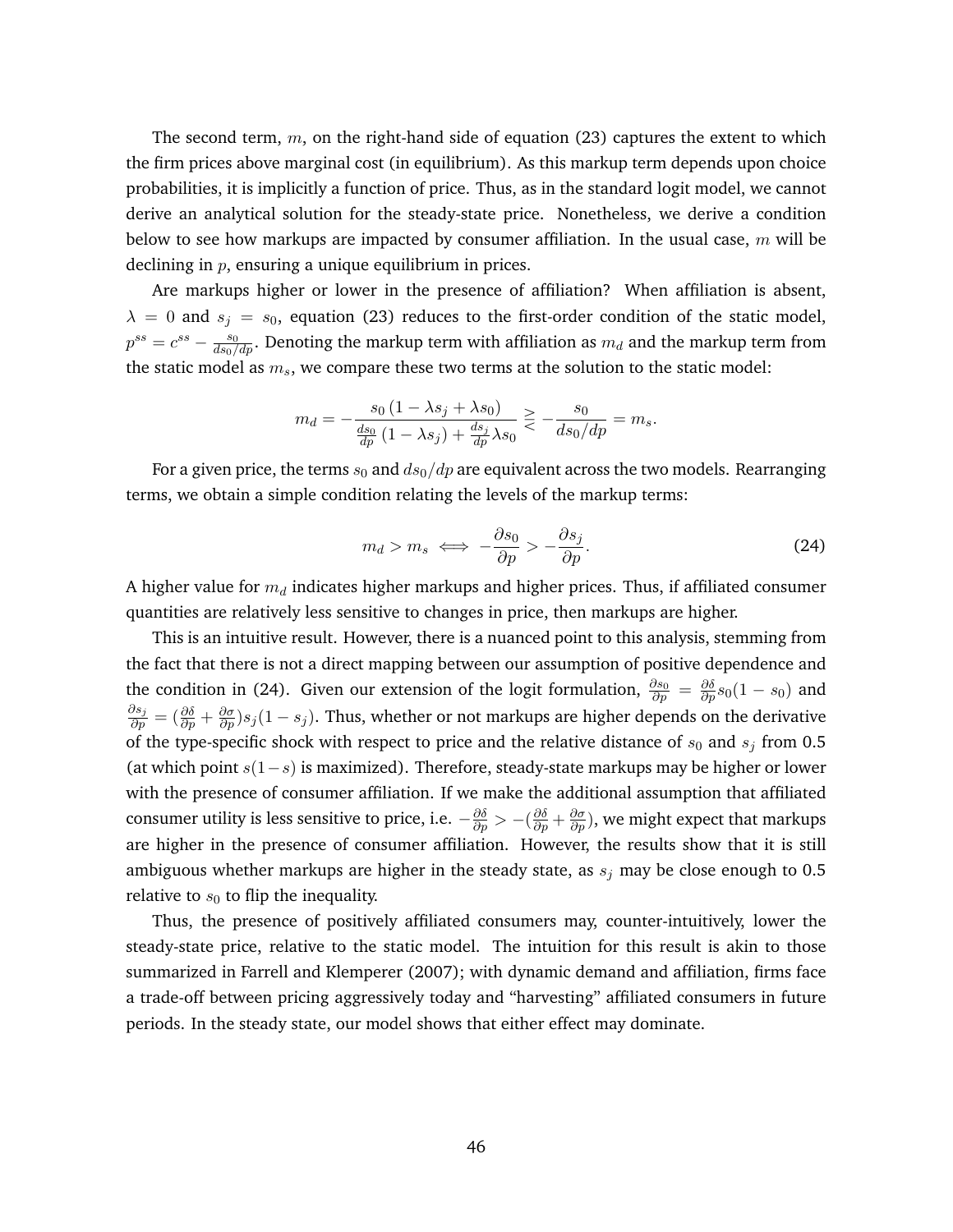## **A.2 Simulation Methodology**

The number of unknowns in the system is  $J + J + J \times J$ , for p, r, and  $\frac{dp}{dr}$ . The law of motion in the steady state gives us J restrictions  $(r = f(p, r))$ . This allows us to solve for r given p. p and  $\frac{dp}{dr}$  need to be solved for.

We implement the following procedure to solve numerically for the steady state:

- 1. Provide an initial guess for the matrix  $\frac{dp}{dr}$ .
- 2. Using the *J* restrictions implied by the first-order conditions (one for each product  $j$ )

$$
\frac{dV_i(r')}{dr'}\cdot\frac{dr'}{dp_j}=-\frac{1}{\beta}\sum_{k\in J_i}\frac{\partial\pi_k}{\partial p_j},
$$

solve for  $\frac{dV_i(r)}{dr}$ . Note that  $\pi_k$ , in this notation, is equal to the sum of profits from all products by a firm.

- 3. Plug the value of  $\frac{dV_i(r)}{dr}$  into the first-order conditions and solve for the steady-state value of p.
- 4. Take the numerical derivative of  $p$  with respect to  $r$ . Approximate the numerical derivative by slightly perturbing  $r: \tilde{r}_j = r + \epsilon_j$ , where j indicates a perturbation in the  $j^{th}$  element. Re-solve for  $p$  using the first order condition. Calculate

$$
\frac{dp}{dr_j} \approx \frac{p^*(r+\epsilon_j) - p^*(r-\epsilon_j)}{2\left|\epsilon_j\right|}
$$

Stack these vectors horizontally to obtain an approximation for  $\frac{dp}{dr}$ .

5. Calculate the absolute distance between the approximation of  $\frac{dp}{dr}$  calculated in the previous step and the initial guess for  $\frac{dp}{dr}$ . If this distance falls below a critical value, then the solution is found. If not, update the guess for  $\frac{dp}{dr}$  and repeat steps 1-4 above until a solution is found.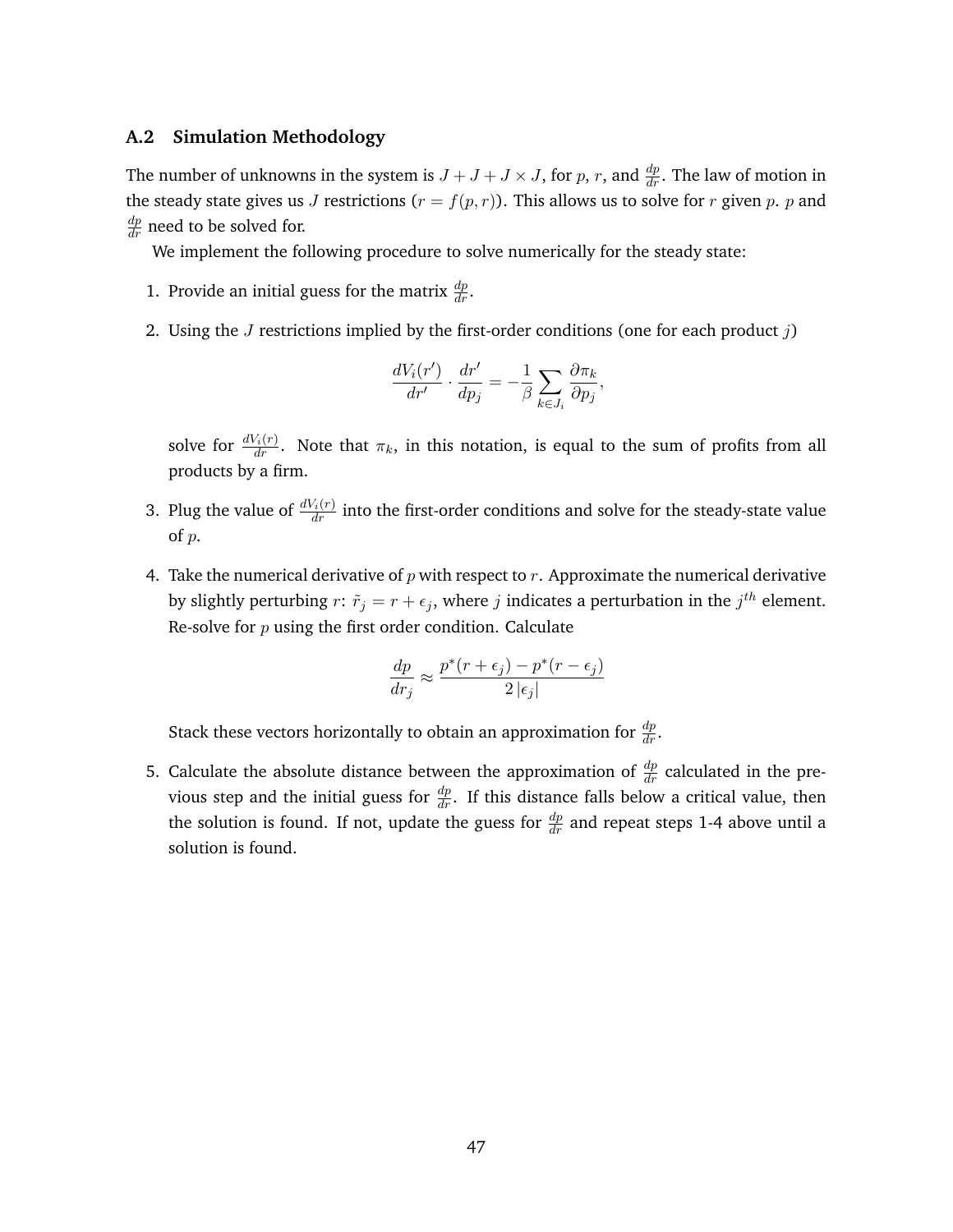## **A.3 Numerical Simulation Parameters**

|                          | Mean | St. Dev. | Min     | Pctl(25) | Pctl(75) | Max   | N    |
|--------------------------|------|----------|---------|----------|----------|-------|------|
|                          | 0.43 | 0.23     | 0.05    | 0.25     | 0.60     | 0.95  | 8025 |
| $ \alpha $               | 6.50 | 3.56     | 0.38    | 3.48     | 9.26     | 14.97 | 8025 |
| $\overline{\alpha}$      | 3.24 | 2.79     | 0.01    | 0.99     | 4.90     | 14.08 | 8025 |
| ξ                        | 6.54 | 4.00     | $-1.96$ | 3.37     | 9.35     | 16.59 | 8025 |
| $\overline{\mathcal{E}}$ | 9.86 | 5.85     | 0.01    | 4.69     | 14.98    | 19.97 | 8025 |

Table 10: Simulation Parameter Summary Statistics

*Notes:* Table displays summary statics for demand parameters for the 8,025 markets used in the numerical simulations. These markets were generated from a broader set of parameter values and selected if the resulting three-firm markets had firm shares between 0.05 and 0.30 (yielding an outside share between 0.10 and 0.85) and margins between 0.10 and 0.75. See the text for additional details.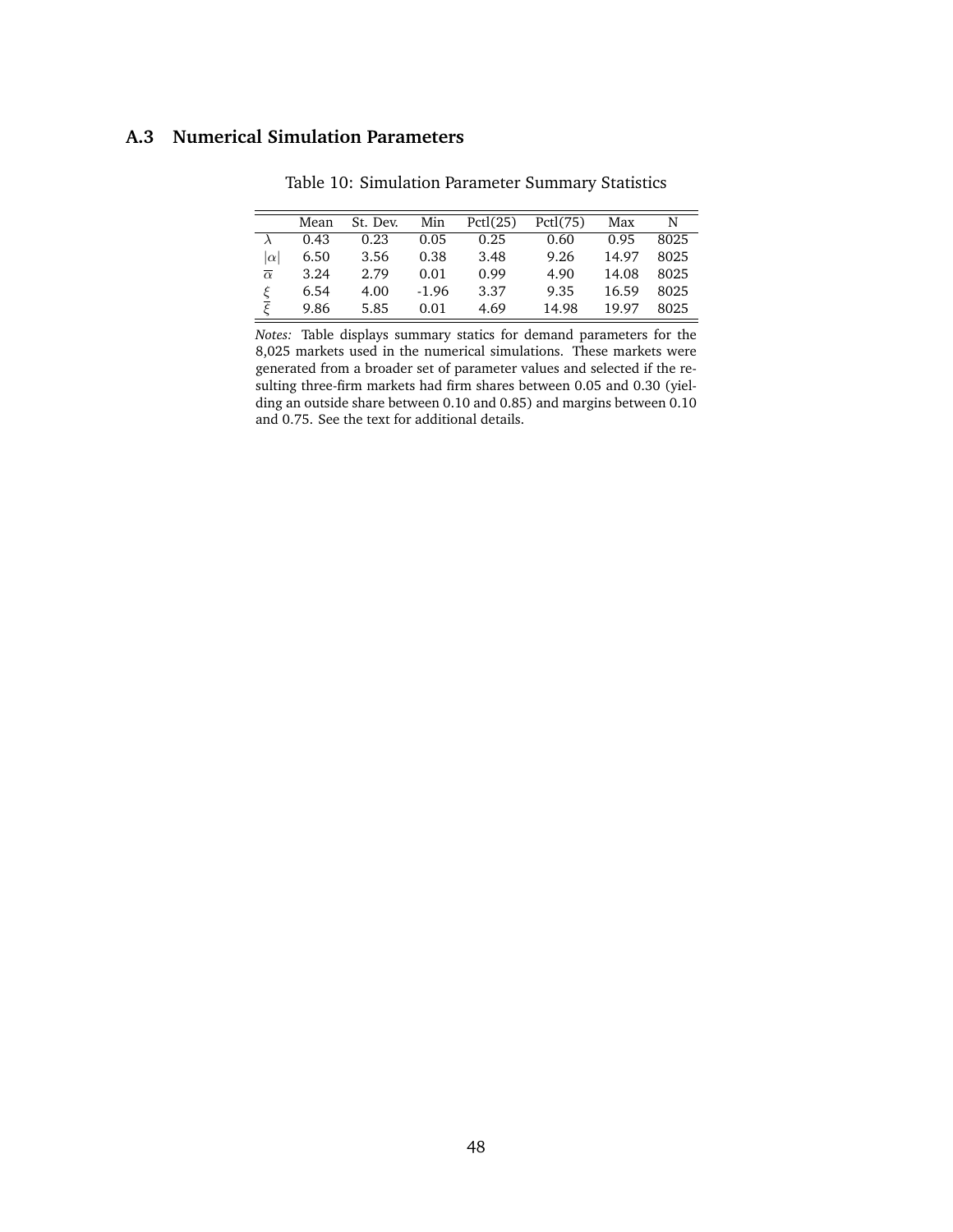## **A.4 Outcomes and Demand Parameters**

|                     | (1)              | (2)               | (3)         | (4)                  | (5)                 |
|---------------------|------------------|-------------------|-------------|----------------------|---------------------|
|                     | Pre-Merger Price | Price $\Delta$ F1 | Bias F1     | Price $\triangle$ F3 | Bias F <sub>3</sub> |
| $\lambda$           | $0.172***$       | $2.840***$        | $1.839***$  | $0.232***$           | $0.865***$          |
|                     | (0.014)          | (0.091)           | (0.026)     | (0.025)              | (0.013)             |
| $ \alpha $          | $-0.135***$      | $-2.730***$       | $-0.285***$ | $-0.526***$          | $-0.200***$         |
|                     | (0.003)          | (0.018)           | (0.005)     | (0.005)              | (0.003)             |
| $\overline{\alpha}$ | 0.001            | $0.016*$          | $0.009***$  | $-0.001$             | $0.006***$          |
|                     | (0.001)          | (0.009)           | (0.003)     | (0.003)              | (0.001)             |
| ξ                   | $0.055***$       | $1.992***$        | $0.241***$  | $0.432***$           | $0.167***$          |
|                     | (0.002)          | (0.016)           | (0.004)     | (0.004)              | (0.002)             |
| $\overline{\xi}$    | $0.001**$        | 0.004             | $0.013***$  | $-0.005***$          | $0.007***$          |
|                     | (0.001)          | (0.003)           | (0.001)     | (0.001)              | (0.000)             |
| Constant            | $1.359***$       | $4.544***$        | $0.392***$  | $0.525***$           | $0.238***$          |
|                     | (0.003)          | (0.020)           | (0.006)     | (0.005)              | (0.003)             |
| N                   | 8025             | 8025              | 8025        | 8025                 | 8025                |

Table 11: Simulation: Demand Parameters

*Notes:* F1 and F3 refer to firms 1 and 3, respectively. Pre-Merger price is for firm 1. Price ∆ and Bias are the merger price change and simulation bias, respectively. All dependent variables are demeaned. Parameters correspond to the dynamic demand model detailed in section 2. Standard errors in parentheses. \*  $p < 0.10$ , \*\*  $p < 0.05$ , \*\*\*  $p <$ 0.01

Table 11 in provides results from regressions of pre-merger prices, price changes, and the bias in the static prediction on the demand parameters. On average, these outcomes are increasing in the rate of affiliation and strength of affiliation, as captured by the dynamic paramters. However, these relationships do not hold in every instance, and may interact in interesting ways. As show in Figure 1, prices may be increasing or decreasing in the rate of affiliation. In a small number of markets, we find that the relationship between  $\lambda$  and prices is non-monotonic.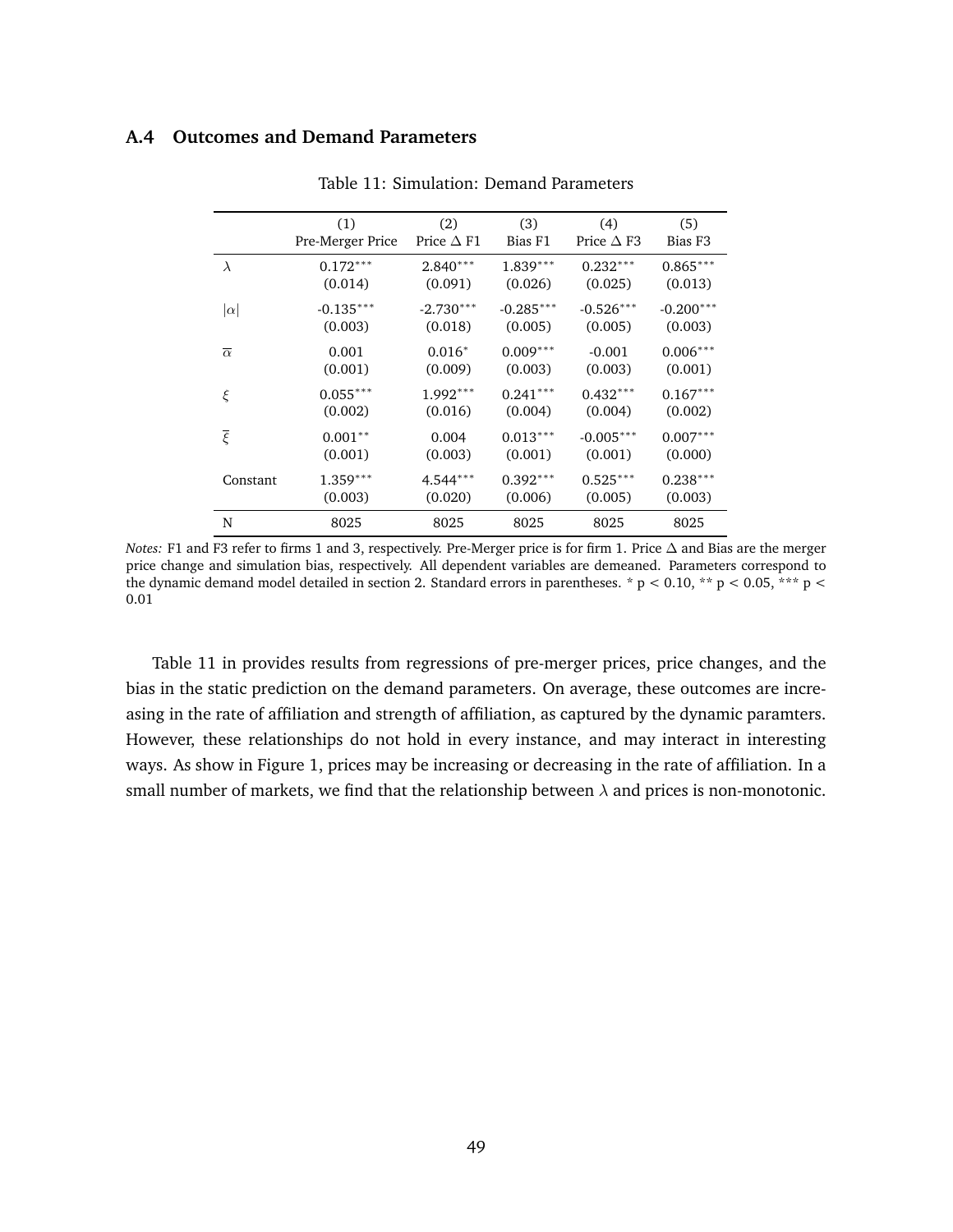### **A.5 Numerical Results for Merging Firms**

|                                    | (1)<br>Price $\Delta$ | (2)<br>Price $\Delta$  | (3)<br>Price $\Delta$  | (4)<br>Bias           | (5)<br><b>Bias</b>    | (6)<br><b>Bias</b>    |
|------------------------------------|-----------------------|------------------------|------------------------|-----------------------|-----------------------|-----------------------|
| Pre-Merger Market Share            | 25.526***<br>(0.198)  | 25.487***<br>(0.194)   | 25.481***<br>(0.194)   | $3.392***$<br>(0.087) | $3.442***$<br>(0.073) | $3.450***$<br>(0.072) |
| Pre-Merger Margin                  | 20.596***<br>(0.113)  | $20.523***$<br>(0.111) | $20.512***$<br>(0.111) | $1.188***$<br>(0.049) | $1.279***$<br>(0.041) | $1.297***$<br>(0.041) |
| $\lambda$                          |                       | $-1.126***$<br>(0.065) | $-1.148***$<br>(0.065) |                       | $1.413***$<br>(0.024) | $1.446***$<br>(0.024) |
| $\frac{\overline{\alpha}}{\alpha}$ |                       |                        | $-0.087*$<br>(0.052)   |                       |                       | $0.118***$<br>(0.019) |
| $\overline{\xi}$                   |                       |                        | $-0.008***$<br>(0.003) |                       |                       | $0.013***$<br>(0.001) |
| Constant                           | $4.544***$<br>(0.015) | $4.544***$<br>(0.015)  | $4.544***$<br>(0.015)  | $0.392***$<br>(0.007) | $0.392***$<br>(0.006) | $0.392***$<br>(0.006) |
| N                                  | 8025                  | 8025                   | 8025                   | 8025                  | 8025                  | 8025                  |

Table 12: Simulation: Merger Price Change and Bias

*Notes:* Observations are for firm 1. Price  $\Delta$  and Bias are the merger price change and static prediction bias, respectively. All dependent variables are demeaned. Market share is the aggregate market share. Standard errors in parentheses. \*  $p < 0.10$ , \*\*  $p < 0.05$ , \*\*\*  $p < 0.01$ 

To provide directional guidance on static model bias in mergers, we look at price changes as a function of pre-merger margins and shares, which are often used to simulate or approximate unilateral merger price increases (Miller et al., 2016). Columns (1)-(3) of Table 12 explore how the percentage price change from a merger relates to pre-merger margins and market shares, which are often directly observed, as well as to primitives of the demand model. As is typically the case in static models, both pre-merger shares and margins are positively related to the size of the price change. Conditional on these observables, however, the dynamic parameters dampen the effect of the merger. The affiliation rate  $(\lambda)$ , the relative affiliation price sensitivity effect,  $(|\frac{\overline{\alpha}}{\alpha}|)$  $\frac{\overline{\alpha}}{\alpha}$ ]), and the utility boost from affiliation ( $\bar{\zeta}$ ), all decrease the unilateral price impact for the merging firm.<sup>43</sup> Correspondingly, the static model bias, which is the dependent variable in columns (4)-(6) of Table 12, increases with the dynamic parameters, conditional on the premerger shares and margins. Therefore, even if affiliation cannot be directly estimated, price change estimates should be revised downward if affiliation is expected to play an important role.

<sup>&</sup>lt;sup>43</sup>Results are directionally the same, but smaller in magnitude, for the non-merging firm. Results are presented in Appendix A.6. We also find that in 3.8 percent of simulations, the non-merging firm lowers its price in response to the merger. This is consistent with our empirical application, where we find that the non-merging firm tends lower its price in the counterfactual simulations.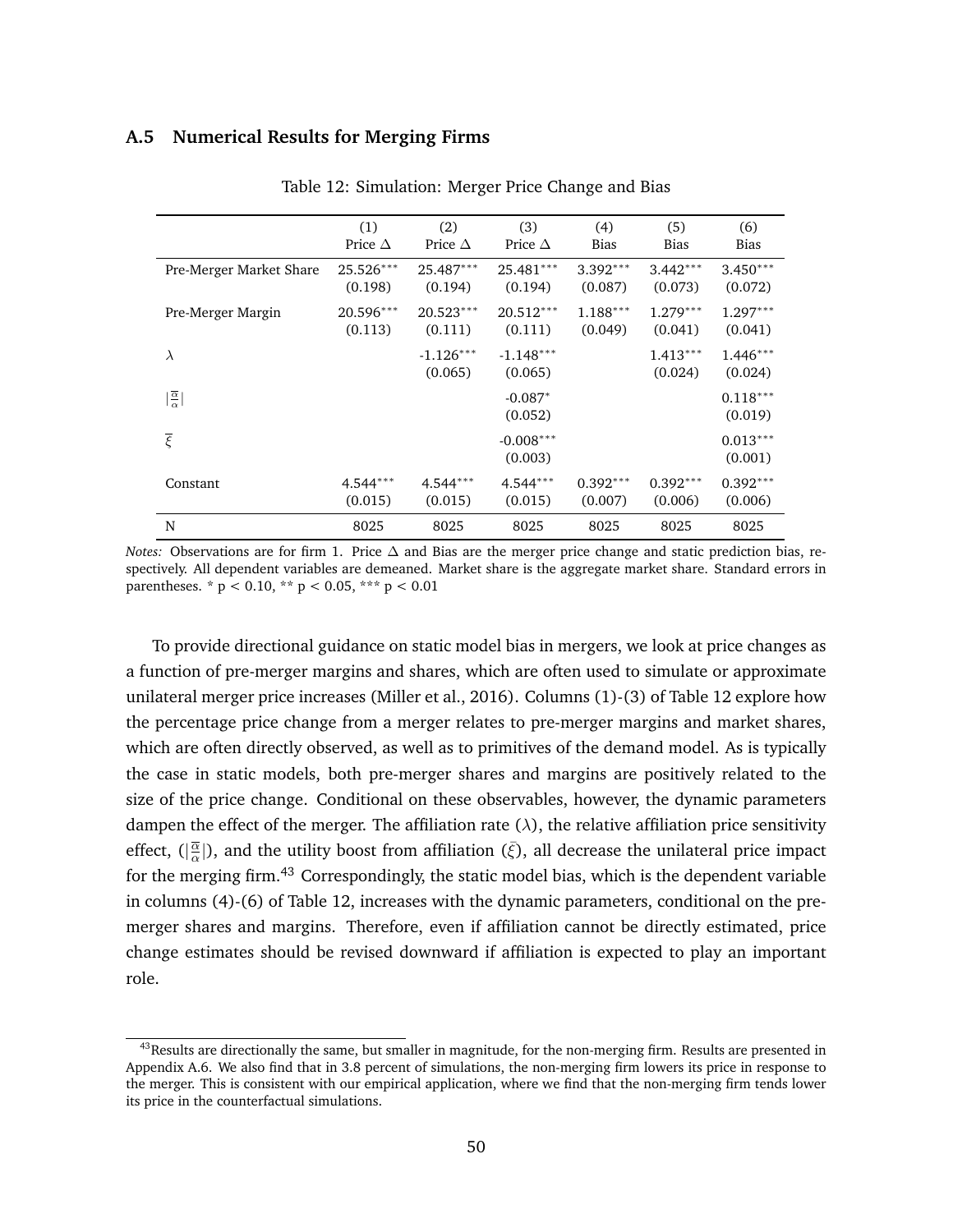## **A.6 Numerical Results for Non-Merging Firm**

|                                    | (1)<br>Price $\Delta$ | (2)<br>Price $\Delta$  | (3)<br>Price $\Delta$  | (4)<br>Bias           | (5)<br>Bias           | (6)<br><b>Bias</b>    |
|------------------------------------|-----------------------|------------------------|------------------------|-----------------------|-----------------------|-----------------------|
| Pre-Merger Market Share            | $6.159***$<br>(0.072) | $6.141***$<br>(0.070)  | $6.136***$<br>(0.069)  | $2.357***$<br>(0.041) | $2.377***$<br>(0.036) | $2.382***$<br>(0.035) |
| Pre-Merger Margin                  | $2.565***$<br>(0.041) | $2.532***$<br>(0.040)  | $2.523***$<br>(0.040)  | $0.852***$<br>(0.023) | $0.889***$<br>(0.021) | $0.899***$<br>(0.020) |
| $\lambda$                          |                       | $-0.514***$<br>(0.023) | $-0.531***$<br>(0.023) |                       | $0.568***$<br>(0.012) | $0.587***$<br>(0.012) |
| $\frac{\overline{\alpha}}{\alpha}$ |                       |                        | $-0.064***$<br>(0.018) |                       |                       | $0.073***$<br>(0.009) |
| $\overline{\xi}$                   |                       |                        | $-0.006***$<br>(0.001) |                       |                       | $0.007***$<br>(0.000) |
| Constant                           | $0.525***$<br>(0.006) | $0.525***$<br>(0.005)  | $0.525***$<br>(0.005)  | $0.238***$<br>(0.003) | $0.238***$<br>(0.003) | $0.238***$<br>(0.003) |
| N                                  | 8025                  | 8025                   | 8025                   | 8025                  | 8025                  | 8025                  |

Table 13: Simulation: Merger Price Change and Bias for Non-Merging Firm

*Notes:* Observations are for firm 3. Price ∆ and Bias are the merger price change and simulation bias, respectively. All dependent variables are demeaned. Market share is the aggregate market share. Standard errors in parentheses. \* p < 0.10, \*\* p < 0.05, \*\*\* p < 0.01

Table 13 presents results for the non-merging firm in the numerical simulations. Results are qualitatively the same as the merging firm, but the estimates are smaller in magnitude. This reflects that the non-merging firm reacts strategically to the merger, but the size of its reaction is less pronounced as it is responding only to the residual demand shock from the merged firm's price change. In the numerical simulations, we find that in 3.8 percent of observations, the non-merging firm lowers its price in response to the merger. Thus, as in the empirical counterfactual, dynamic affiliation may cause prices to be strategic substitutes.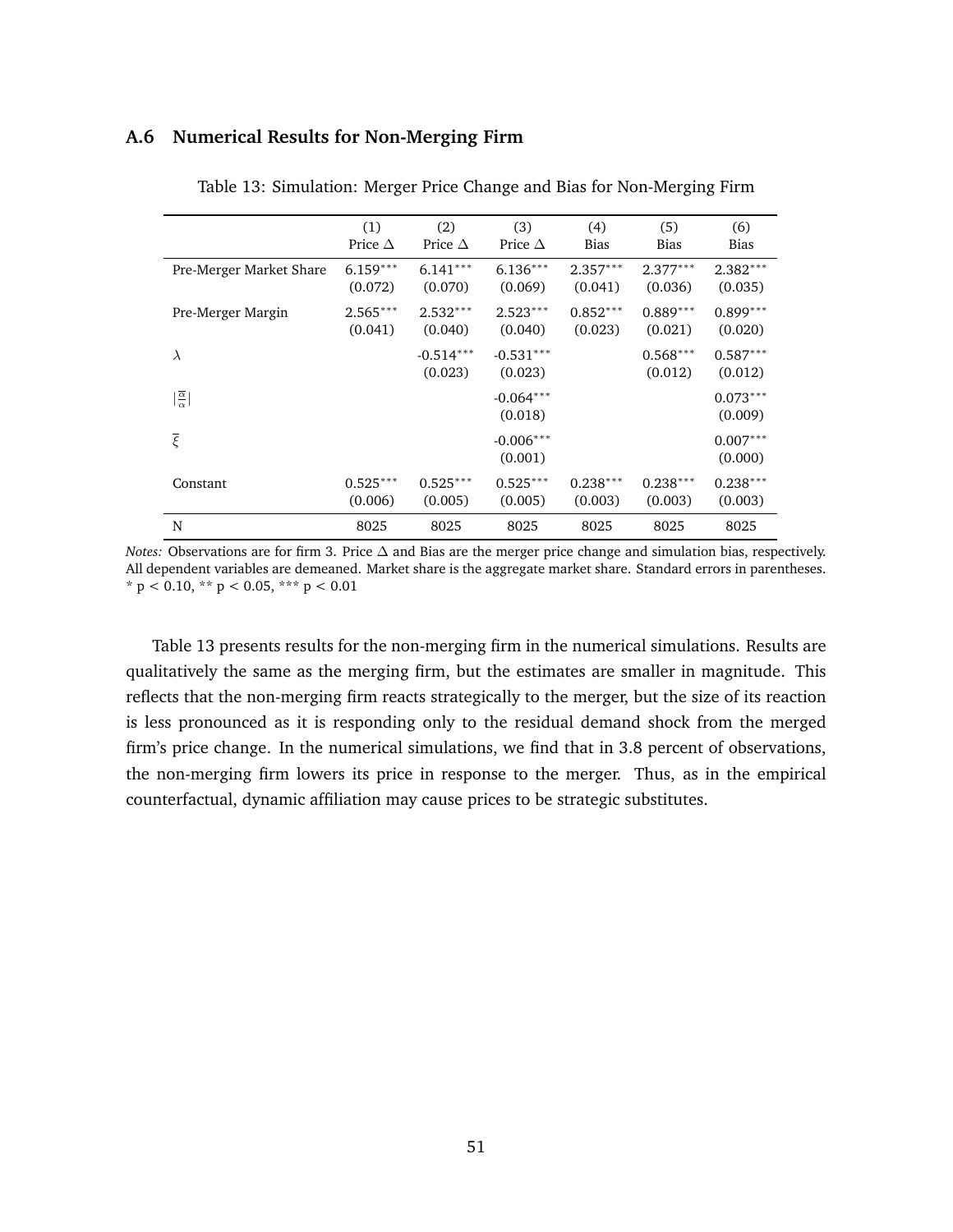## **A.7 Monopoly Prices from Calibrated Static and Dynamic Models**



Figure 8: Monopoly Market Power in Static and Dynamic Models

*Notes:* The plot displays the marginal effects, in terms of mean percent price increase, of a merger to monopoly for different values of  $\lambda$ . The solid line represents the true price increase arising in the dynamic model. The dashed line represents the price increase arising in a static model that is calibrated to the same data. The plot reflects 275 baseline parameter values of  $(\xi, \bar{\xi}, \alpha, \bar{\alpha})$  that converged for  $0 \leq \lambda \leq 0.7$ , or 4,125 markets in total.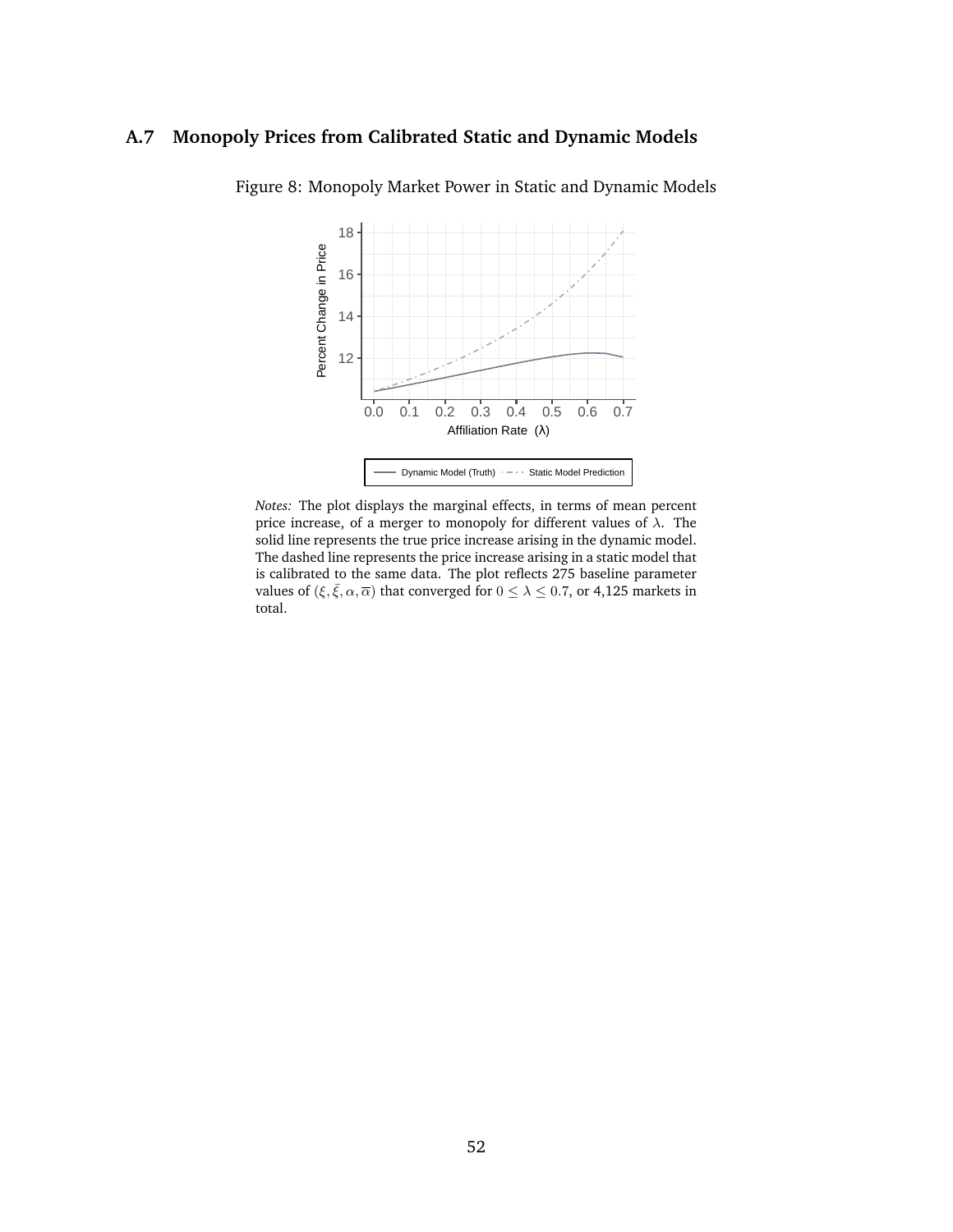## **B Reduced-Form Evidence: Supplemental Results**

## **B.1 Cost Pass-through: Identifying Expected and Unexpected Costs**

We now analyze gas stations' dynamic reactions to expected and unexpected costs. To disentangle the reaction to anticipated and unanticipated cost changes, we leverage data on wholesale gasoline futures traded on the New York Mercantile Stock Exchange (NYMEX). The presence of a futures market allows us to project expectations of future wholesale costs for the firms in our market.

To make these projections, we assume that firms are engaging in regression-like predictions of future wholesale costs, and we choose the 30-day ahead cost as our benchmark.<sup>44</sup> Using station-specific wholesale costs, we regress the 30-day lead wholesale cost on the current wholesale cost and the 30-day ahead future. In particular, we estimate the following equation.

$$
c_{it+30} = \alpha_1 c_{it} + \alpha_2 F_t^{30} + \gamma_i + \epsilon_{it}
$$
\n
$$
(25)
$$

Here,  $c_{it+30}$  is the 30-day-ahead wholesale cost for firm  $i, \; F^{30}_t$  is the 30-day ahead forward contract price at date  $t$ , and  $\gamma_i$  is a station fixed effect. We use the estimated parameters to construct expected 30-day ahead costs for all firms:  $\hat{c}_{it+30} = \hat{\alpha}_1 c_{it} + \hat{\alpha}_2 F_t^{30} + \hat{\gamma}_i$ . The unexpected cost, or cost shock, is the residual:  $\tilde{c}_{it+30} = c_{it+30} - \hat{c}_{it+30}$ .

For robustness, we construct a number of alternative estimates of expected costs, including a specification that makes use of all four available futures. However, we found that these alternative specifications were subject to overfit; the estimates performed substantially worse out-of-sample when we ran the regression on a subset of the data. Our chosen specification is remarkably stable, with a mean absolute difference of one percent when we use only the first half of the panel to estimate the model. Expected costs constitute 74.6 percent of the variation in costs  $(R^2)$  in our two-year sample, which includes a large decline in wholesale costs due to several supply shocks in 2014.

In subsection 3.3.2, we consider only the simple cut between unexpected and expected costs to focus attention on this previously unexplored dimension of pass-through. In retail gasoline markets, costs are highly correlated, with common costs tending to dominate idiosyncratic costs at moderate frequencies. For robustness, we have estimated the cost pass-through (i) using only common costs and (ii) controlling for the mean cost of rival brands (in the same county). In either scenario, we find estimates that are very similar.

<sup>&</sup>lt;sup>44</sup>Futures are specified in terms of first-of-the-month delivery dates. To convert these to 30-day ahead prices, we use the average between the two futures, weighted by the relative number of days to the delivery date.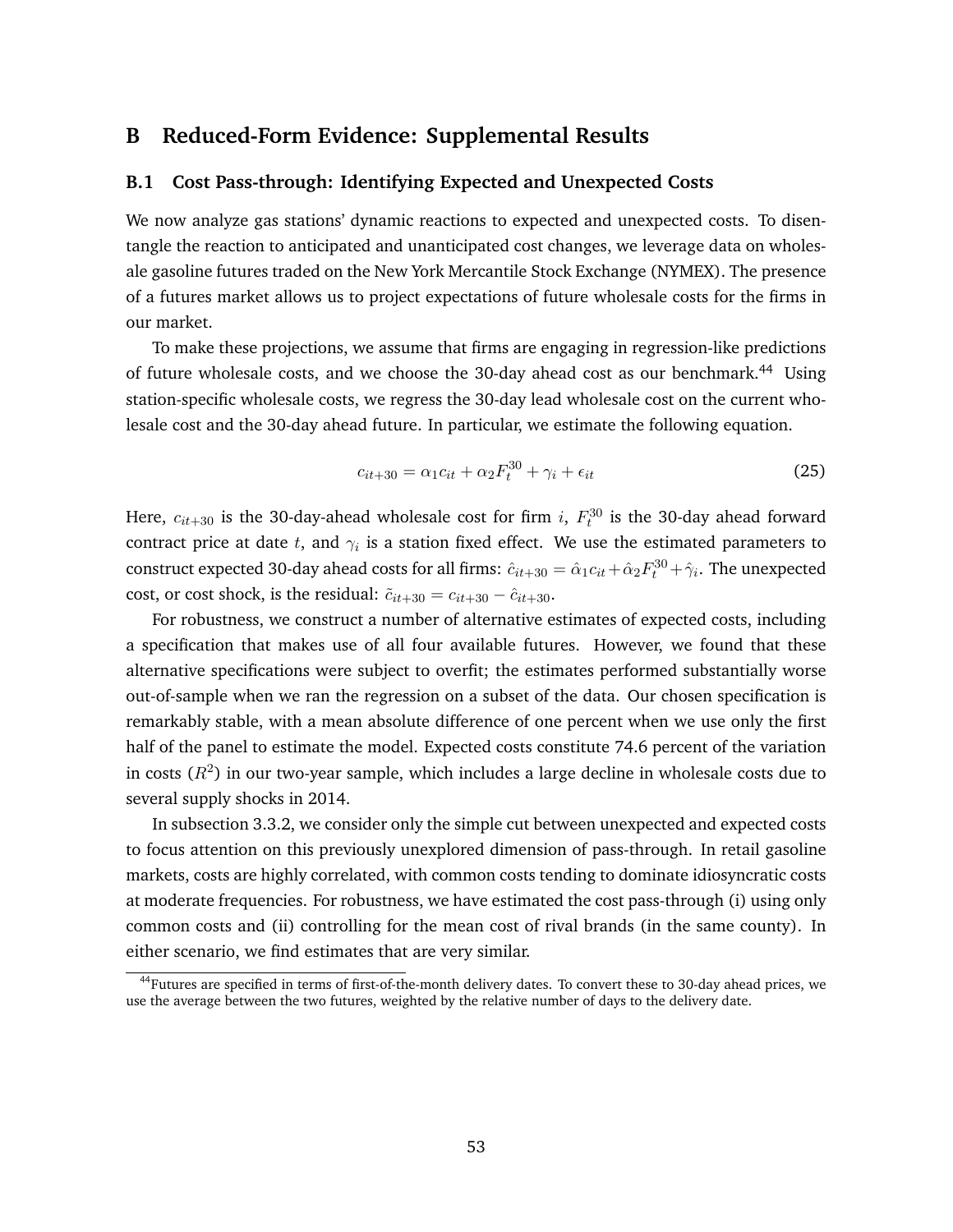### **A Note on 30-Day Ahead Expectations**

One of the challenges in discussing expectations is that they change each day with new information. News about a cost shock 30 days from now may arrive anytime within the next 30 days, if it has not arrived already. Therefore, any discussion of an "unexpected" cost shock must always be qualified with an "as of when." Given previous findings in the gasoline literature indicating that prices take approximately four weeks to adjust, a 30-day ahead window seems an appropriate one to capture most of any anticipatory pricing behavior. Additionally, our findings support this window as being reasonable in this context. We see no relationship between unexpected costs or expected costs and the price 30 days prior.<sup>45</sup>

<sup>&</sup>lt;sup>45</sup>We interpret slight deviations from a zero as arising from an underlying correlation in unobserved cost shocks.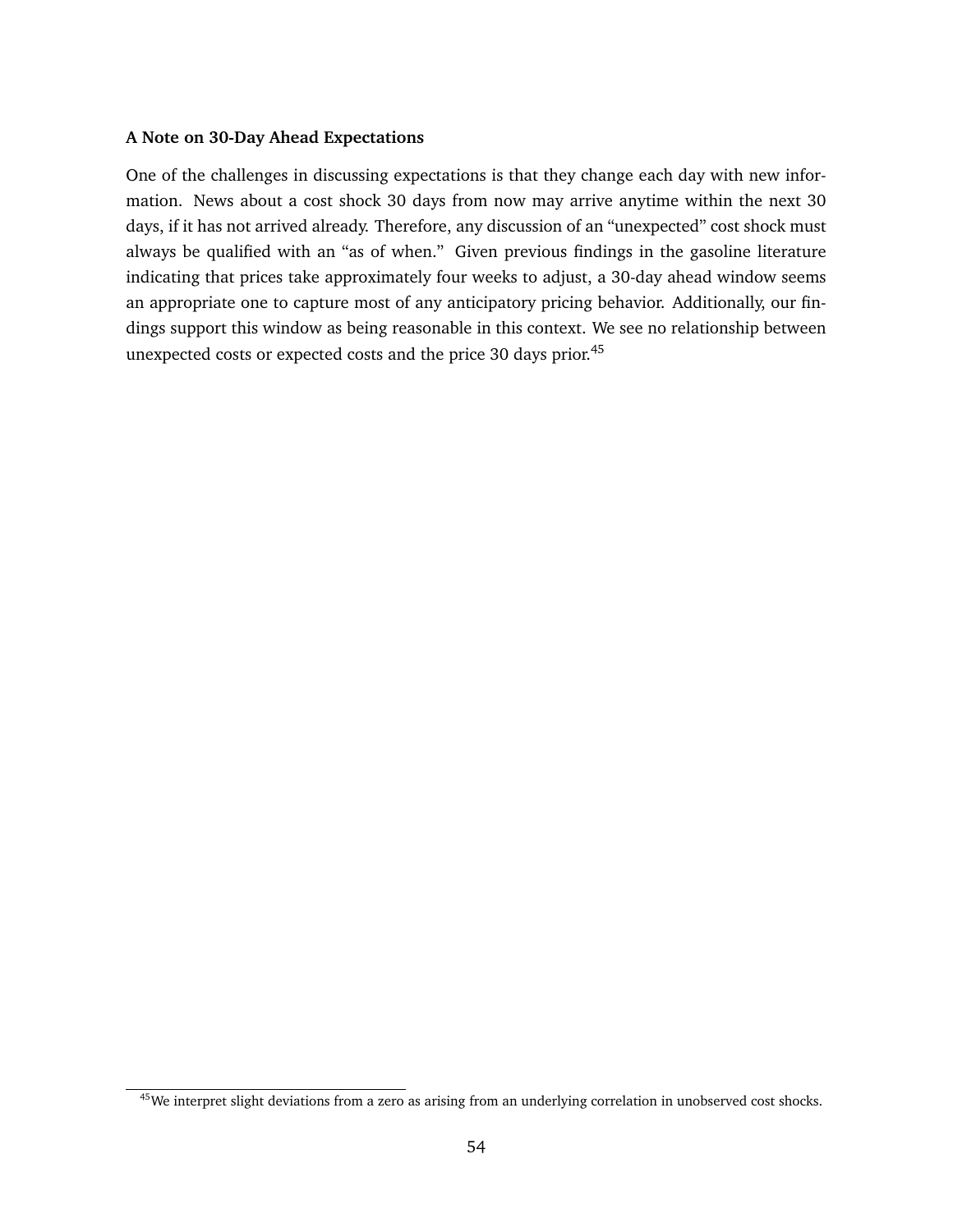# **C Empirical Application: Supplemental Tables and Figures**

## **C.1 Summary Statistics by Observation**

| Statistic       | Mean  | St. Dev. | Min      | Pctl(25) | Pctl(75) | Max   | N       |
|-----------------|-------|----------|----------|----------|----------|-------|---------|
| Share           | 0.141 | 0.110    | 0.0003   | 0.061    | 0.187    | 0.688 | 112,929 |
| Price           | 2.870 | 0.529    | 1.715    | 2.383    | 3.310    | 4.085 | 112,929 |
| Wholesale Price | 2.256 | 0.527    | 1.245    | 1.754    | 2.673    | 3.545 | 112,929 |
| Wholesale FE    | 2.261 | 0.031    | 2.207    | 2.231    | 2.293    | 2.366 | 112,929 |
| Margin          | 0.206 | 0.115    | $-0.440$ | 0.132    | 0.273    | 1.048 | 112,929 |
| Num. Stations   | 5.235 | 7.093    |          | 2        | 6        | 83    | 112,929 |
| Food            | 0.859 | 0.259    | 0.000    | 0.803    | 1.000    | 1.000 | 112,431 |
| Supermarket     | 0.019 | 0.093    | 0.000    | 0.000    | 0.000    | 1.000 | 112,431 |
| Car Service     | 0.146 | 0.261    | 0.000    | 0.000    | 0.200    | 1.000 | 112,431 |
| Interstate      | 0.004 | 0.049    | 0.000    | 0.000    | 0.000    | 1.000 | 112,431 |

Table 14: Retail Gasoline in Kentucky and Virginia: Oct 2013 - Sep 2015

*Notes:* Table provides summary statistics for the observation-level data in the analysis. The greatest number of stations a brand has in a single county in our data is 83. The 25th percentile is 2, and we have several observations of a brand with only a single station in a market. The variable Wholesale FE is the average wholesale price for a brand within a county. We interact this variable with the US oil production data to generate an instrument for price in the demand estimation. For the 297 observations that are missing stationspecific amenities, we impute the values as the market-period mean.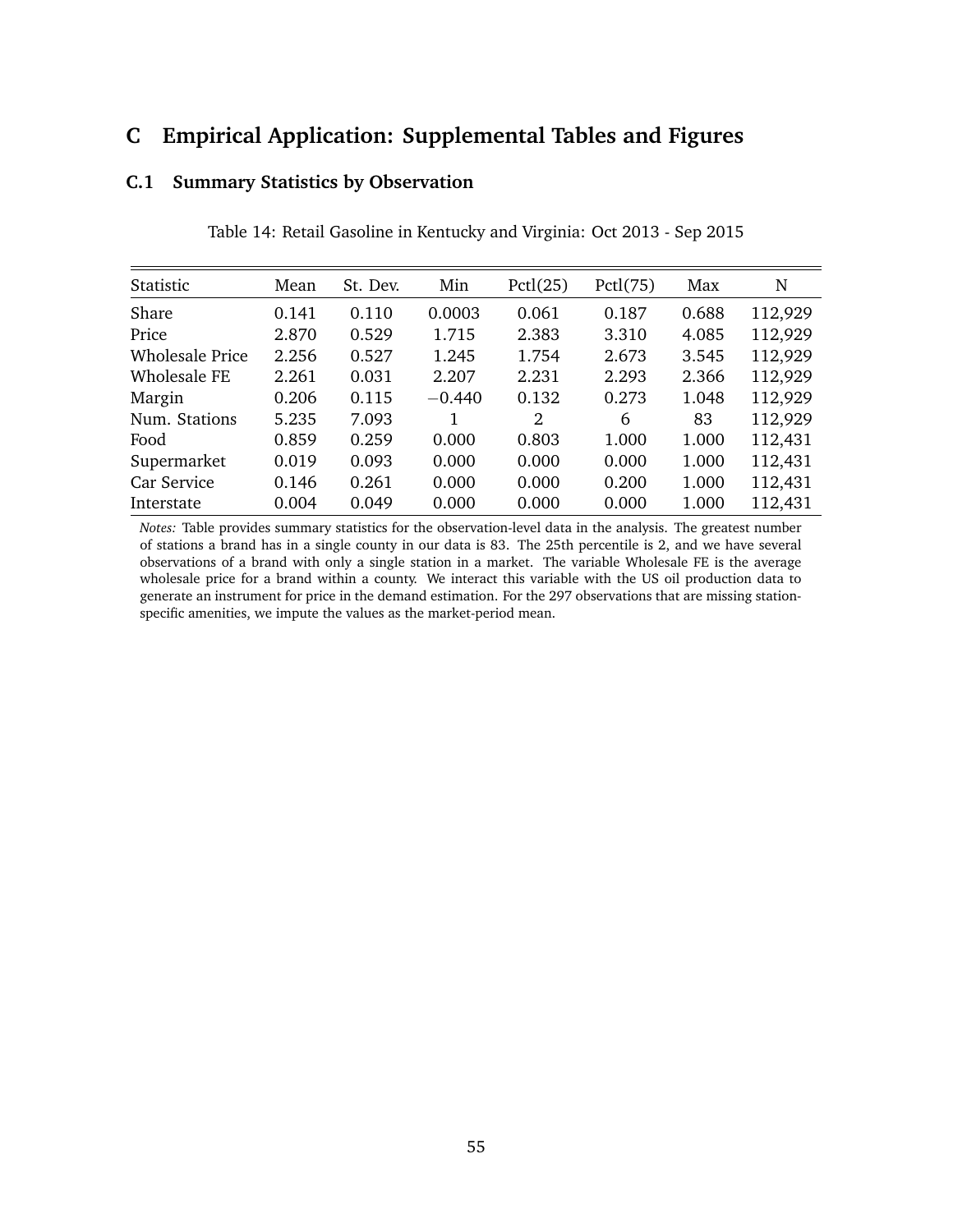## **C.2 Summary Statistics by Brand**

|              | Brand         | Cond. Share | Share | Num. Markets | Num. Stations | Margins |
|--------------|---------------|-------------|-------|--------------|---------------|---------|
| $\mathbf{1}$ | Marathon      | 0.18        | 0.10  | 135          | 5.20          | 0.21    |
| 2            | Sheetz        | 0.18        | 0.03  | 37           | 1.70          | 0.17    |
| 3            | Speedway      | 0.17        | 0.03  | 39           | 3.70          | 0.18    |
| 4            | Wawa          | 0.16        | 0.01  | 22           | 3.20          | 0.12    |
| 5            | Exxon         | 0.16        | 0.07  | 119          | 4.60          | 0.25    |
| 6            | Hucks         | 0.15        | 0.01  | 11           | 1.80          | 0.15    |
| 7            | 7-Eleven      | 0.15        | 0.02  | 42           | 6.70          | 0.18    |
| 8            | <b>FRINGE</b> | 0.14        | 0.12  | 244          | 9.80          | 0.19    |
| 9            | Shell         | 0.13        | 0.09  | 165          | 4.20          | 0.22    |
| 10           | Pilot         | 0.12        | 0.01  | 21           | 1.40          | 0.13    |
| 11           | <b>BP</b>     | 0.12        | 0.06  | 127          | 3.30          | 0.21    |
| 12           | Loves         | 0.11        | 0.01  | 15           | 1.00          | 0.20    |
| 13           | Valero        | 0.11        | 0.02  | 59           | 3.50          | 0.21    |
| 14           | Thorntons     | 0.11        | 0.00  | 9            | 5.90          | 0.14    |
| 15           | Sunoco        | 0.10        | 0.01  | 35           | 4.30          | 0.29    |
| 16           | Citgo         | 0.08        | 0.01  | 35           | 3.90          | 0.24    |

Table 15: Summary of Brands

*Notes:* Table provides summary statistics by brand. The FRINGE brand is a synthetic brand created by aggregating brands that do not appear in 10 or more of the 252 markets in our data. Additionally, if a brand does not make up more than 2 percent of the average shares within a market, or 10 percent of the shares for the periods in which it is present, we also designate the brand as a fringe participant for that market.